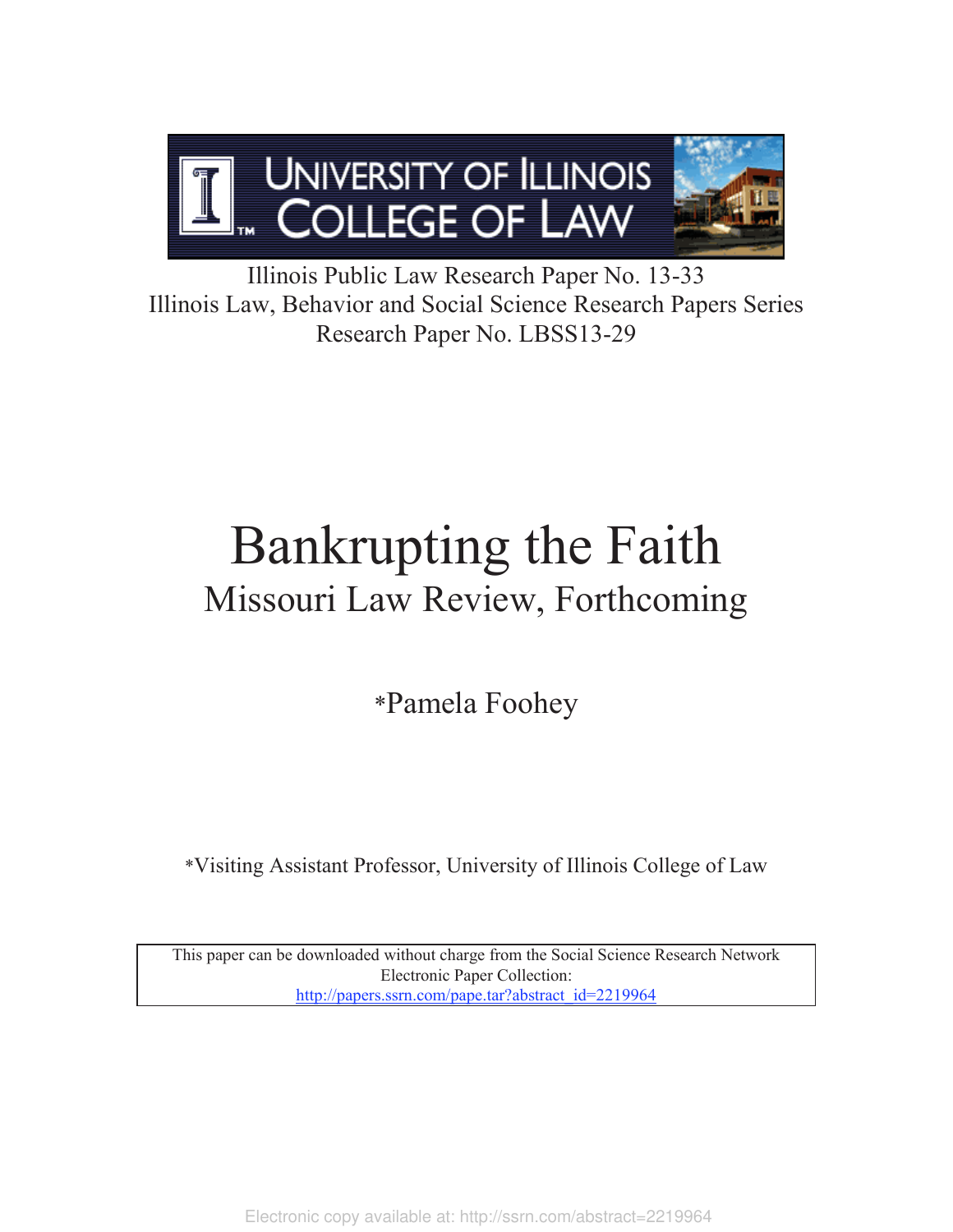# **Bankrupting the Faith**

# *Pamela Foohey\**

# TABLE OF CONTENTS

|                                                                  | 719 |
|------------------------------------------------------------------|-----|
| П.                                                               |     |
|                                                                  |     |
| Table 1: Ten Jurisdictions With Greatest Percentage of           |     |
| <b>Religious Organization Filings During Study Timeframe</b> 735 |     |
|                                                                  |     |
| Table 2: Main Operation Type of Unique Religious                 |     |
|                                                                  |     |
| <b>Table 3: Financial and Other Characteristics</b>              |     |
|                                                                  |     |
|                                                                  |     |
|                                                                  |     |
|                                                                  |     |
| <b>Table 4: Months to Disposition of Religious</b>               |     |
|                                                                  |     |
| 2. Influence of Debtors, Creditors, and Other Parties  749       |     |
| Table 5: Party Filing Successful Motion to Dismiss750            |     |
|                                                                  |     |
| Table 6: Outcomes of Religious Organization Debtors' Cases756    |     |
|                                                                  |     |
| Table 7: Main Precipitators of Filing, Religious Organization    |     |
|                                                                  |     |
|                                                                  |     |
|                                                                  |     |
|                                                                  |     |
|                                                                  |     |
|                                                                  |     |

 <sup>\*</sup> Visiting Assistant Professor, University of Illinois College of Law. My thanks to the Honorable Thomas L. Ambro, Kenworthey Bilz, Ralph Brubaker, Andrew Dawson, Richard M. Hynes, Dalie Jimenez, Robert M. Lawless, Lynn M. LoPucki, Jennifer K. Robbennolt, Steven R. Schwartz, Jamelle Sharpe, Christina Parajon Skinner, Charles J. Tabb, Reid K. Weisbord, and all the participants in the Big Ten Junior Scholars Conference, the National Business Law Scholars Conference, and faculty workshops at the University of Illinois College of Law and the University of Minnesota Law School for offering helpful feedback on this Article.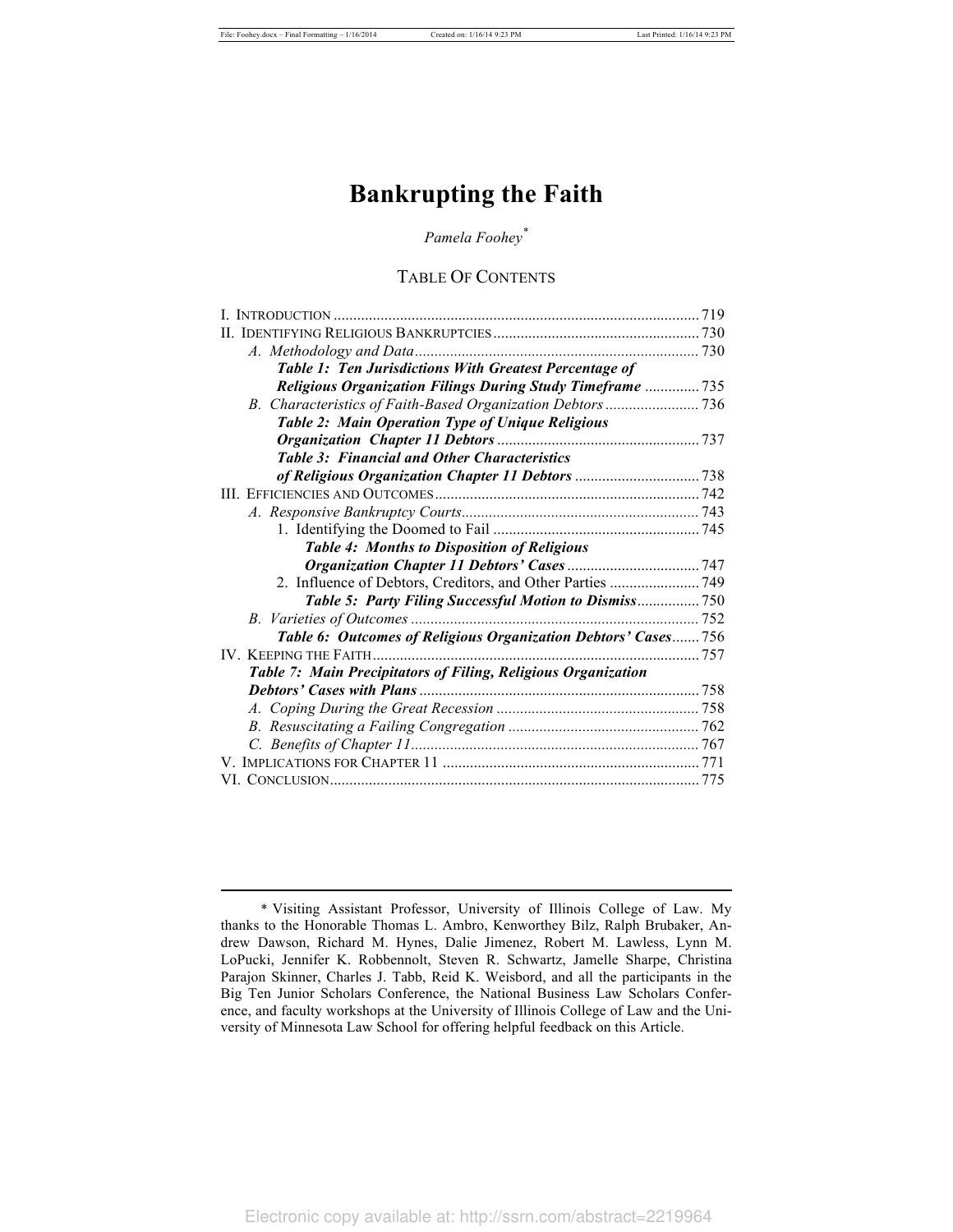# I. INTRODUCTION

"As a pastor, God trusts you with the spiritual guidance of His people and the handling of His money." – Dave Ramsey $<sup>1</sup>$ </sup>

Why would a church, synagogue, or religious school seek to reorganize under the Bankruptcy Code? What do their filings reveal about the use and effectiveness of Chapter 11? Before a string of Roman Catholic dioceses sought bankruptcy protection to handle litigation stemming from sexual abuse allegations,<sup>2</sup> the notion of religious organizations<sup>3</sup> filing for bankruptcy perhaps seemed unfathomable.<sup>4</sup> Nonetheless, between 2006 and 2011, faithbased institutions located throughout the United States filed over 500 petitions under Chapter 11.

One of the most publicized filings was that of Crystal Cathedral Ministries,<sup>6</sup> the home of the internationally-distributed televangelist show and

 3. I use terms such as "faith-based organization," "religious institution," "religious organization," and "religious entity" to mean any organization whose operations are motivated in a meaningful way by religious beliefs and principles. Previously religiously affiliated organizations, such as Goodwill Industries, are not included by my definition.

 4*. See, e.g.*, Skeel, *supra* note 2, at 1181 ("[T]he rumors that the Archdiocese [of Boston] was considering filing for bankruptcy took me – and I suspect most bankruptcy scholars – completely by surprise. It had never dawned on me that a religious organization would ever file for bankruptcy.").

 5. Chapter 11 provides for the reorganization of a business, though it also is available to natural persons and can be used to effect liquidation. 11 U.S.C. § 101(41) (2012). Religious organizations are eligible to file under Chapter 11 as "people." *Id.* § 109(d). See *infra* Part II.A for a discussion of the methodology used to identify these petitions and create the dataset on which this Article relies.

 6. Chapter 11 Voluntary Petition, *In re* Crystal Cathedral Ministries, No. 8:10 bk-24771 RK (Bankr. C.D. Cal. Oct. 18, 2010) [hereinafter Voluntary Petition]; *see also Crystal Cathedral Megachurch Files for Bankruptcy*, USA TODAY (Oct. 19, 2010, 10:11 AM), http://usatoday30.usatoday.com/news/religion/2010-10-20 crystal19\_ST\_N.htm; Amy Taxin, *Crystal Cathedral Bankruptcy: Megachurch Files* 

 <sup>1</sup>*. Real Debt Help: Get Out of Debt With Dave Ramsey's Total Money Makeover Plan*, DAVERAMSEY.COM, http://www.daveramsey.com/homepage/church/ (last visited Nov. 29, 2012).

 <sup>2.</sup> Between 2004 and 2012, eight dioceses, the Oregon Province of the Jesuits, and the Congregation of the Christian Brothers filed under Chapter 11. Information about all ten cases is available at *Bankruptcy Protection and the Sexual Abuse Crisis*, BISHOPACCOUNTABILITY.COM, http://www.bishop-accountability.org/bankruptcy.htm (last visited Nov. 28, 2012). *See also* Jonathan C. Lipson, *When Churches Fail: The Diocesan Debtor Dilemmas*, 79 S. CAL. L. REV. 363, 363-66 (2006) (discussing what benefits reorganization under Chapter 11 might bring to the dioceses); David A. Skeel, Jr., *Avoiding Moral Bankruptcy*, 44 B.C. L. REV. 1181, 1181-83 (2003) (noting that the diocese bankruptcies represent an effort to centralize litigation and that financial issues are secondary in these cases).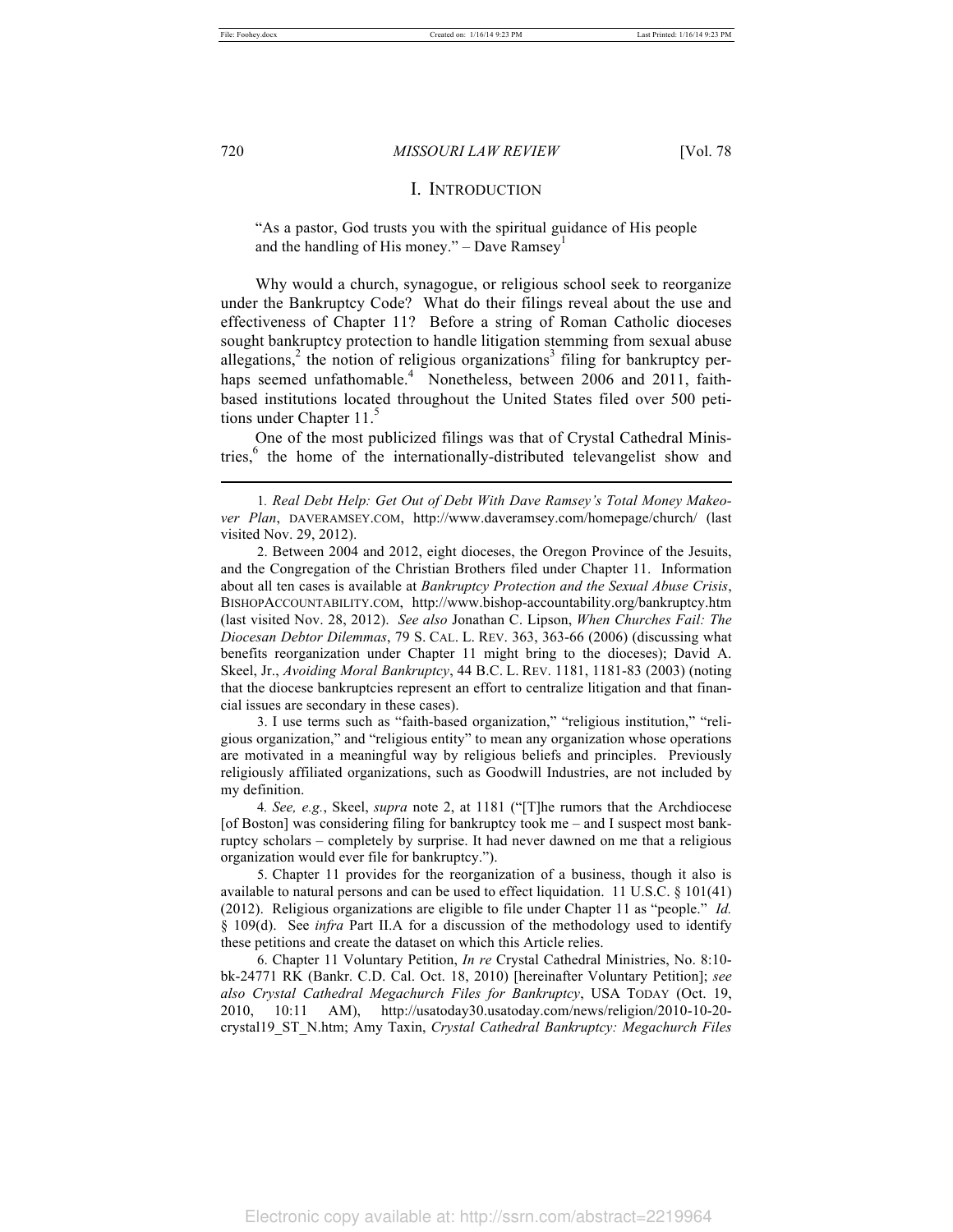North America's longest running televised church service "Hour of Power."<sup>7</sup> Crystal Cathedral Ministries' road to bankruptcy began with the retirement of its founder.<sup>8</sup> The replacement pastor resigned after three unsettling years during which the church experienced unrest and member attrition.<sup>9</sup> Throughout these years, the economic downturn also took its toll, and between 2008 and 2010 Crystal Cathedral Ministries' gross revenue plummeted from almost \$55 million to below \$25 million.<sup>10</sup> By the time it filed under Chapter 11, nearly a dozen creditors had instigated lawsuits against it for unpaid debts.<sup>11</sup>

However, Catholic dioceses and megachurches are not the only religious institutions seeking to reorganize.<sup>12</sup> Instead, they are the minority.<sup>13</sup> This Article presents the results of a comprehensive empirical study of faith-based organizations that filed under Chapter 11 from the beginning of 2006 to the end of 2011, culled from a review of over  $60,000$  bankruptcy petitions.<sup>14</sup>

This Article examines the institutions' characteristics, reasons for filing, and case outcomes to investigate what benefits Chapter 11 brings to the organizations and whether bankruptcy is an effective solution to their financial problems. Based on the successful reorganizations and continued operations of some of the debtors in the study, it finds that Chapter 11 has the potential to provide a productive means for addressing their financial problems by offering religious organizations an avenue to rehabilitate their operations following economic downturns, failures and transitions in leadership, and standstills in negotiating with creditors.<sup>15</sup> In exploring these Chapter 11 cases, this Article not only reveals the previously unreported prevalence of religious organizations' bankruptcies, $16$  but it also adds to only recently developing

9*. Id.* 

l

10*. Id.* 

*For Chapter 11*, HUFFINGTON POST (Oct. 18, 2010, 10:11 PM), http:// www.huffingtonpost.com/2010/10/18/crystal-cathedral-bankrup\_n\_767219.html.

 <sup>7</sup>*. See* Disclosure Statement Describing First Amended Chapter 11 Plan Filed by Committee of Creditors Holding Unsecured Claims, *Crystal Cathedral*, No. 8:10 bk-24711 RK, 2011 WL 6916863 [hereinafter First Amended Chapter 11 Plan].

 <sup>8</sup>*. See* Disclosure Statement Describing Amended Chapter 11 Plan Filed by Committee of Creditors Holding Unsecured Claims, *Crystal Cathedral*, No. 8:10-bk-24711 RK, 2011 WL 6916858 [hereinafter Chapter 11 Plan].

<sup>11</sup>*. Id.*; Debtor's Disclosure Statement Describing Chapter 11 Plan of Reorganization, *Crystal Cathedral*, Ch. 11 No. 8:10-bk-24711 RK, 2011 WL 6916851 (Trial Filing) [hereinafter Debtor's Disclosure Statement].

<sup>12</sup>*. See infra* Part II.A.

<sup>13</sup>*. See infra* Part II.A.

<sup>14</sup>*. See infra* Part II.A.

<sup>15</sup>*. See infra* Part IV.

<sup>16.</sup> This is the first article to focus on religious organizations filing for bankruptcy that are not Catholic dioceses or megachurches. *See generally, e.g.*, Lipson, *supra* note 2 (discussing the Catholic dioceses' bankruptcy cases); Skeel, *supra* note 2 (same); Andrew Stone Mayo, Comment, *For God and Money: The Place of the Meg-*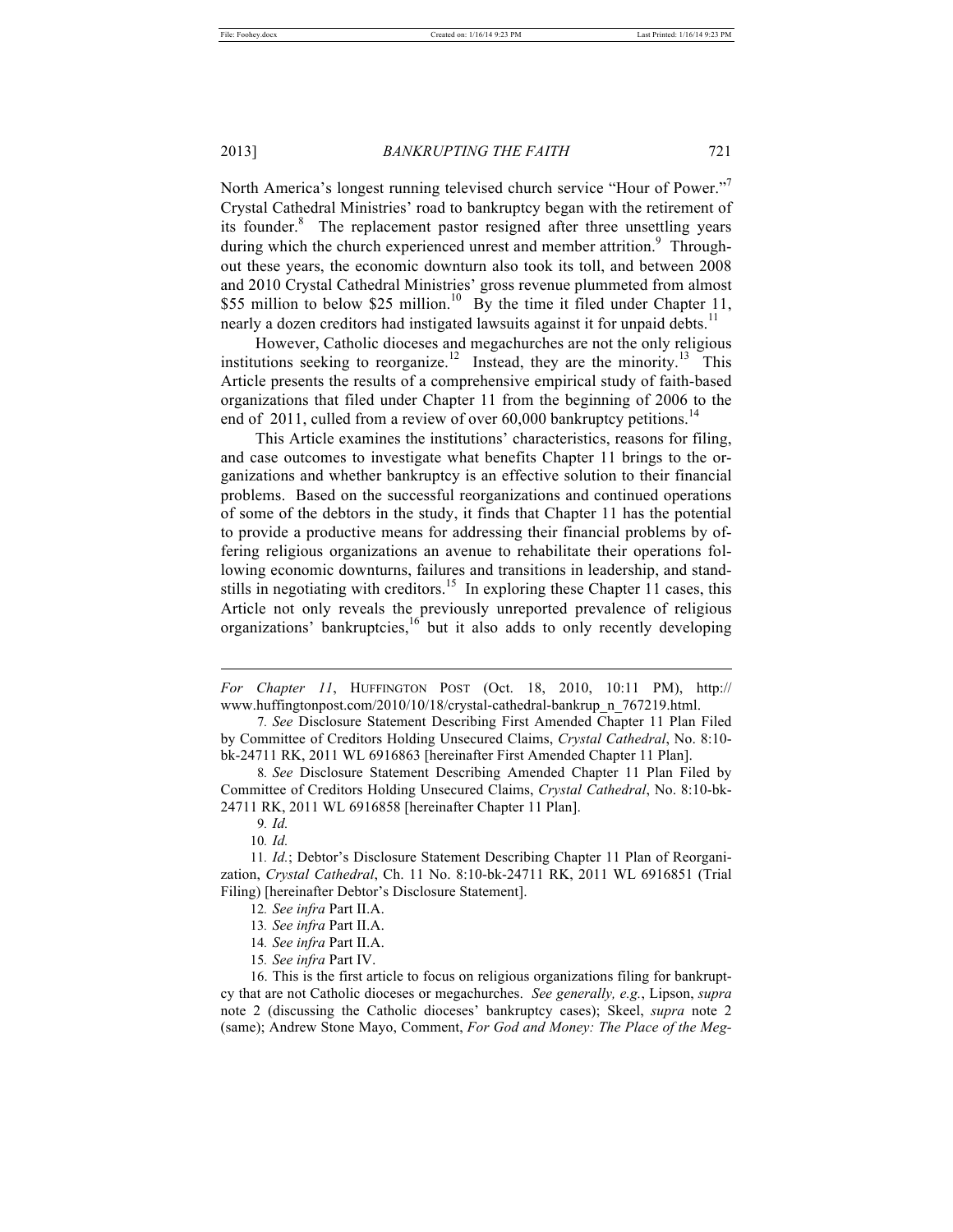722 *MISSOURI LAW REVIEW* [Vol. 78

scholarly discussions of nonprofit bankruptcies, $17$  providing groundwork for future consideration of the Code's application to nonprofit entities.<sup>18</sup>

Further, drawing upon the religious organization cases, the Article responds to two broader debates about Chapter 11: the role of bankruptcy courts in adjudicating these cases, and the broad purposes of business reorganization. As to the former, an assessment of the religious organization cases parallels recent studies suggesting that Chapter 11 is not an inefficient method for addressing the financial problems of corporations.<sup>19</sup> The review additionally shows that a greater percentage of debtors confirm and consummate plans or otherwise benefit from Chapter 11 than historically thought.<sup>20</sup> As to the latter, in considering whether the religious organization cases focus

18. For example, the Code provides that involuntary petitions may not be filed against nonprofit entities and that nonprofit entities' Chapter 11 cases may not be converted to Chapter 7 cases without their consent. *See* 11 U.S.C. §§ 303(a), 1112(c) (2012); *see also* Foohey*, supra* note 17, at 36-37 (discussing why courts hold that the absolute priority rule does not apply to nonprofits entities and how this holding affects nonprofit reorganization cases). The data presented in this Article, along with future empirical studies of nonprofits entities' bankruptcy cases, may suggest a need to reconsider these and other Code provisions.

*achurch Within the Bankruptcy Code*, 27 EMORY BANKR. DEV. J. 609 (2011) (discussing how the Bankruptcy Code applies to megachurches).

<sup>17.</sup> This Article also is one of the first articles to address nonprofit entities filing for bankruptcy and the uniqueness of their cases. *See, e.g.*, Pamela Foohey, *Chapter 11 Reorganization and the Fair and Equitable Standard: How the Absolute Priority Rule Applies to All Nonprofit Entities*, 86 ST. JOHN'S L. REV. 31, 32-33 (2012) (noting that historically very few nonprofit entities sought bankruptcy protection, and though the Code does not prevent them from filing, Chapter 11 "was designed for and is predominately applied to for-profit entities' structure and business objectives"); Reid K. Weisbord, *Charitable Insolvency and Corporate Governance in Bankruptcy Reorganization* 2 n.2 (Berkely Sch. of Law Bus. Law Journal, Working Paper No. 2, 2013), *available at* http://ssrn.com/abstract=2188940 (noting that legal scholarship on nonprofit bankruptcy is scarce and that most scholarship discusses these bankruptcies in discrete contexts, such as the bankruptcies of nonprofit health systems).

<sup>19</sup>*. See* Edward R. Morrison, *Bankruptcy Decision Making: An Empirical Study of Continuation Bias in Small-Business Bankruptcies*, 50 J.L. & ECON. 381, 381-83 (2007) [hereinafter *Bankruptcy Decision Making*] (finding that continuation bias "allowing failing businesses to linger under the protection of the court, which resists liquidation even when it is optimal" is "either absent or empirically unimportant" based on a sample of Chapter 11 cases filed by small businesses); Elizabeth Warren & Jay Lawrence Westbrook, *The Success of Chapter 11: A Challenge to the Critics*, 107 MICH. L. REV. 603, 604-06 (2009) [hereinafter *Success of Chapter 11*] ("These data show that much of the conventional wisdom about key elements of Chapter 11 is simply wrong. Contrary to so many assertions, Chapter 11 has been far more successful than supposed."); *infra* Part III.A.

<sup>20</sup>*. See infra* Part III.B.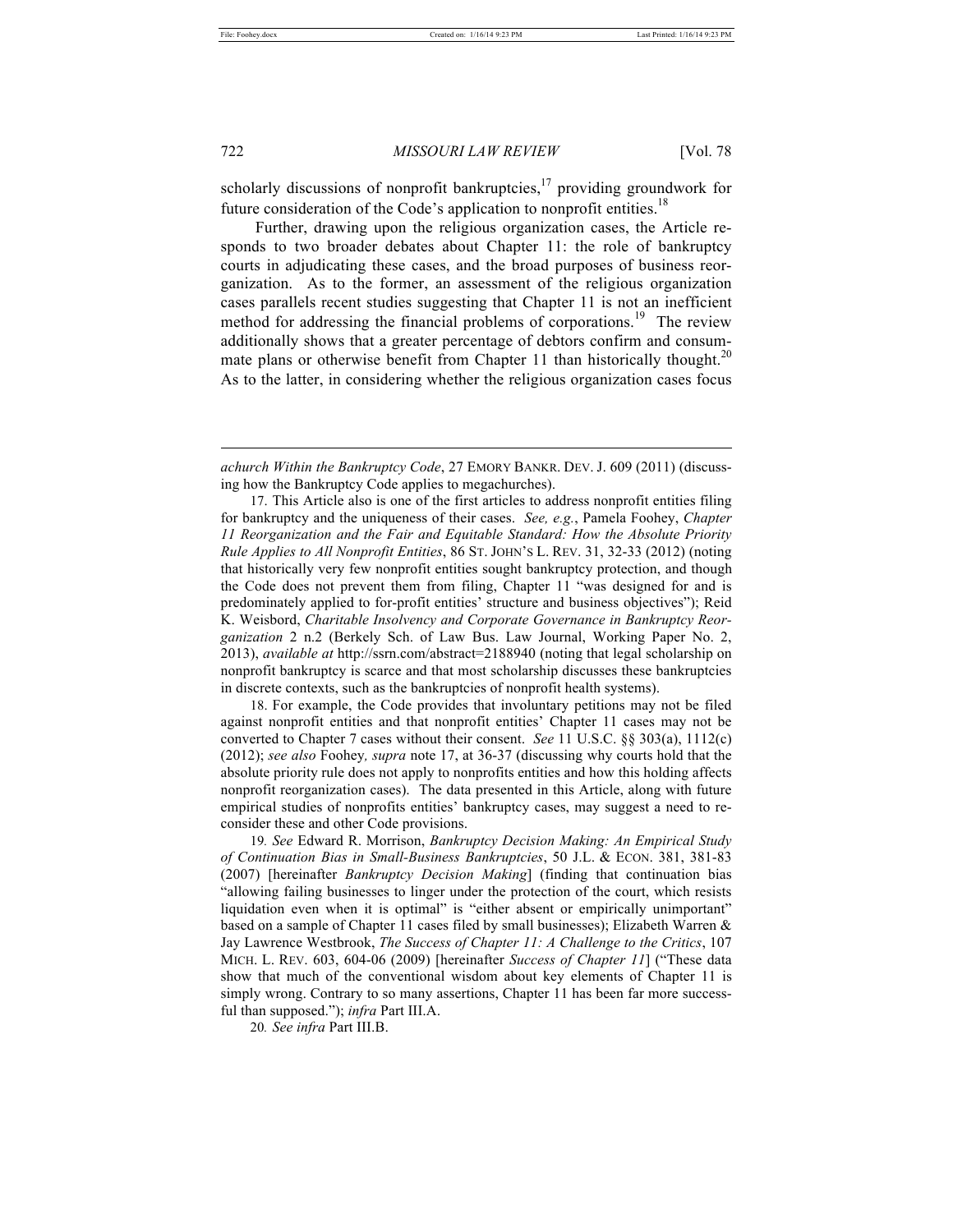#### 2013] *BANKRUPTING THE FAITH* 723

more on preserving going-concern value<sup>21</sup> or keeping owner-operators and their small businesses together, the analysis reveals that the cases straddle these two accounts of Chapter 11, thereby identifying a set of cases that implicate multiple theories of business reorganization.<sup>2</sup>

For example, Ark of Safety Apostolic Faith Temple's (Ark of Safety) story encompasses many of the problems that the religious organizations in

21. Going-concern value is the difference between the liquidation value of a debtor and value of the business if it continues operating. *See* H.R. REP. NO. 95-595, pt. 2, at 223 (1977).

22*. See* Douglas G. Baird & Edward R. Morrison, *Serial Entrepreneurs and Small Business Bankruptcies*, 105 COLUM. L. REV. 2310, 2311-14 (2005) (summarizing the going-concern account and positing that the focal point should be on the entrepreneur rather than the corporate entity in small business cases). In addition, focusing on the ex ante rather than ex post effects of bankruptcy law, others have argued that bankruptcy may serve to induce entrepreneurial risk taking by providing a "safety net," thereby driving economic growth. *See* Ralph Brubaker, *Artificial Impairment and the Single-Asset Real Estate Debtor*, 33 No. 4 Bankruptcy Law Letter 1, 8 (April 2013) (citing studies and noting further that "historically, [this ability of bankruptcy to encourage entrepreneurialism] seems to have been one of the principle justifications for bankruptcy law, widely perceived and acknowledged as such").

 Other approaches to Chapter 11 also focus on goals beyond preserving going-concern value. *See, e.g.*, KAREN GROSS, FAILURE AND FORGIVENESS: RE-BALANCING THE BANKRUPTCY SYSTEM 248-49 (1997); Charles J. Tabb, *The Future of Chapter 11*, 44 S.C. L. REV. 791, 802-07 (1993); Elizabeth Warren, *Bankruptcy Policy*, 54 U. CHI. L. REV. 775, 776-77 (1987). However, these approaches similarly focus on preserving the business. *See* Elizabeth Warren & Jay Lawrence Westbrook, *Contracting Out of Bankruptcy: An Empirical Intervention*, 118 HARV. L. REV. 1197, 1214-15 (2005) [hereinafter *Contracting Out of Bankruptcy*] (summarizing theories of "bargained bankruptcy" and arguing that empirical evidence demonstrates that bankruptcy brings together a host of "social and economic relationships" and thus cannot be reduced to a "two-party contract model" without a loss of efficiency). In contrast, the opposing main account of Chapter 11, termed the creditors' bargain theory, is that it serves to maximize the value of assets for creditors and shareholders. *See generally, e.g.*, THOMAS H. JACKSON, THE LOGIC AND LIMITS OF BANKRUPTCY LAW (1986); Thomas H. Jackson, *Bankruptcy, Non-Bankruptcy Entitlements, and the Creditors' Bargain*, 91 YALE L.J. 857 (1982) (setting forth the "simple creditors' bargain model; Thomas H. Jackson & Robert E. Scott, *On the Nature of Bankruptcy: An Essay on Bankruptcy Sharing and the Creditors' Bargain*, 75 VA. L. REV. 155 (1989) (creating an "expanded creditors' bargain model"); Lynn M. LoPucki, *A Team Production Theory of Bankruptcy Reorganization*, 57 VAND. L. REV. 741 (2004) (positing a "team production theory" of bankruptcy reorganization and contrasting it with the creditors' bargain theory).

 The differences between the focus of the going-concern value account and related accounts and the focus of the entrepreneurial accounts as they apply to religious organization debtors are the focus of this Article. In particular, the view of Chapter 11 presented in this Article through the cases of religious organization debtors draws upon and is an extension of the insights of Professors Baird and Morrison in *Serial Entrepreneurs and Small Business Bankruptcies*.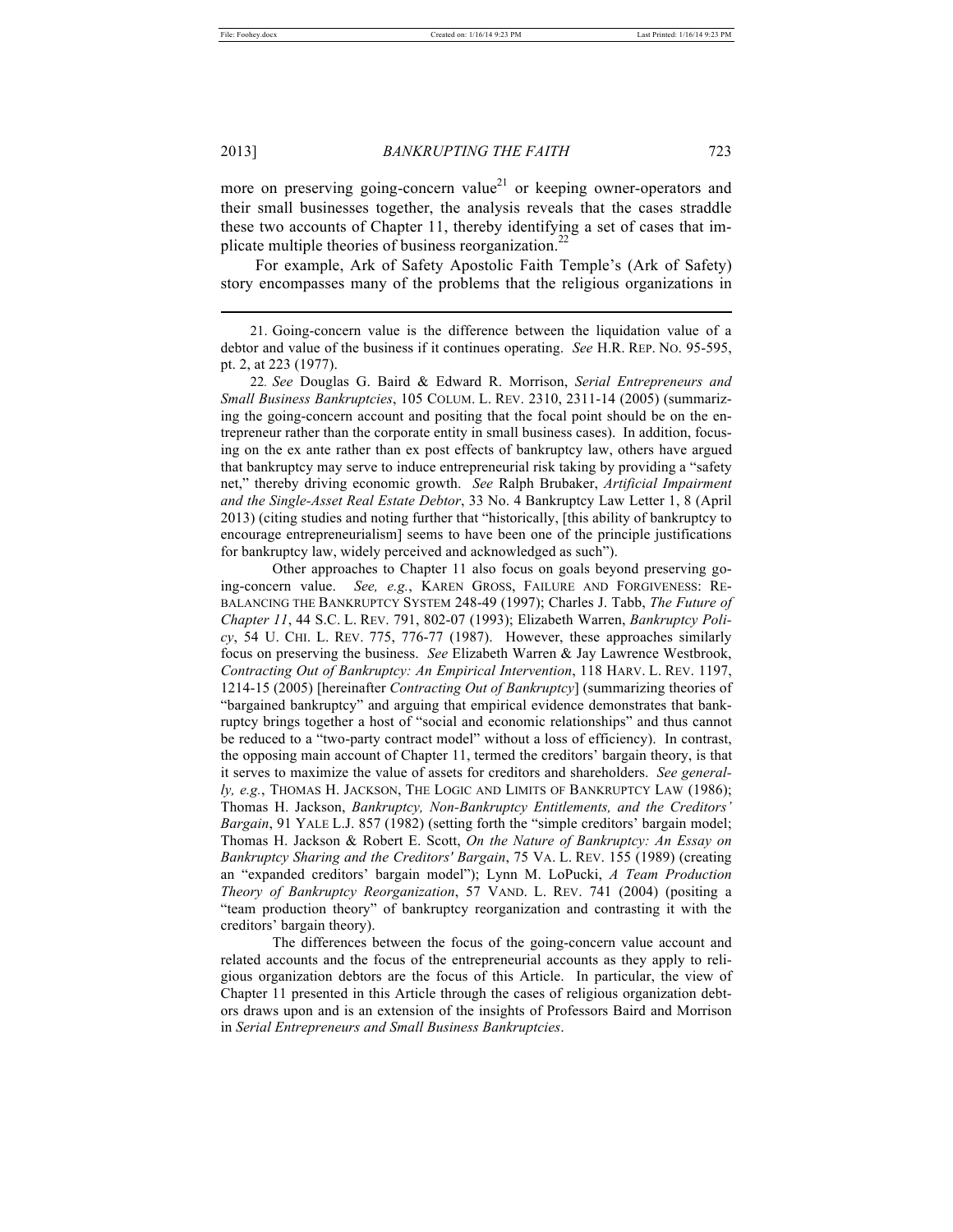this study faced before filing. Formed in 1998 by Bishop Herman Jackson, Ark of Safety offered spiritual services and community outreach to the residents of Cicero, Illinois, a town ten miles west of Chicago.<sup>23</sup> Bishop Jackson held the church's first worship service in a small storefront.<sup>24</sup> The ministry grew and relocated to a 24,000 square foot building, purchased and owned by the church as a nonprofit corporation.<sup>25</sup> When Bishop Jackson divorced in 2008, "confusion and devastation" ensued, forming a gap within the church administration.<sup>26</sup> This resulted in decreased attendance and a significant portion of the members leaving the ministry.<sup>27</sup> Though many members stayed committed to Bishop Jackson and the congregation, $^{28}$  the souring economy led to layoffs, leaving many remaining parishioners unable to donate as much as they had in the past.<sup>29</sup> The economy further affected the church's financial condition when its daycare tenant abruptly ended its lease.<sup>30</sup> This added to the reduction in Ark of Safety's revenues and led to even more member attrition as families with children enrolled in the defunct daycare also left the church.<sup>31</sup> Ark of Safety struggled to find a new daycare tenant; once it did, it took more than a year before the new tenant could secure the required operating licenses.<sup>32</sup>

By early 2010, Ark of Safety could no longer remain current on its financial obligations.<sup>33</sup> Most distressing was its inability to pay the \$1 million mortgage on its church building valued at \$1.2 million.<sup>34</sup> Otherwise, it owed about \$150,000 to unsecured creditors, and owned a church organ, pews, furniture, and equipment housed in the church, which collectively were valued at under  $$20,000$ .<sup>35</sup> The church filed a Chapter 11 petition with the stated hope of restructuring its mortgage.<sup>36</sup>

l

36*. Id.*

<sup>23</sup>*. See* Disclosure Statement, *In re* Ark of Safety Apostolic Faith Temple, Inc., No. 09-31025 (Bankr. N.D. Ill. Aug. 24, 2009), Doc. 32.

<sup>24</sup>*. Biographies*, ARK OF SAFETY APOSTOLIC FAITH TEMPLE, http://www. arkofsafety.co/Biographies.html (last visited Aug. 28, 2013).

<sup>25</sup>*. See* Disclosure Statement, *supra* note 23, at Doc. 32; *Biographies*, *supra* note 24.

<sup>26.</sup> Disclosure Statement, *supra* note 23, at Doc. 32.

<sup>27</sup>*. Id.* 

<sup>28.</sup> I use the term congregation to mean a group of individuals – collectively, the congregation's members or the congregants – who meet together regularly for religious worship.

<sup>29</sup>*. See* Disclosure Statement, *supra* note 23, at Doc. 32.

<sup>30</sup>*. Id.* 

<sup>31</sup>*. Id.* 

<sup>32</sup>*. Id.* 

<sup>33</sup>*. See id.*

<sup>34</sup>*. Id.*

<sup>35</sup>*. Id.*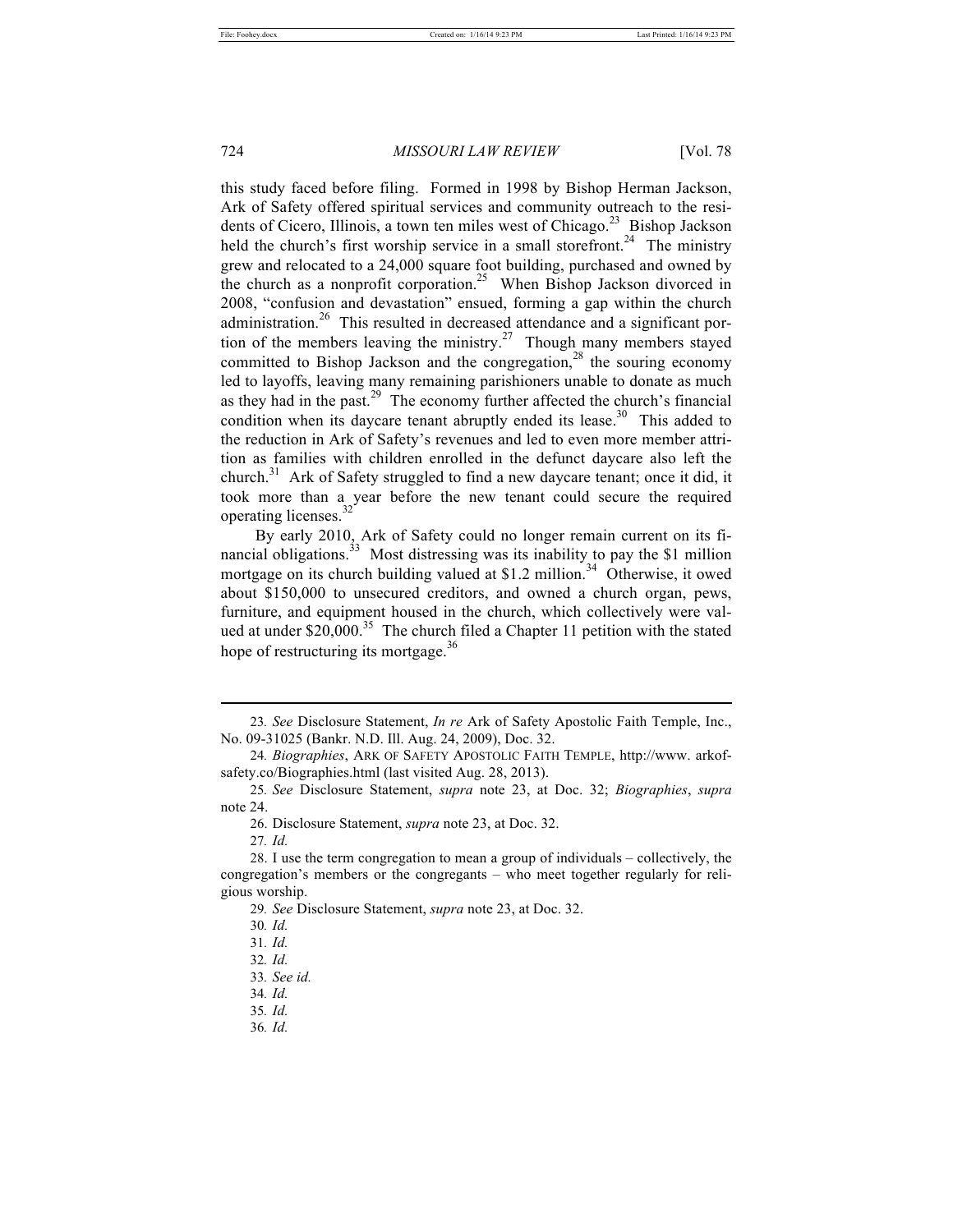2013] *BANKRUPTING THE FAITH* 725

Supported by its remaining members' continued faith in Bishop Jackson and the congregation, a paying daycare tenant, two new renters of its sanctuary space, and its administration's agreement to forgo their salaries for a year, Ark of Safety obtained confirmation of its reorganization plan, which mainly restructured the payments on its mortgage.<sup>37</sup> As of February 2013, it continued to operate in the same building. $38$ 

Like Crystal Cathedral Ministries and Ark of Safety, the faith-based institutions that file under Chapter 11 predominately operate places of worship.<sup>39</sup> Some run schools, and others operate food pantries, daycares, and halfway houses in addition to their places of worship.<sup>40</sup> The filing entities span Christian denominations, and include Jewish, Buddhist, Hindu, and Islamic institutions.<sup>41</sup> Overall, they reflect the religious makeup of Americans, although certain Christian denominations are overrepresented in comparison to congregations nationwide. $42$ 

Though religious in character, many of the organizations exhibit the hallmarks and financial vulnerabilities of small businesses, which lead them to bankruptcy.<sup>43</sup> One of their greatest vulnerabilities stems from their affiliations. The denominations overrepresented in Chapter 11 generally are those with governing bodies that may not be able to offer financial support in times of need, such as the Reformed Church in America with which Crystal Cathe-

43. "Small business" is an imprecise term. Scholars generally have divided cases and debtors into "small" and "large" groups based on total assets or debts, or whether the company was publicly traded. Stephen J. Lubben, *The Types of Chapter 11 Cases*, 84 AM. BANKR. L.J. 233, 233 (2010); *see also* Brian A. Blum, *The Goals and Process of Reorganizing Small Businesses in Bankruptcy*, 4 J. SMALL & EMERGING BUS. L. 181, 188-93 (2000) (discussing different ideas of what constitutes a small business). "Small" also is defined based on number of employees or average annual revenue. *See* Baird & Morrison, *supra* note 22, at 2316 n.25. The Bankruptcy Abuse Prevention and Consumer Protection Act of 2005, Pub. L. No. 109-8, 119 Stat. 23 [hereinafter BAPCPA], added a definition to the Bankruptcy Code that provides that a "small business debtor" is a debtor with "aggregate noncontingent liquidated secured and unsecured debts" as of the petition date not exceeding \$2 million, which is adjusted on 3-year intervals (and here adjusted effective April 2010, \$2,343,300). 11 U.S.C. §§ 101(51D), 10 (2012). A leading prior legislative recommendation proposed defining a small business debtor as one with less than \$5 million in liquidated and noncontingent debt. *See* NATIONAL BANKR. REVIEW COMM'N, BANKRUPTCY: THE NEXT TWENTY YEARS 618 (Oct. 20, 1997), *available at* http://govinfo.library.unt.edu/nbrc/report/15smalbu.pdf (last visited Aug. 28, 2013).

<sup>37</sup>*. Id.*; Order Confirming Chapter 11 Plan, *In re* Ark of Safety Apostolic Faith Temple, Inc., No. 09-31025 (Bankr. N.D. Ill. May 11, 2010), Doc. 55.

<sup>38</sup>*. See* ARK OF SAFETY APOSTOLIC FAITH TEMPLE, http://www.arkofsafety. co/default.html (last visited Aug. 28, 2013).

<sup>39</sup>*. See infra* Table 2.

<sup>40</sup>*. See infra* Table 2.

<sup>41</sup>*. See infra* Table 2 and note 97.

<sup>42</sup>*. See infra* Part II.B.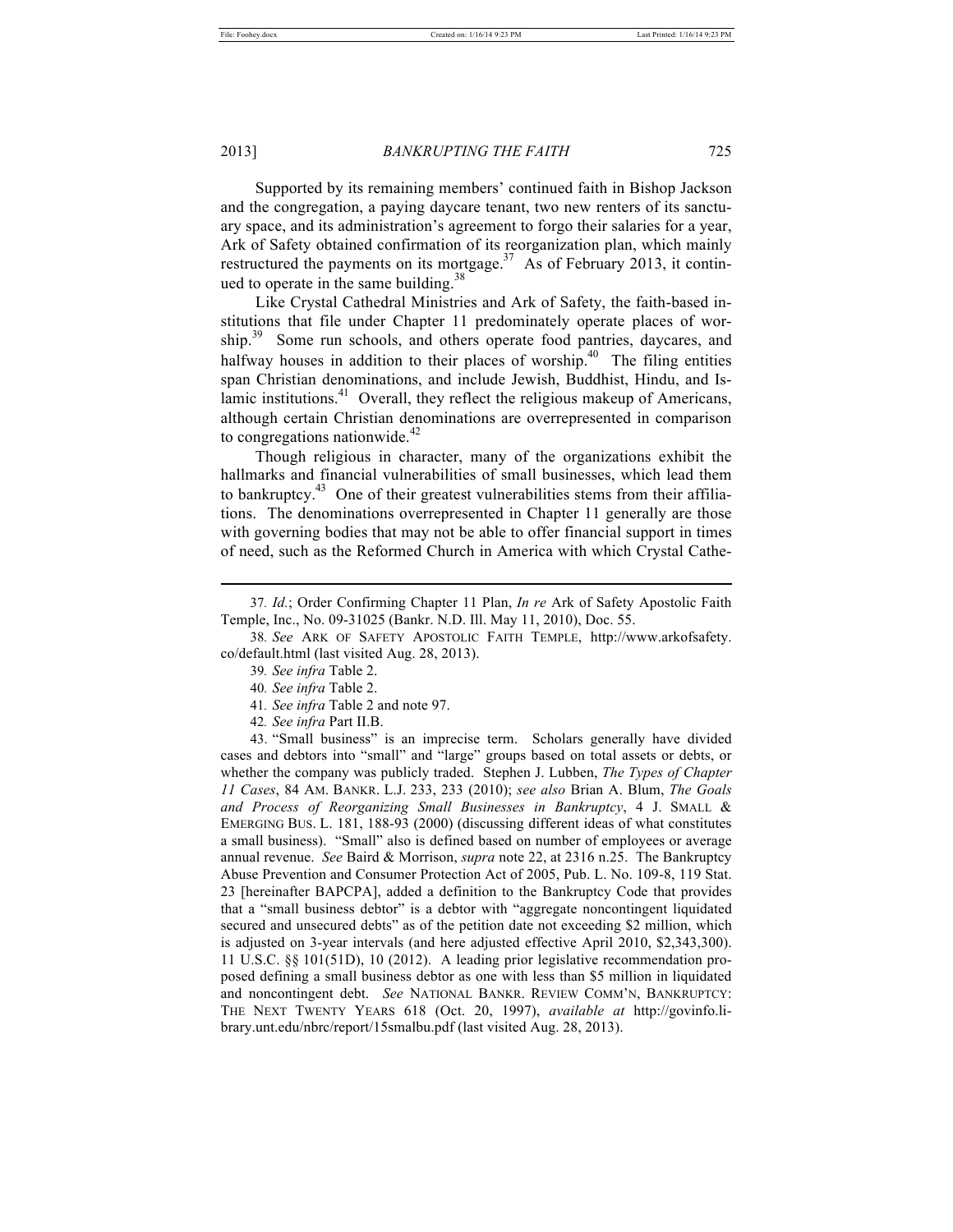726 *MISSOURI LAW REVIEW* [Vol. 78

dral Ministries is affiliated.<sup>44</sup> Likewise, the faith-based institutions in this study do not have other religious organizations to turn to for financial help when they encounter problems paying their debts.<sup>4</sup>

The data show that the vast majority of religious organizations that file under Chapter 11 do so because of concerns about paying mortgages on real property.<sup>46</sup> They seek to reorganize primarily so that they may restructure their mortgage payments and retain their real property.<sup>47</sup> Like Ark of Safety, they arrive in bankruptcy court holding almost all of the value of their assets in real property and owing almost all of their debts on that real property.<sup>48</sup> They tend to own buildings worth more than the debts securing them, indicating that there may be value to be saved.<sup>49</sup> Similarly, they have operated for a relatively long time under the leadership of a key pastor or reverend.<sup>50</sup> In fact, most of the organizations were formed two decades or more prior to their bankruptcies, suggesting that relatively stable congregations are using reorganization to preserve not only a building, but also an established community invested in continuing to assemble in the particular building viewed as their spiritual home. $51$ 

47*. See infra* note 196 and accompanying text.

48*. See infra* Table 3. Crystal Cathedral Ministries similarly arrived in bankruptcy court holding a majority of its assets in real property and owing a majority of its debts on that real property. *See* Debtor's Disclosure Statement, *supra* note 11. However, because it owed significant unsecured debts, it owed proportionally less of its debts on real property than other religious organizations in this study. *See id.* Nonetheless, it too filed to save its real property. *See id.*

49*. See infra* Part II.B.

50*. See* sources cited *supra* note 6.

<sup>44</sup>*. See History*, SHEPHERD'S GROVE, http://www.shepherdsgrove.org/about/ history.php (last visited Aug. 28, 2013) (As of July 7, 2013, Crystal Cathedral Ministries had been purchased by the Orange County, CA Diocese of the Roman Catholic church and renamed "Shepherd's Grove.").

<sup>45</sup>*. See infra* Part II.B. This organizational structure may raise questions and lead to future inquiries regarding the "theory of the firm" as it applies to religious institutions and, by extension, nonprofit entities. *See, e.g.*, Brooks B. Hull & Frederick Bold, *Towards an Economic Theory of the Church*, 16 INT'L. J. OF SOC. ECONOMICS 5 (1989) (employing the theory of the firm to explain behavior of churches); Usha Rodrigues, *Entity and Identity*, 60 EMORY L.J. 1257, 1273-79, 1313 (2011) (surveying existing theories of the firm and nonprofit entities, arguing that these theories do not explain fully the existence of nonprofits, and setting forth a "social identity theory of the nonprofit"). Because this Article primarily seeks to explore the Chapter 11 cases of religious organizations as to their productivity and how they inform debates about the efficiency and theories of Chapter 11, it does not take up this inquiry further. Nonetheless, applying the results of this study to theories of religious institution and nonprofit organizational structures may be an interesting and useful future extension of this Article.

<sup>46</sup>*. See infra* Part II.B.

<sup>51</sup>*. See infra* Parts II.B, IV.C.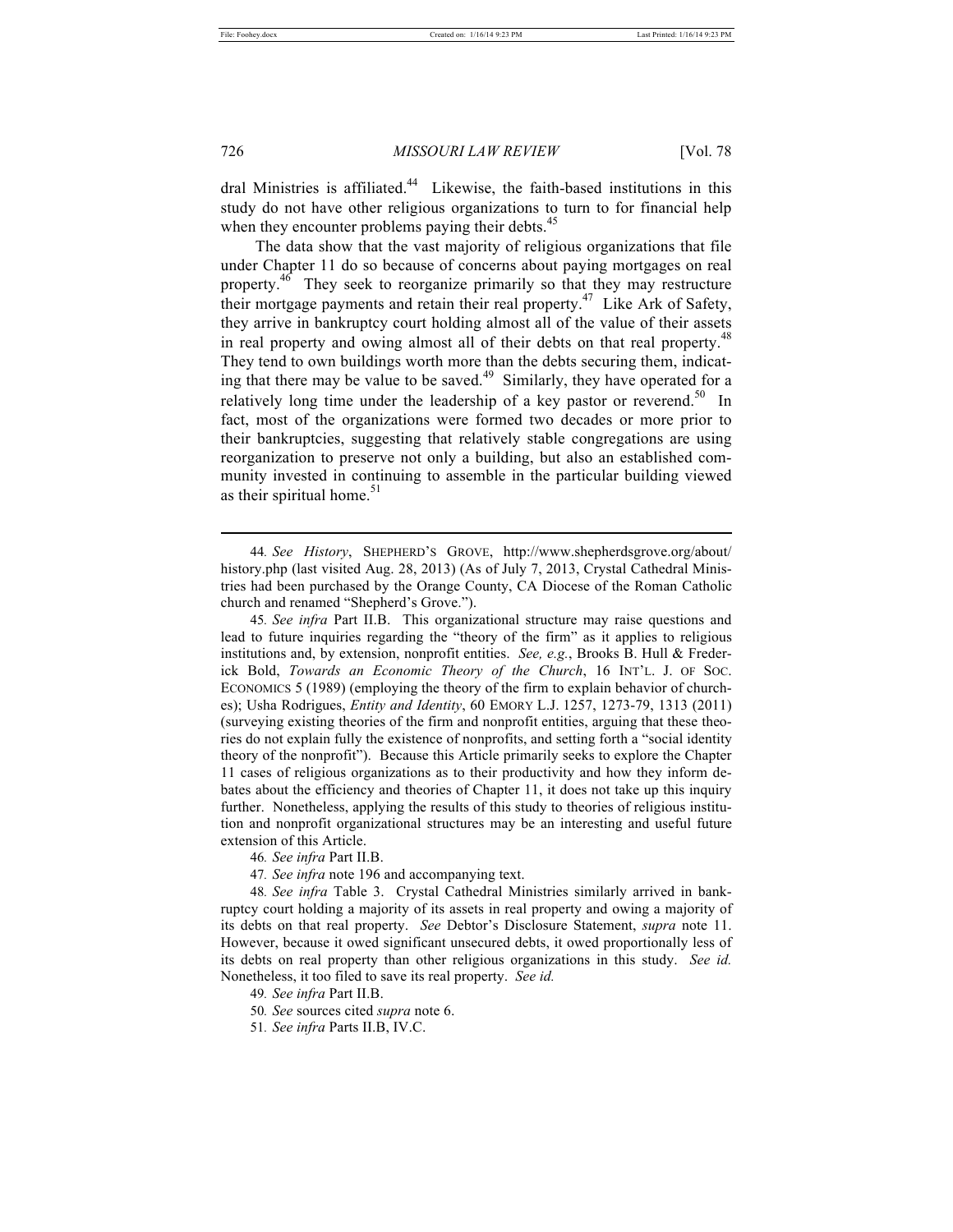Filing to save encumbered property or keep a congregation together, however, is merely a symptom of underlying problems. The more interesting and significant story of religious organization cases is how the institutions came to need bankruptcy protection. Two primary precipitators emerge from their cases.<sup>52</sup> Unsurprisingly, as evident in Crystal Cathedral Ministries' and Ark of Safety's situations, the first is the Great Recession and its effect on income, jobs, and secured lending.<sup>53</sup> As incomes declined and jobs disappeared, congregants could not give as much to their churches, and as the market for secured lending tightened, banks were unwilling to refinance mortgages.<sup>54</sup> Further, as with Ark of Safety, some religious organizations lost even more revenue when tenants renting space in their church buildings ended leases or simply did not pay.<sup>55</sup>

The second is the more intriguing precipitator. An investigation of their cases indicates that these institutions are driven by and dependent on their leaders.<sup>56</sup> When leaders make poor business (or life) decisions, move away, or die, congregants lose faith, move with them, or abandon the religious community.<sup>37</sup> Poor leadership also is evident in both Crystal Cathedral Ministries' and Ark of Safety's stories.<sup>58</sup>

In the wake of destabilizing events, the remaining leaders and congregants must pick up the pieces.<sup>59</sup> Across both stories, the ultimate goal is to keep the congregation alive, allowing members to continue to worship and attend daycare and school in the same physical space they have worked hard to afford and construct and have gathered in for years. $60$  In some instances, the congregation's continuation also permits a pastor to retain his ministry.<sup>61</sup>

Further, this examination of the causes and outcomes of the religious organizations' bankruptcy cases reveals that their cases connect with multiple theories of the purposes of Chapter 11. As noted, one of the primary accounts of Chapter 11 is that reorganization and sales preserve going-concern value of financially-distressed businesses. $62$  Relating to this account, in empirically studying Chapter 11, scholars have concentrated on large, publicly-traded

<sup>52</sup>*. See infra* Part IV.

<sup>53.</sup> Debtor's Disclosure Statement, *supra* note 11; Disclosure Statement, *supra* note 23, at 3.

<sup>54.</sup> Debtor's Disclosure Statement, *supra* note 11; Disclosure Statement, *supra* note 23, at 3.

<sup>55.</sup> Disclosure Statement, *supra* note 23, at 3.

<sup>56</sup>*. See infra* Part IV.B.

<sup>57</sup>*. See infra* Part IV.B.

<sup>58.</sup> Debtor's Disclosure Statement, *supra* note 11; Disclosure Statement, *supra* note 23, at 3.

<sup>59</sup>*. See infra* Part IV.B.

<sup>60</sup>*. See infra* Part IV.C.

<sup>61</sup>*. See infra* Part IV.C.

<sup>62</sup>*. See* Baird & Morrison, *supra* note 22, at 2312-14 (summarizing the standard account).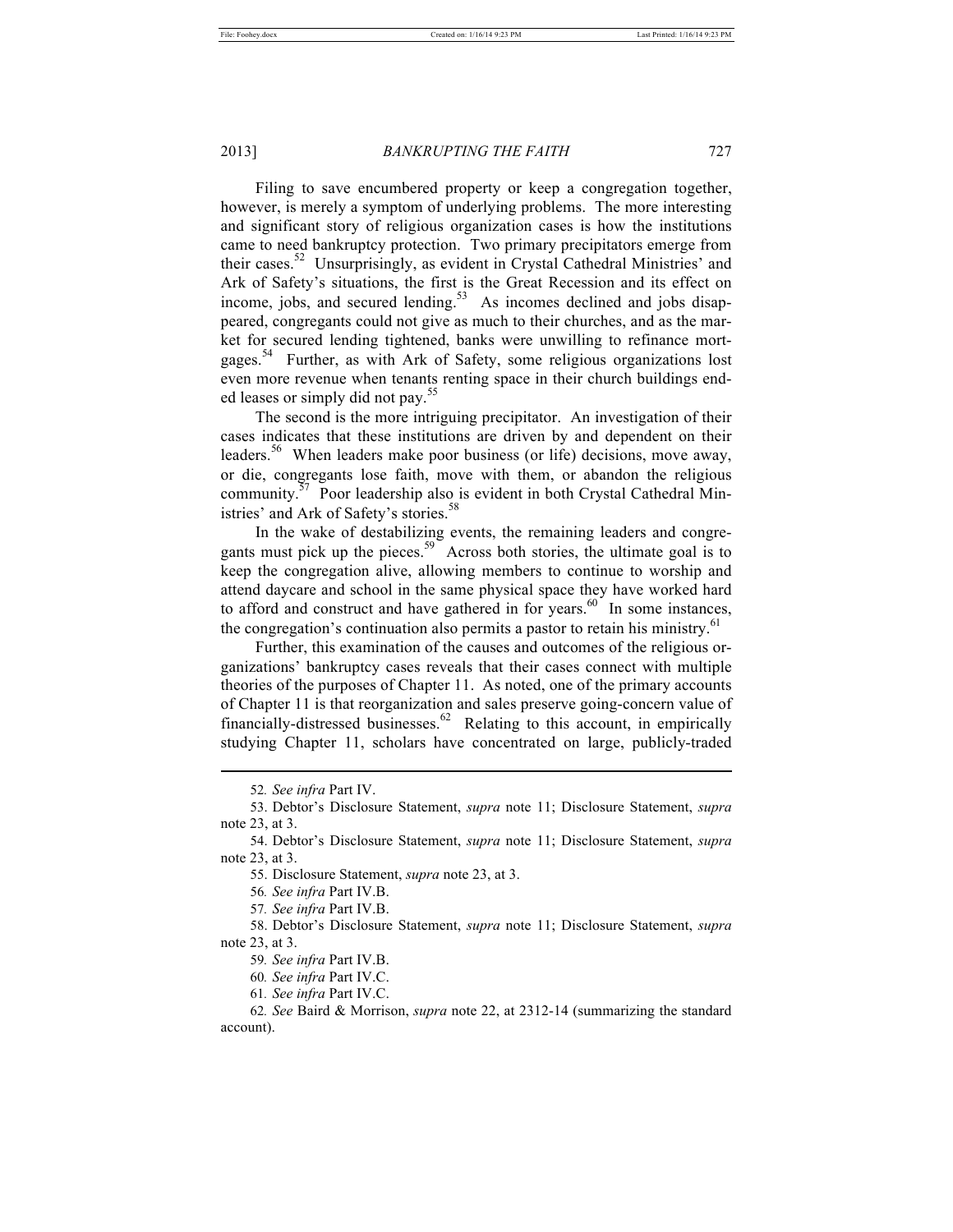companies or certain issues, such as professional fees.<sup>63</sup> Relatively recently, more attention has been directed to the cases of small business debtors.<sup>64</sup> Notably, drawing on a dataset of Chapter 11 filings in the Bankruptcy Court for the Northern District of Illinois during 1998 (the Baird-Morrison study), Professors Douglas Baird and Edward Morrison posit a conception of small business reorganization as primarily retarding entrepreneurs' re-deployment of their human capital by encouraging entrepreneurs to continue operating their current business entities rather than dissolving those entities and starting anew.<sup>65</sup> Contrary to the primary account, they emphasize that primary focus should be on the entrepreneur running the business.<sup>66</sup>

The religious organization cases in this study contain elements of both these accounts. The data show that even those institutions that file in reaction

64*. See, e.g.*, Baird & Morrison, *supra* note 22, at 2310 (studying businesses that filed under Chapter 11 in one bankruptcy court over one year and focusing on small business bankruptcies); *Bankruptcy Decision Making*, *supra* note 19, at 381 (examining the shutdown decision of small businesses in a sample of Chapter 11 cases filed in one bankruptcy court over one year); Edward R. Morrison, *Bargaining Around Bankruptcy: Small Business Workouts and State Law*, 38 J. LEGAL STUD. 255 (2009) (examining when distressed small businesses opt to file for bankruptcy rather than liquidate under state law based on distressed businesses located in Cook County, Illinois); Teresa Sullivan et. al, FINANCIAL DIFFICULTIES OF SMALL BUSINESSES AND REASONS FOR THEIR FAILURE (1998), *available at* http://archive.sba.gov/advo/research/ rs188tot.pdf (reporting on the bankruptcies of small businesses filed in 1994); *Success of Chapter 11*, *supra* note 19 (examining Chapter 11 cases filed in 1994 and 2002 across several jurisdictions and positing that BAPCPA's amendments to Chapter 11 may be detrimental to small business debtors).

65. Baird & Morrison, *supra* note 22, at 2311-12.

66*. Id.* at 2366. Scholars previously have identified and discussed the dependence of small businesses on their owner-operators. *See, e.g.*, Lynn M. LoPucki, *The Debtor in Full Control -- Systems Failure Under Chapter 11 of the Bankruptcy Code? Second Installment*, 57 AM. BANKR. L.J. 247, 263-66 (1983) [hereinafter *Systems Failure Part 2*] (noting that "[t]here is a broad consensus among students of business failure that the large majority of businesses which fail do so because of poor management").

<sup>63</sup>*. See, e.g.*, LYNN M. LOPUCKI, COURTING FAILURE: HOW COMPETITION FOR BIG CASES IS CORRUPTING THE BANKRUPTCY COURTS (2005) (examining the Chapter 11 reorganization process in bankruptcy courts that historically handle most of the largest bankruptcy cases); LYNN M. LOPUCKI & JOSEPH W. DOHERTY, PROFESSIONAL FEES IN CORPORATE BANKRUPTCIES: DATA, ANALYSIS, AND EVALUATION (2011) (examining the professional fees based on court files in 102 of the largest bankruptcy cases); Elizabeth Warren & Jay Lawrence Westbrook, *Financial Characteristics of Businesses in Bankruptcy*, 73 AM. BANKR. L. J. 499, 506-07 (1999) [hereinafter *Financial Characteristics*] (summarizing studies of business bankruptcy from the 1960s through the 1990s); *see also* Robert M. Lawless et. al, *A Glimpse at Professional Fees and Other Direct Costs in Small Firm Bankruptcies*, 1994 U. ILL. L. REV. 847, 848-49 (noting that many studies that include smaller companies rely on data from bankruptcies filed prior to the enactment of the Bankruptcy Code).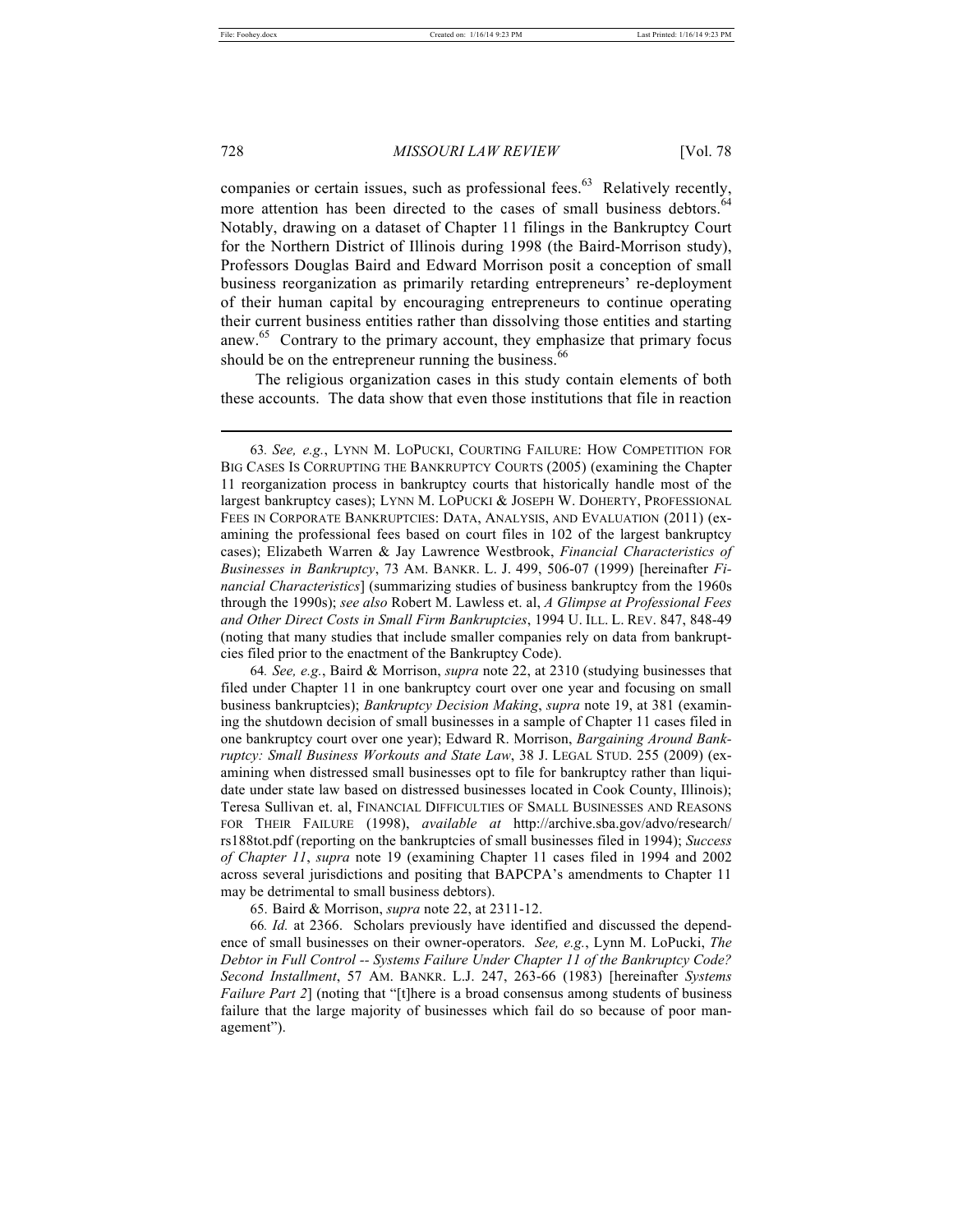2013] *BANKRUPTING THE FAITH* 729

to the economic downturn are dependent on the overarching management of a leader, like Bishop Jackson.<sup>67</sup> Otherwise, they generally rise or fall with leaders who energize their congregations.<sup>68</sup> The benefits they seek from Chapter 11 mirror some of the reasons other small businesses file. They want some breathing space from creditors while they assess their operations; $69$  they no longer can meet their creditors' demands and seek a stay of collection activities;<sup>70</sup> and they hope to change negotiating dynamics with secured creditors that are refusing to bargain with leadership.<sup>7</sup>

Thus, the religious organizations enter Chapter 11 with significant assets and reorganization prospects that potentially make the process valuable to them and their creditors.<sup>72</sup> Particular attention should be directed to the leaders' abilities to marshal their organizations through the turmoil that led to bankruptcy, but consideration also must be given to the continuation prospects of the congregation that makes up the religious entity that owns the property.<sup>73</sup> Both approaches are critical, and using them in combination is fundamental to assessing religious institutions' reorganizations.<sup>74</sup>

Part II describes the methodology and dataset, provides an overview of the affiliations, operations, and financial characteristics of the religious or-

70. The automatic stay generally suspends debt service and creditors' collection activities. 11 U.S.C. § 362(a) (2012).

71*. See* Baird & Morrison, *supra* note 22, at 2315-16 (summarizing the benefits that entrepreneurs may receive from Chapter 11).

73*. See infra* Part V.

<sup>67</sup>*. See infra* Part IV.A.

<sup>68</sup>*. See infra* Part IV.B.

<sup>69.</sup> The going-concern account explains this breathing space as benefitting the corporate debtor, while the small business account stresses that the value of breathing space accrues to the entrepreneur herself. *Compare* A. Mechele Dickerson, *The Many Faces of Chapter 11: A Reply to Professor Baird*, 12 AM. BANKR. L.J. 209, 116 n.42 (2004), *with* Baird & Morrison, *supra* note 22, at 2315 n.22. To the extent a religious organization's survival is contingent on its leader, bankruptcy may afford them time to integrate a new leader into the organization. In this way, the breathing space may benefit the corporate debtor. On the other hand, bankruptcy may afford an existing pastor time to realign a congregation's activities with its finances and priorities. Though the organization benefits, the pastor may benefit more.

<sup>72</sup>*. See infra* Part IV.C.

<sup>74.</sup> Professors Baird and Morrison recognize that small business cases may exist in which the business may be worth saving because of the value of specialized assets, and identify restaurants as one industry prone to the accumulation of specialized assets. *See* Baird & Morrison, *supra* note 22, at 2345-46. However, they note that the restaurant debtors in their sample used Chapter 11 successfully and beneficially not because they preserved these assets, but because the skills of the owner-operator were matched to the enterprise. *Id.* at 2345-49. They ultimately conclude that in the vast majority of cases there is no business worth saving. *Id.* at 2366. The view of Chapter 11 presented in this Article through the cases of religious organization debtors is an extension of their work, not an entirely new view of Chapter 11. *See infra* Part V.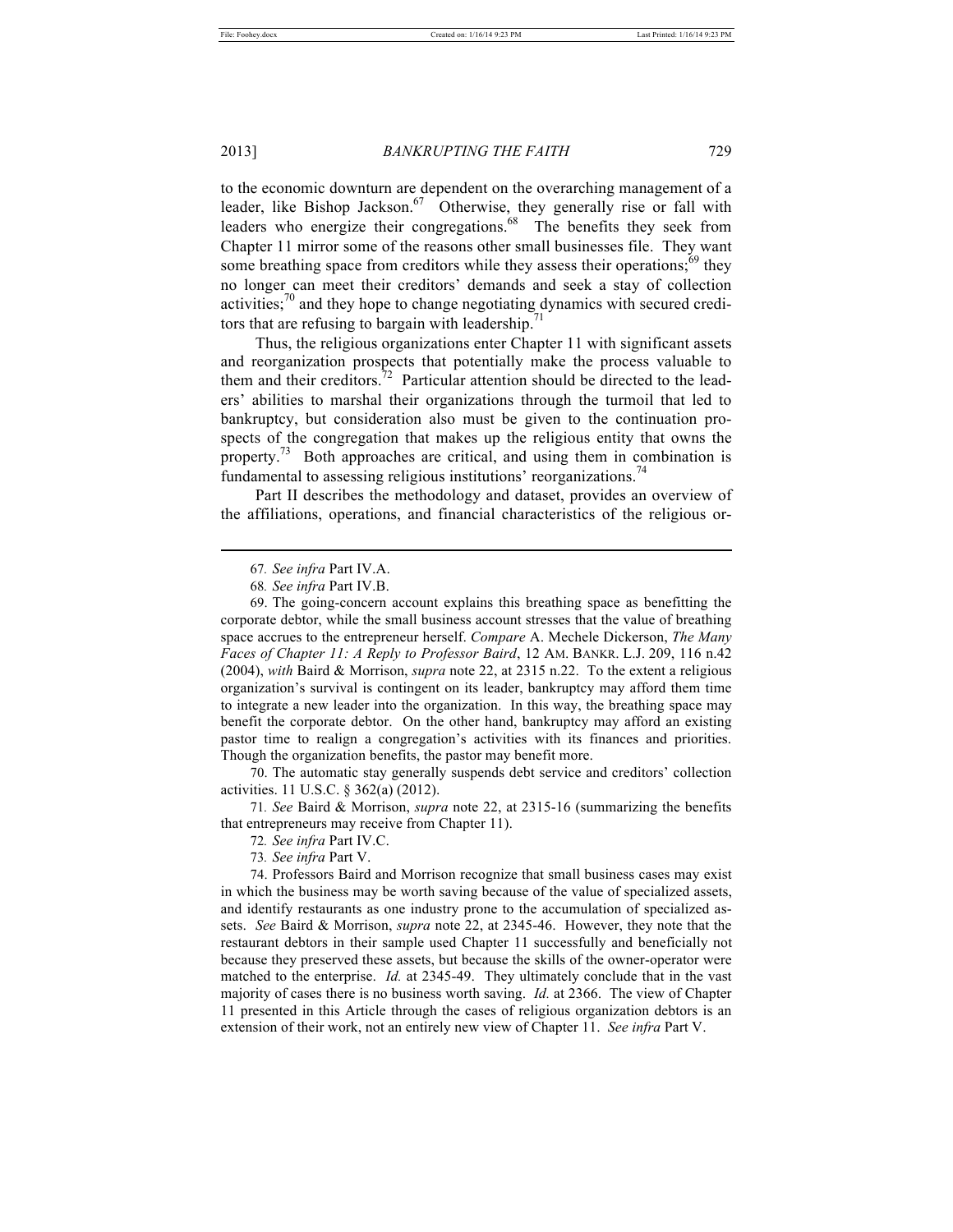730 *MISSOURI LAW REVIEW* [Vol. 78

ganization debtors, and contrasts these characteristics with those of other small business debtors. Parts III and IV focus on the cases. Part III traces their procedural histories and outcomes to evaluate the workings of bankruptcy courts. Part IV highlights the most prevalent stories of the religious organizations in this study, and then considers how Chapter 11 aided them and whether reorganization offered an effective solution to their financial problems. Expanding on the usefulness of reorganization to faith-based institutions, Part V explores what the cases reveal about business bankruptcies. Part VI concludes with suggestions for further research into and conceptualizations of business reorganization.

# II. IDENTIFYING RELIGIOUS BANKRUPTCIES

# *A. Methodology and Data<sup>75</sup>*

The data for this Article comes from the case files of bankruptcy courts across the country as available via the Public Access to Court Electronic Records (PACER) service. Because there is no reliable method to pinpoint religious organizations from the identification data debtors submit to bankruptcy courts as part of filing under the Bankruptcy Code, to isolate these entities I reviewed the petitioner's name of each of the over 60,000 entities or individuals that filed under Chapter 11 in every bankruptcy court in the fifty United States and the District of Columbia from January 1, 2006, to December 31,  $2011$ .<sup>76</sup> Based on the petitioners' names, I first assembled a pool of petitions

<sup>75.</sup> The study involves a dataset of 497 cases. This dataset is on file with the author.

<sup>76.</sup> Religious congregations (for instance, churches, synagogues, mosques) that meet the requirements of 26 U.S.C.  $\S$  501(c)(3) automatically are considered taxexempt under the Internal Revenue Code; other religious organizations generally must apply to the Internal Revenue Service (IRS) for tax-exempt status. *Tax Guide for Churches and Religious Organizations*, INTERNAL REVENUE SERVICE, 3, *available at* http://www.irs.gov/pub/irs-pdf/p1828.pdf. Conceptually, all faith-based organizations that file under Chapter 11 are nonprofit and/or tax-exempt organizations qualified under  $\S 501(c)(3)$  and should identify themselves as such on the face sheet of their voluntary petitions. This listing thus could serve as an initial identification method. Relatedly, almost all of the petitioners identified themselves as corporations on their petitions or were incorporated at the time of their filings as evident by their names as stated on their petitions (95.9% of the petitions; another 1.9% reported "other," but identified themselves as nonprofit organizations). It seems logical to assume that almost all of the petitioners would list themselves as nonprofit or tax-exempt organizations. Nonetheless, only 66.3% of the entities identified themselves as such. Accordingly, using the nonprofit or tax-exempt organization identification on the voluntary petition would yield an incomplete and potentially biased list of debtors. In the context of identifying business bankruptcies, scholars have relied on the petitioner's name to sort business Chapter 11 cases from individual Chapter 11 cases. *See, e.g.*, *Success of Chapter 11*, *supra* note 19, at 609 (relying on the name in the case title to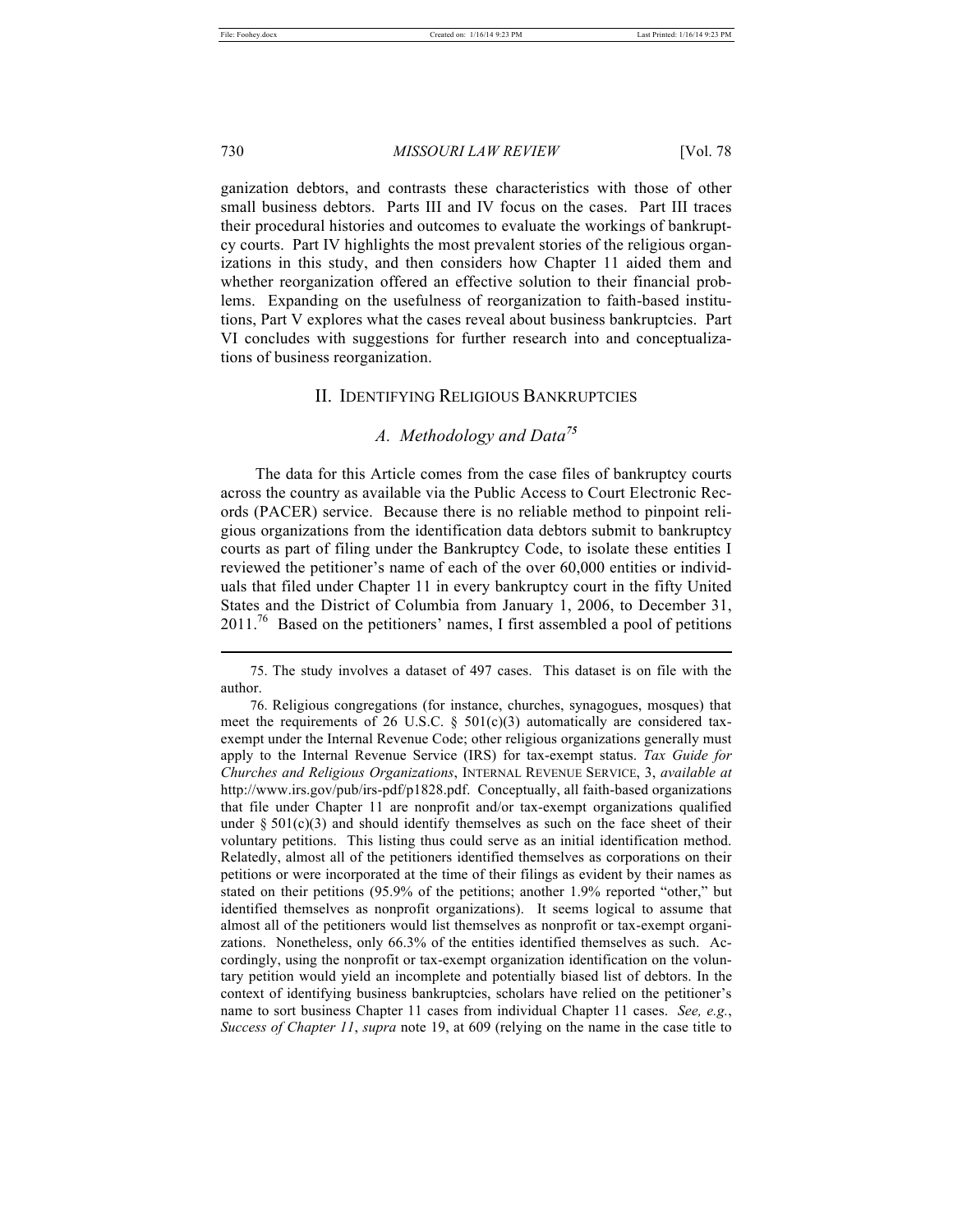2013] *BANKRUPTING THE FAITH* 731

that possibly were those of faith-based organizations. The pool included cases in which: (1) the petitioner's name included words generally associated with religion, such as church, worship, ministry, Christian, covenant, or temple; or (2) the petitioner's name included words generally associated with nonprofits, such as freedom, community, love, care, and society. I eliminated cases of petitioners with the names of individuals, and with names generally associated with for-profit businesses, such as consulting, development, enterprises, properties, realty, and trucking.<sup>77</sup> From the resulting list of possible faith-based institutions, I reviewed documents filed in each case to determine whether the petitioner actually was a religious organization.<sup>78</sup>

After combining jointly administered cases, I identified a total of 516 cases and 473 unique religious organization debtors spanning the study's sixyear timeframe.<sup>79</sup> I removed nineteen of these cases from the dataset, including seven cases filed by Catholic dioceses and related entities. These cases stem from sex abuse allegations and ultimately represent an effort to handle

78. If I had difficulty determining the nature of the organization, I retained it in the sample if the debtor identified itself as a nonprofit organization on its petition or if the word church, worship, ministry, Christian, or similar appeared in its name. In some instances, I performed an Internet search to research the nature of the organization. The objective of this identification process was to minimize any of my judgments that could introduce bias into the dataset.

79. For example, the cases of nine entities related to Saint Vincent Catholic Medical Center in New York were jointly administered. *See* Order Granting Motion for Joint Administration, *In re* Saint Vincents Catholic Medical Centers of New York, No. 10-11963 (Bankr. S.D.N.Y. Apr. 14, 2010). Thirty-seven organizations filed twice, and three filed three times over the study's timeframe. *See supra* note 75. Four cases were transferred, two intra-district and two across districts in the same state. *See supra* note 75.

identify cases); *Financial Characteristics*, *supra* note 63, at 512 (detailing criteria for determining a case to be a business bankruptcy and partially relying on the petitioner's name).

<sup>77.</sup> I reviewed the petitioners' names three times to verify that I had identified as many of the potentially relevant filings as possible. The initial list of all Chapter 11 cases filed between January 1, 2006, and December 31, 2011, was based on two downloads from PACER of petitions filed in every bankruptcy court in the United States and the District of Columbia. In September 2011, I downloaded a list of all Chapter 11 petitions filed between January 1, 2006, and June 30, 2011, and in March 2012, I downloaded a list of all Chapter 11 petitions filed between July 1, 2011, and December 31, 2011. Because of PACER's capabilities, it is unclear whether the exact same list of Chapter 11 petitions will be created if a search of all Chapter 11 petitions filed in these jurisdictions during the study's timeframe was run at this time. The Administrative Office of the United States Courts (AO) reported 61,260 Chapter 11 cases filed in these jurisdictions during the study's timeframe, including Chapter 11 cases involving predominately non-business debt. *Bankruptcy Statistics*, UNITED STATES COURTS, http://www.uscourts.gov/Statistics/BankruptcyStatistics.aspx (last visited Aug. 29, 2013).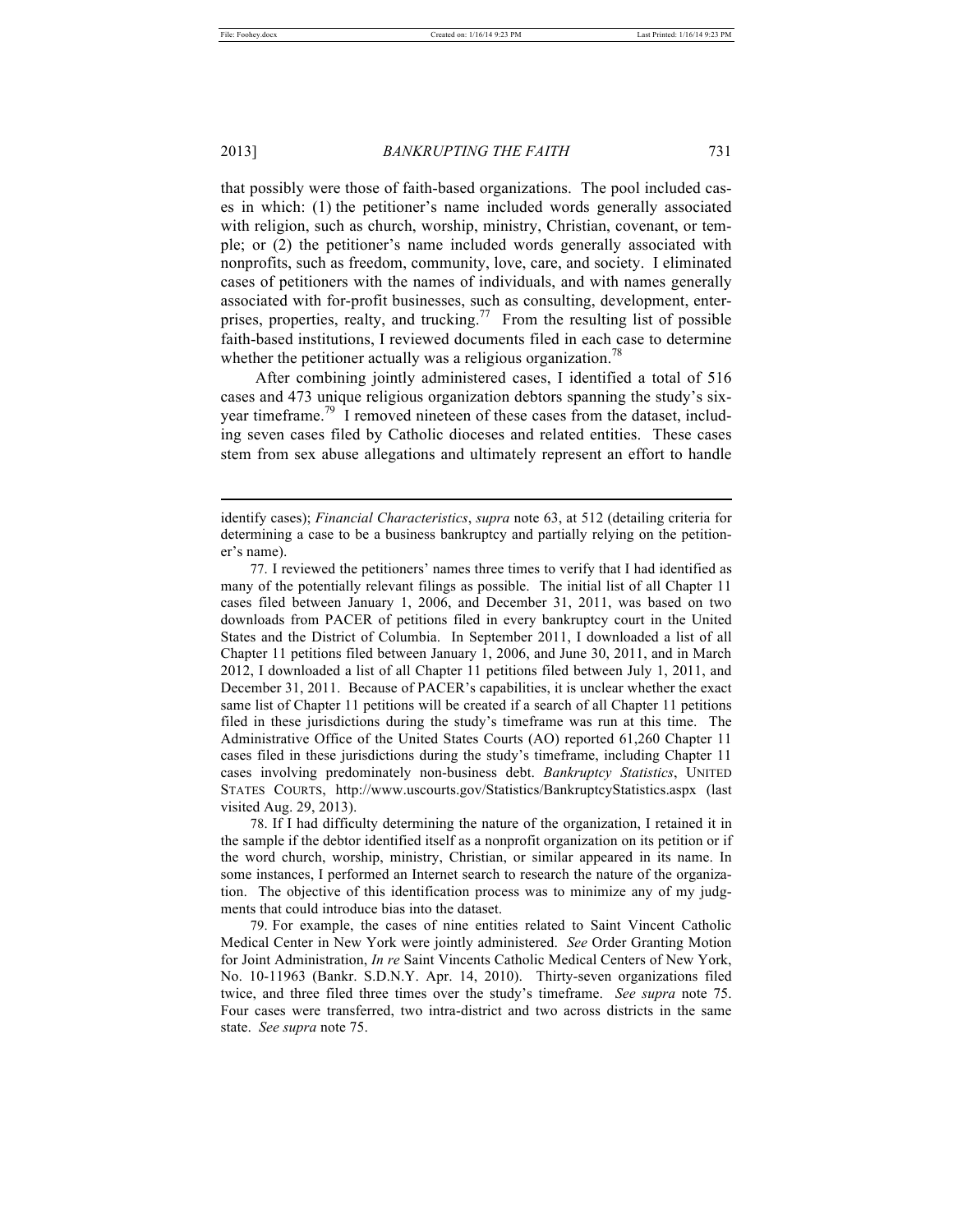#### 732 *MISSOURI LAW REVIEW* [Vol. 78

widespread litigation.<sup>80</sup> I also removed twelve cases of debtors that duplicate services provided in the private market – two hospitals, four senior living communities, three YMCAs, and three others. For example, the senior living community cases involve real estate development, and the faith-based portions of the debtors' missions are only tangentially related to their everyday operations; similarly, the YMCAs are part of a national coordinated network of organizations that provide recreational services with minimal to no emphasis on faith.<sup>81</sup> Removal of these institutions and their cases produced a final dataset of 497 cases filed by 454 unique religious organizations.<sup>82</sup>

As depicted in Figure 1, the number of cases filed by religious entities per year exhibited an upward trend from 2006 to 2011.<sup>83</sup> In contrast, total

82. Because the dataset contains data from several years, the possibility that the findings are attributable to idiosyncratic factors of any individual year is minimized. The effects of the Great Recession, of course, are apparent in the data and affect the findings in this Article, as explored *infra* in Part IV.A.

83. Figure 1 presents the following data regarding cases filed per year of the study:

<sup>80</sup>*. See* Lipson, *supra* note 2, at 363-65 (analogizing the diocese cases to mass tort bankruptcy cases and commenting that "[a]s with most mass tort bankruptcies, these cases present a struggle between two sets of comparatively innocent parties: tort claimants (the victims of the sexual abuse) and other creditors, on the one hand, versus the parishioners, or church members, on the other").

<sup>81</sup>*. See The Y: About Us*, YMCA, http://www.ymca.net/about-us/ (last visited Aug. 29, 2013). The hospitals' cases also implicate rarely used provisions of the Bankruptcy Code and other unique considerations. *See, e.g.*, 11 U.S.C. § 333 (2012) (requiring the appointment of a patient care ombudsman within thirty days of the petition date unless the court finds that the appointment is unnecessary based on the facts of the case); *id.*  $\S 363(d)(1)$  (providing that bankruptcy cannot be used to evade state and federal processes regarding hospital sales). The three other debtors operate businesses that predominately provide services available in the private market: the first (Church Mortgage and Loan Corporation) issued mortgages to faith-based institutions, the second (Lambuth University) is a now-closed university, and the third (Fox River Country Day School) is a now-closed school with religious roots, but unclear continued affiliation. *See* Motion of the Debtor-in-Possession for an Order Approving the Sale of Real Property (Hemlock Hills), *In re* Church Mortg. & Loan Corp., No. 608BK02363 (Bankr. N.D. Fla. Mar. 28, 2008) [hereinafter *Church Mortgage*]; Court Docket, *In re* Lambuth University, No. 11-11942 (Bankr. N.D. Tenn. June 30, 2011); Richard Morgan, *Board of Lambuth University in Jackson Votes to Cease Operations June 30*, THE COMMERCIAL APPEAL (last updated Apr. 14, 2011, 10:59 PM), http://www.commercialappeal.com/news/2011/apr/14/lambuth-universityjackson-close-its-doors-june-30/; Court Docket, *In re* Fox River Country Day School, No. 11-44558 (Bankr. N.D. Ill. Nov. 1, 2011); Jameel Naqvi, *Fox River Country Day School Closing*, DAILY HERALD (June 14, 2011, 5:21 PM), http://www.dailyherald. com/article/20110614/news/706149859/.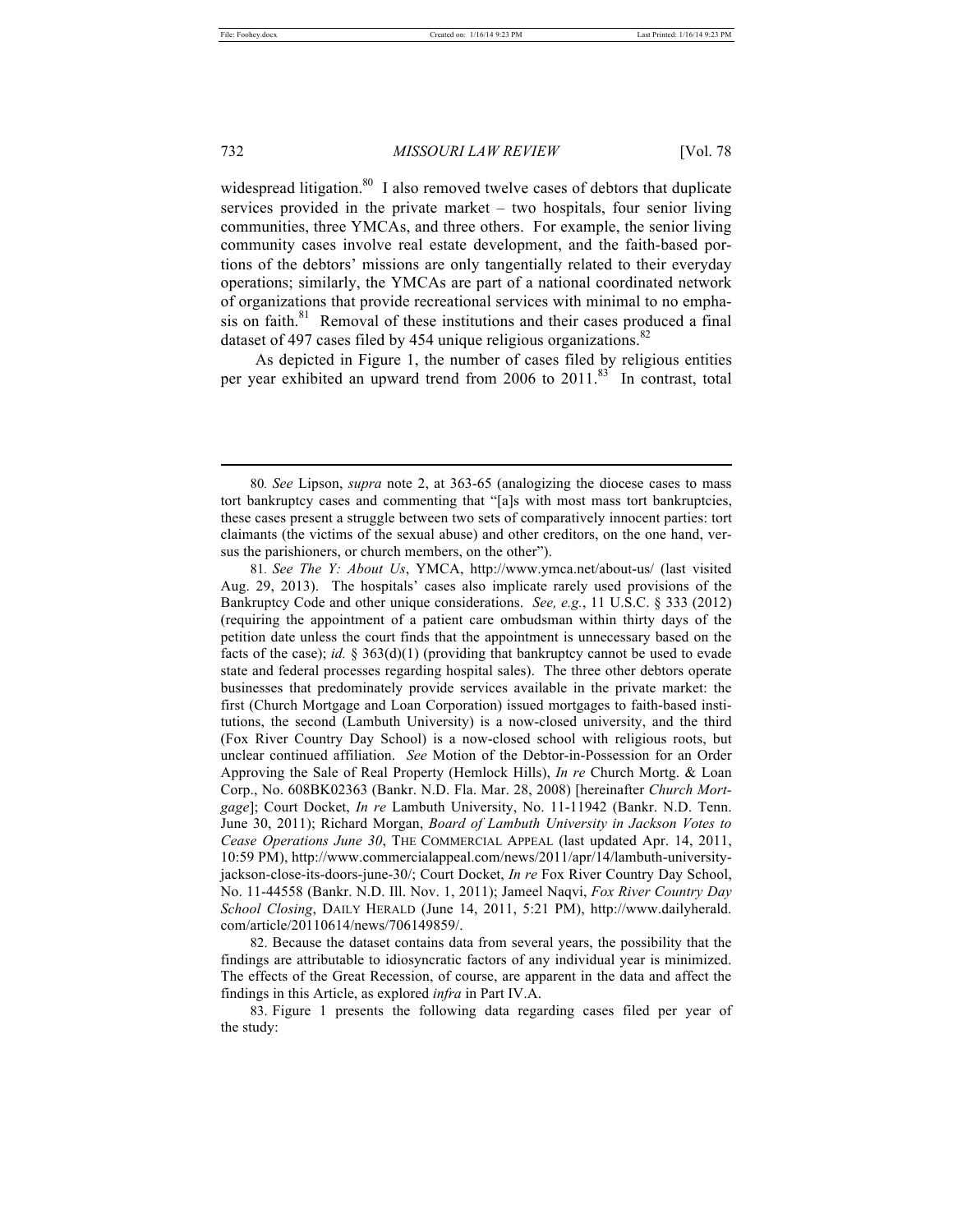2013] *BANKRUPTING THE FAITH* 733

Chapter 11 filings, as reported by the Administrative Office of the United States Courts (AO), increased from 2006 to 2009, when they peaked, and decreased in 2010 and  $2011.^{84}$ 





The number of religious organization cases per year is exceedingly small relative to estimates of the number of faith-based institutions operating in the United States and relative to the number that close in a given year. Because many have few members and lack permanent locations, determining the precise number of organizations is difficult.<sup>85</sup> However, as a rough (and necessarily low) approximation of the number of religious entities operating nationwide during a given year, research suggests that there were about 320,750 congregations operating in the United States in 2012 and about 323,643 congregations in 2013.<sup>86</sup> Approximately 1% (3,208) of religious

|                              | Year  |       |        |       |      |      |
|------------------------------|-------|-------|--------|-------|------|------|
|                              | 2006  | 2007  | 2008   | 2009  | 2010 | 2011 |
| Religious Organization Cases | 42    |       | 87     | 85    | 96   | 116  |
| Total Chapter 11 Cases       | 5.090 | 6.255 | 10.029 | 5.025 |      |      |

84. *See Bankruptcy Statistics*, *supra* note 77. Total Chapter 11 filings figures exclude cases filed outside the fifty United States and the District of Columbia.

85. Determining the precise number of organizations also is difficult because in addition to often automatically being considered tax-exempt under the Internal Revenue Code, churches, mission societies, and certain other faith-based institutions are not required to file tax returns with the IRS. *See Tax Guide for Churches and Religious Organizations*, *supra* note 76, at 3, 22.

86*. Quick Facts About Nonprofits*, NATIONAL CENTER FOR CHARITABLE STATISTICS, http://nccs.urban.org/statistics/quickfacts.cfm (last visited Aug. 29, 2013) (providing a frequently updated approximation of congregations in the United States).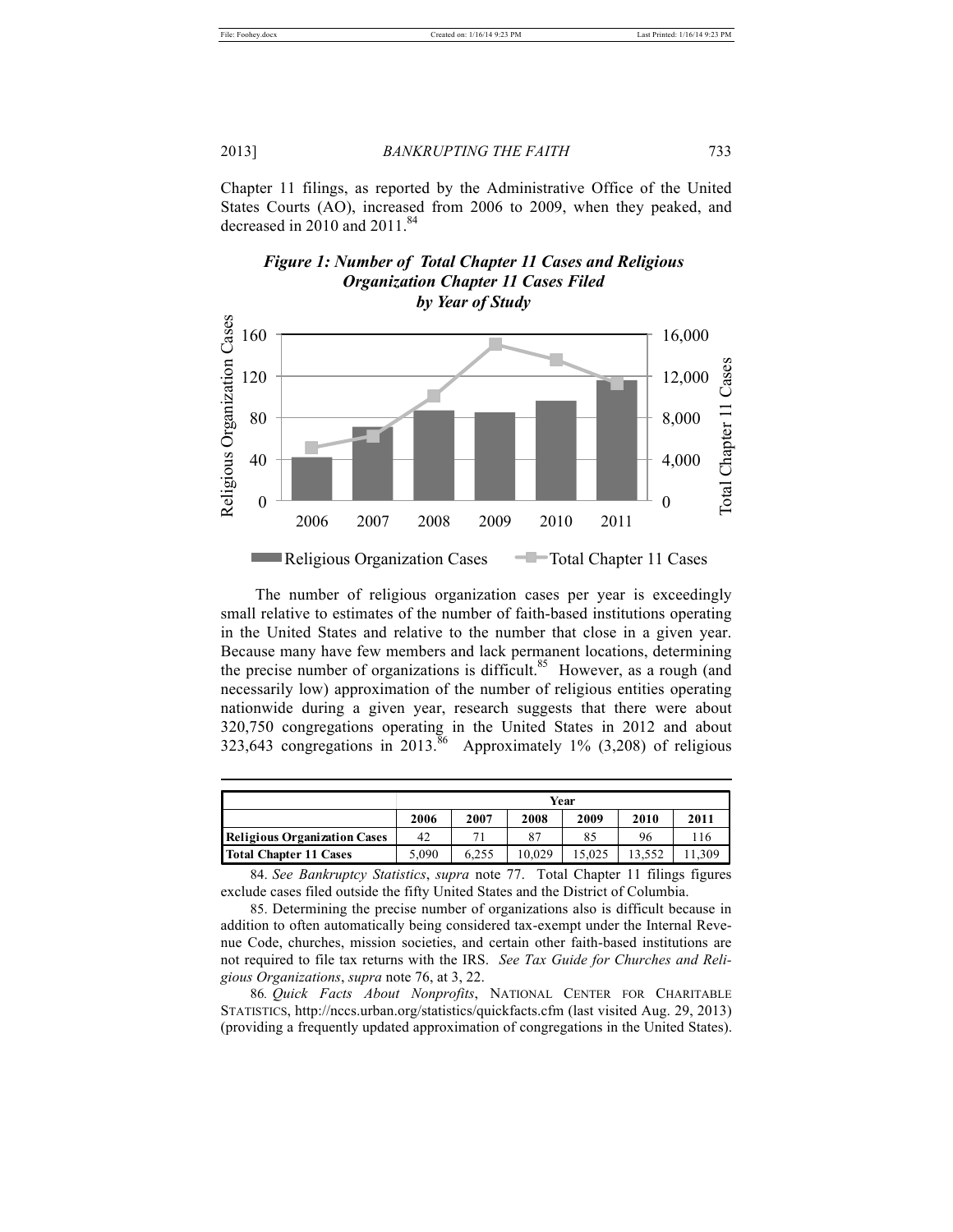congregations close their doors each year.<sup>87</sup> Of those 3,208, about 2.6% (83) file under Chapter 11.<sup>88</sup>

Of the ninety possible federal jurisdictions, the cases in the dataset came from sixty-nine jurisdictions.<sup>89</sup> Interestingly, half of the cases originated in just ten jurisdictions. During the study's timeframe, Chapter 11 cases more generally also were filed in a small, though different, set of jurisdictions.<sup>90</sup> Table 1 summarizes the distribution of religious organization cases across these ten jurisdictions as contrasted with the percentage of all Chapter 11 cases that originated in those jurisdictions during the study's timeframe.<sup>91</sup> Overall, religious institutions are filing at different rates and in different locations than other Chapter 11 debtors.<sup>92</sup>

87*. See* Shawna L. Anderson et. al, *Dearly Departed: How Often Do Congregations Close?*, 47 J. SCI. STUD. RELIGION 321, 325-26 (2008).

88. The precise calculation of these percentages is as follows. Of the 497 religious organizations that filed over the six years of this study, on average 83 filed each year. Thus, 0.0256% of the 320,750 congregations operating each year file under Chapter 11 in any given year. If 1% of the 320,750 congregations close during any given year, on average 3,208 close per year. Thus, 2.59% of the religious organizations that close during a given year file under Chapter 11.

89. The study excludes cases filed outside the fifty United States and the District of Columbia. *See supra* notes 76-77 and accompanying text.

90. 48% of all Chapter 11 cases filed during the study's timeframe came from ten jurisdictions. Four of these jurisdictions are among the jurisdictions from which the majority of religious organizations' cases originated. The overlapping jurisdictions are the Central District of California, Middle District of Florida, Northern District of Georgia, and Northern District of Texas.

91. Where applicable, I report "Ns," the number of cases or debtors in the analysis. In Table 1, N for Religious Organization Debtors is 497, and N for All Chapter 11 Debtors is 61,260. Transferred cases were counted as originating from the jurisdiction to which they were transferred.

92. This may indicate that local legal culture or social networks are influencing bankruptcy filings of faith-based organizations. *See, e.g.* Jean Braucher, *Lawyers and Consumer Bankruptcy: One Code, Many Cultures*, 67 AM. BANKR. L. J. 501 (1993) (noting that consumer bankruptcy law is local in character, with each bankruptcy

This figure is similar to other estimates of religious congregations during the study's timeframe. *See, e.g.*, *U.S. Religious Census 2010: Summary Findings*, RELIGIOUS CONGREGATIONS & MEMBERSHIP STUDY, Association of Statisticians of American Religious Bodies, 6 (May 1, 2010), *available at* http://www.rcms2010.org/ press\_release/ACP%2020120501.pdf (reporting approximately 344,900 religious congregations in 2010) [hereinafter *U.S. Religious Census 2010*]; *Number of Nonprofit Organizations in the United States, 1999–2009*, NATIONAL CENTER FOR CHARITABLE STATISTICS, http://nccsdataweb.urban.org/PubApps/profile1.php?state= US (last visited Aug. 29, 2013) (reporting approximately 385,900 religious congregations in 2009); Amy Blackwood et al., *The Nonprofit Sector in Brief: Facts and Figures From the Nonprofit Almanac 2008*, NATIONAL CENTER FOR CHARITABLE STATISTICS 1 (2008) (reporting approximately 350,000 religious congregations in 2008).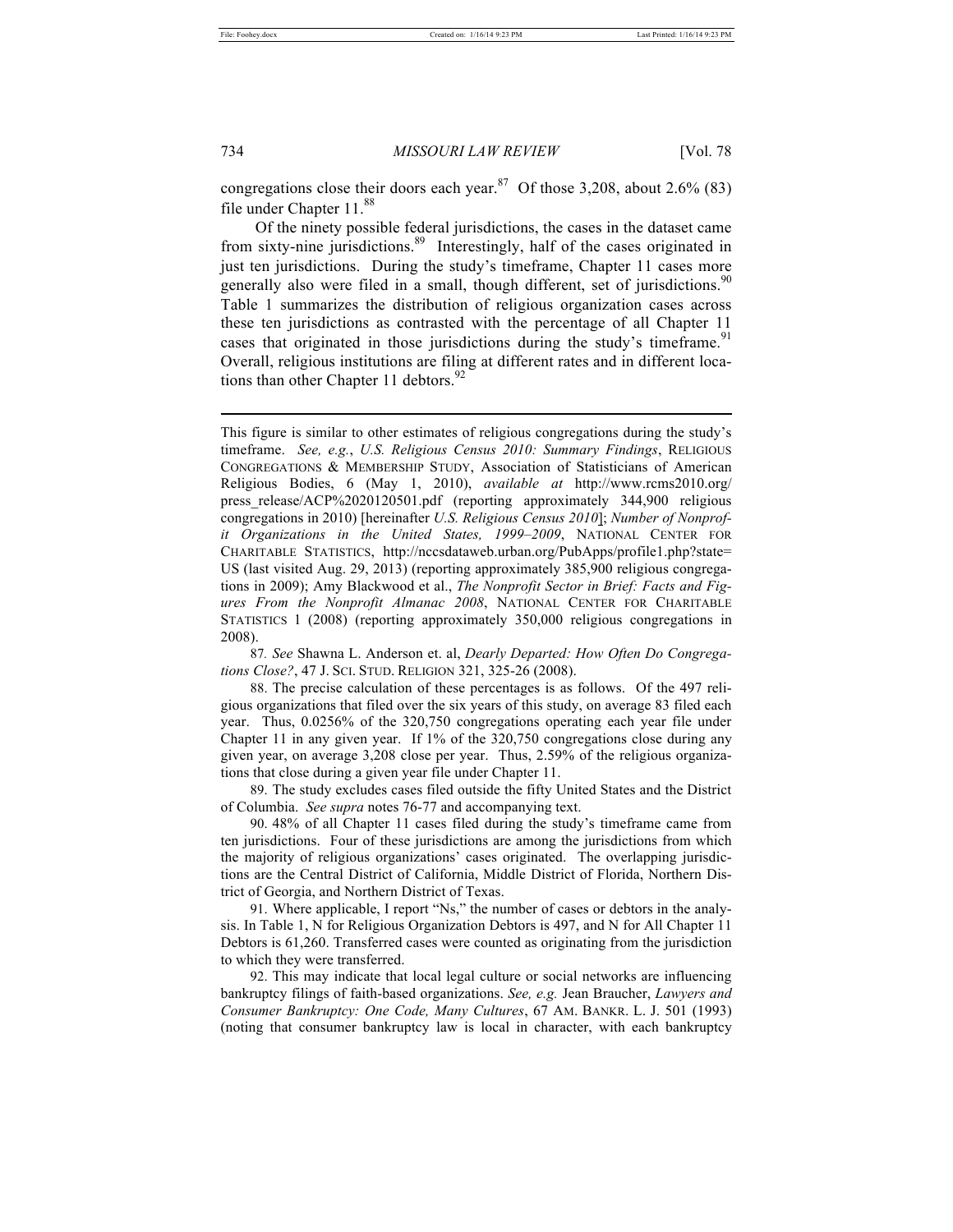|                     | Religious<br>Organization<br>Cases Filed |               | All Chapter 11<br><b>Cases Filed</b> |
|---------------------|------------------------------------------|---------------|--------------------------------------|
| Jurisdiction        | N                                        | $\frac{0}{0}$ | $\frac{0}{0}$<br>N                   |
| N.D. Georgia        | 53                                       | 10.7          | 1,791<br>2.9                         |
| M.D. Florida        | 38                                       | 7.7           | 2,879<br>4.7                         |
| W.D. Tennessee      | 27                                       | 5.4           | 0.5<br>323                           |
| C.D. California     | 24                                       | 4.8           | 4,791<br>7.8                         |
| N.D. Texas          | 22                                       | 4.4           | 1,868<br>3.1                         |
| S.D. Texas          | 21                                       | 4.2           | 1,684<br>2.8                         |
| D. Maryland         | 18                                       | 3.6           | 1,210<br>2.0                         |
| N.D. Illinois       | 18                                       | 3.6           | 1,504<br>2.5                         |
| E.D. North Carolina | 17                                       | 3.4           | 1,689<br>2.8                         |
| S.D. Florida        | 16                                       | 3.2           | 697<br>1.1                           |
| Total               | 254                                      | 51.1          | 30.1<br>18,436                       |

| Table 1: Ten Jurisdictions With Greatest Percentage of Religious |
|------------------------------------------------------------------|
| <b>Organization Filings During Study Timeframe</b>               |

For each case, I coded financial information such as assets, debts, and the number of secured, priority, and unsecured creditors.<sup>93</sup> I also tracked the instances of filing and disposition of certain motions – such as to lift the automatic stay, to sell certain or all of the debtor's property, and to dismiss or convert – which provide a chronological history of each case. Additionally, relying on disclosure statements regarding Chapter 11 plans, proposed plans, other case filings, Internet searches, and news stories, I identified the nature,

court and bar having its own practices and legal culture); Teresa Sullivan et al., *The Persistence of Local Legal Culture: Twenty Years of Evidence from the Federal Bankruptcy Courts*, 17 HARV. J.L. & PUB. POL'Y 801 (1994) (describing how practices in bankruptcy courts vary greatly from jurisdiction to jurisdiction); Jay Lawrence Westbrook, *Local Legal Culture and the Fear of Abuse*, 6 AM. BANKR. INST. L. REV. 25 (1998) (noting the existence of local legal culture in the bankruptcy system and arguing that fear of abuse of the system is instrumental in creating this culture); Michelle M. Miller, Working Paper, *Social Networks and Personal Bankruptcy* (June 20, 2012), *available at* http://papers.ssrn.com/sol3/papers.cfm?abstract\_id=2088192 (last visited Aug. 29, 2013) (examining the role of social networks in a household's decision to file for bankruptcy); Barry Scholnick, Working Paper, *Bankruptcy Spillovers Between Close Neighbors* (April 2013), *available at* http://www.business.ualberta.ca/BarryScholnick/~/media/business/FacultyAndStaff/ MBEL/BarryScholnick/Documents/JournalArticles/BK\_Neighbor\_14Apr2013.pdf (examining whether individuals in Canada are influenced to file for bankruptcy based on the prior bankruptcies of their close neighbors) (last visited Aug. 29, 2013).

93*. See infra* note 103 regarding schedules with incomplete information.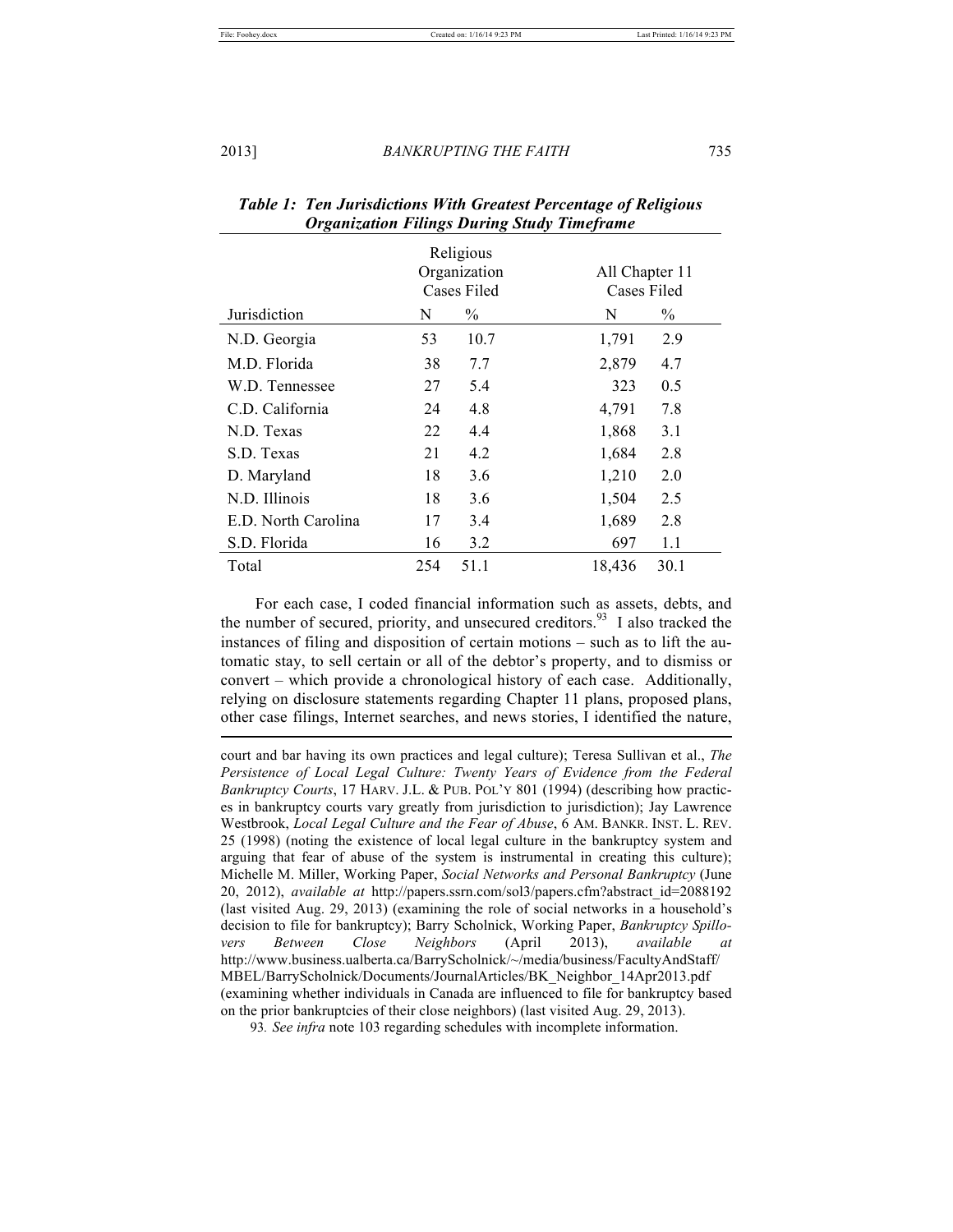736 *MISSOURI LAW REVIEW* [Vol. 78

operations, and formation year of each organization, the circumstances leading to the debtor's bankruptcy filing, the reasons for the case's disposition, and whether the organization remained in operation post-bankruptcy. $44^{\circ}$  Collectively, these data not only provide an overview of the religious organizations and their bankruptcy cases, but also can be analyzed to observe the workings of bankruptcy courts.<sup>95</sup>

#### *B. Characteristics of Faith-Based Organization Debtors*

The faith-based organizations that filed under Chapter 11 during the study's timeframe predominately operate places of worship, and occasionally an accompanying daycare, school, food pantry, or halfway house. Their affiliations span religious beliefs and reflect the general religious makeup of the American population.<sup>96</sup> For example, as detailed in Table  $2,97$  more than nine out of ten of the debtors are associated with Christian denominations, a statistic comparable with the religious affiliation of the American population and the percentage of religious congregations that are Christian in the United States.<sup>98</sup>

<sup>94.</sup> In some instances, this information was difficult to identify. For example, in some cases I relied on the debtor's name to determine denomination or affiliation and operations. I was unable to identify the reason for filing for a quarter of the cases. Likewise, I was unable to identify the debtor's formation year in a fifth of the cases. In addition, because religious organizations are difficult to track even at a time when many maintain an online presence, I only was able to identify reliably the continued operation or closure of about a third of the debtors. Finally, as of November 2012, 63 of the cases remained open. Of those, the court had entered orders in 7 cases that effectively disposed of the case, leaving 56 cases pending. *See infra* note 137. The results of this study should be interpreted with these limitations in mind.

<sup>95.</sup> Because the cases in the dataset come from 69 of 90 possible jurisdictions and half originate in ten jurisdictions, the results presented in the Article do not reflect a nationwide representative sample of Chapter 11 cases and should be considered with this limitation in mind.

<sup>96</sup>*. See* U.S. Religious Landscape Survey, The Pew Forum on Religious & Public Life, *available at* http://religions.pewforum.org/affiliations (last visited Aug. 29, 2013) [hereinafter U.S. Religious Landscape Survey].

<sup>97.</sup>  $N = 454$ . The table includes unique debtors. If an organization filed more than once during the study's timeframe, it is only counted once. Other religions include Buddhist, Hindu, and Islamic affiliated debtors. The "other" place of worship is a non-denominational, non-Christian "center for peace."

<sup>98.</sup> Removing non-affiliated Americans (such as atheist and agnostic), 94% of the religious American population is Christian of some denomination. *See* U.S. Religious Landscape Survey, *supra* note 96*.* Approximately 97% of religious congregations in the United States are Christian. *See U.S. Religious Census 2010*, *supra* note 86. Comparing people affiliated with a religion and congregations is less than ideal. However, because there is little information about the religious makeup of the United States, I include both comparisons.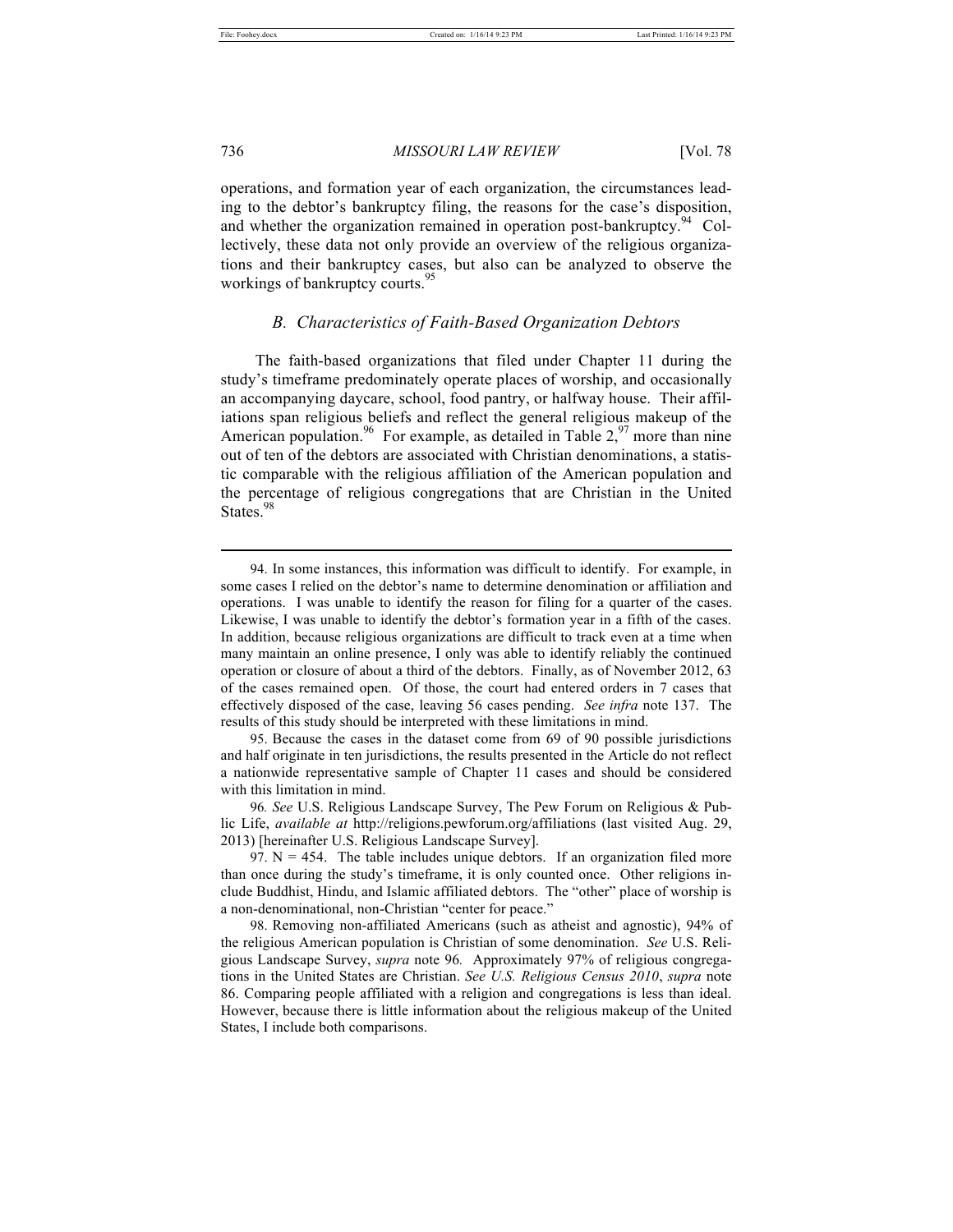#### 2013] *BANKRUPTING THE FAITH* 737

| <b>Operation Type</b>               | Christian         | Jewish          | Other<br>Religions | Other     |
|-------------------------------------|-------------------|-----------------|--------------------|-----------|
| Place of Worship                    | 412               |                 |                    |           |
| School                              | 11                |                 |                    | $\theta$  |
| Community Assistance / Other        |                   |                 |                    | 6         |
| <b>Total Frequency</b><br>(Percent) | 424<br>$(93.4\%)$ | 17<br>$(3.7\%)$ | $(1.3\%)$          | $(1.5\%)$ |

# *Table 2: Main Operation Type of Unique Religious Organization Chapter 11 Debtors*

However, the composition of Christian-affiliated debtors does not mirror the breakdown of Christian congregations by denomination in America.<sup>99</sup> Many of the Christian-affiliated debtors are non-denominational and almost all of those with clear affiliations are Protestant.<sup>100</sup> These congregations likely are not subject to broad governing bodies that may monitor their finances and provide assistance if necessary, potentially motivating their bankruptcy filings. Rather, they often are congregationalist, which in effect leaves them on their own with fewer options when they encounter financial problems.<sup>101</sup>

The religious organization debtors in the study are diverse in size based on total assets and debts, and in how long they operate before seeking bank-

<sup>99</sup>*. See U.S. Religious Census 2010*, *supra* note 86.

<sup>100.</sup> Of the 412 debtors operating Christian places of worship, I identified 191 with clear denominations. Of these, 93% are Protestant and 6% are of other denominations. In contrast, 86% of Christian congregations in the United States are Protestant. *See U.S. Religious Census 2010*, *supra* note 86.

<sup>101.</sup> Congregationalist churches are governed by a structure through which each congregation independently and autonomously runs its own affairs. For instance, Pentecostal churches, which account for 22% of the debtors with clear denominations, are congregationalist. *See* About Us, United Pentecostal Church International, http://www.upci.org/about-us/about-us (last visited Nov. 29, 2012); *see also* Kent Greenawalt, *Hands Off! Civil Court Involvement in Conflicts over Religious Property*, 98 COLUM. L. REV. 1843, 1849 (1998) (distinguishing between a religious congregation that "is strictly independent of other ecclesiastical associations" and "owes no ... obligation to any higher authority," and a congregation holding property that "is but a subordinate member of some general church organization in which there are superior ecclesiastical tribunals with a general and ultimate power of control more or less complete, in some supreme judicatory over the whole membership of that general organization"); Scott Thumma, *Exploring the Megachurch Phenomenon: Their Characteristics and Cultural Context*, HARTFORD INSTITUTE FOR RELIGIOUS RESEARCH (1996), http://hirr.hartsem.edu/bookshelf/thumma\_article2.html (last visited Aug. 29, 2013) (discussing the affiliation structure of megachurches and noting that most churches with denominational ties are associated with "denominations with a congregational polity which gives considerable freedom to individual churches").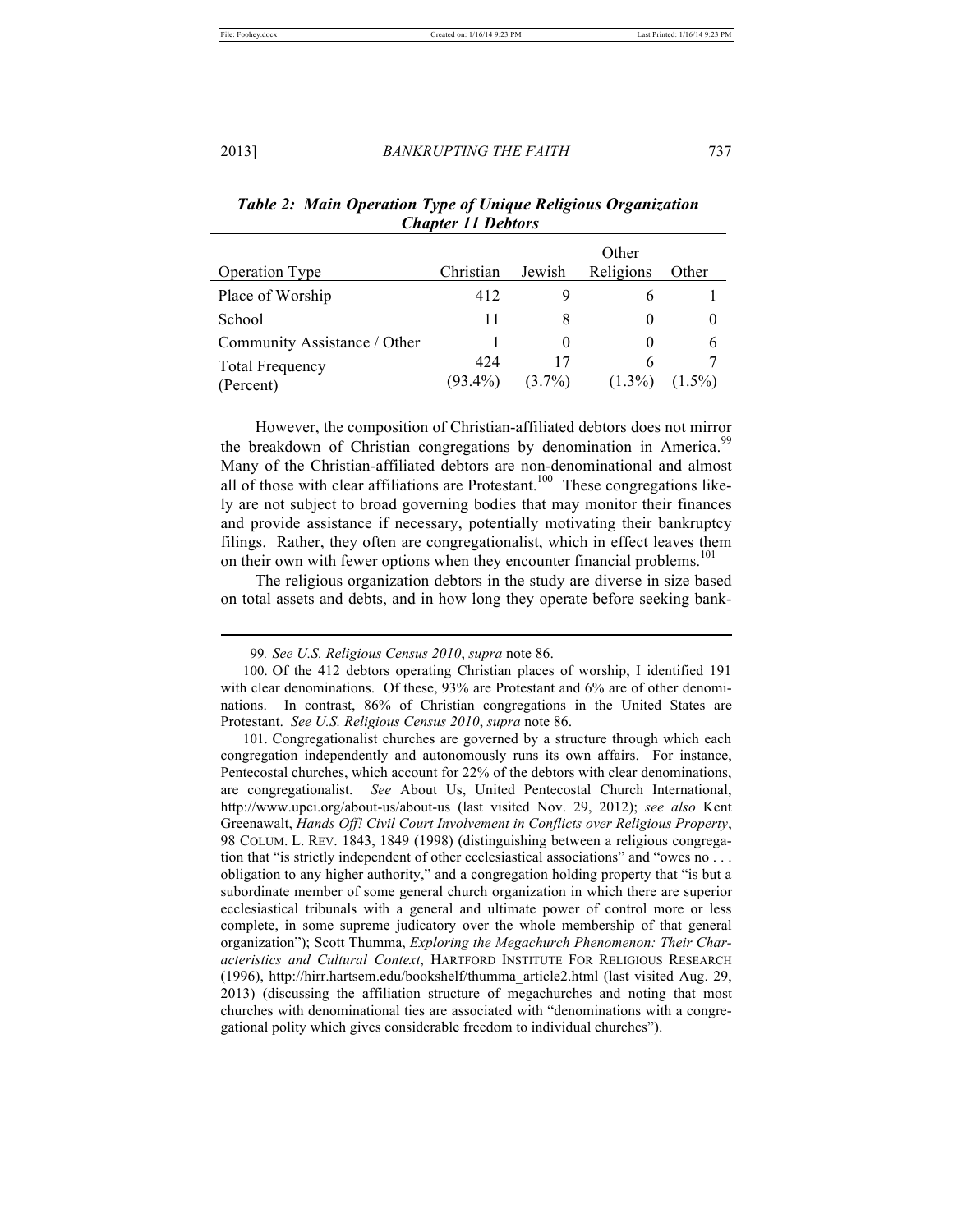738 *MISSOURI LAW REVIEW* [Vol. 78

ruptcy protection. Table 3 summarizes the key financial and survival characteristics of the debtors in this study.<sup>102</sup> Of note, in sixty-nine of the 497 cases in the study the debtor did not file complete schedules, and in thirty-eight cases the debtor's case was dismissed for not retaining counsel, both of which are easily met prerequisites for a corporation's Chapter 11 case.<sup>103</sup>

|                                              | Mean      | Median    |
|----------------------------------------------|-----------|-----------|
| Total Assets, \$                             | 2,819,518 | 1,309,068 |
| Real Property, \$                            | 2,581,571 | 1,213,245 |
| Personal Property, \$                        | 253,300   | 49,414    |
| Total Debts, \$                              | 2,038,008 | 964,620   |
| Debts Secured by Real Property, \$           | 1,694,544 | 810,890   |
| Total Secured Debts, \$                      | 1,760,086 | 866,667   |
| Priority Debts, \$                           | 31,995    | 0         |
| Unsecured Debts, \$                          | 260,177   | 30,019    |
| <b>Total Debts to Total Assets</b>           | 1.4       | 0.8       |
| Real Property Secured Debts to Real Property | 0.9       | 0.7       |
| N Secured Creditors                          | 2.8       | 2.0       |
| N Priority Creditors                         | 1.3       | 0.0       |
| N Unsecured Creditors                        | 8.7       | 4.0       |
| Years of Operation                           | 23.0      | 15.0      |

*Table 3: Financial and Other Characteristics of Religious Organization Chapter 11 Debtors*

<sup>102.</sup> N for financial figures except real property secured debts to real property is 428. N for real property secured debts to real property is 414. N for years of operation is 365. N of priority creditors excludes one case with over 200 priority creditors. Similarly, N of unsecured creditors excludes three cases with over 200 unsecured creditors. Secured debts include all secured debts (i.e., mortgage debt, automobile debt, and equipment debt).

<sup>103.</sup> The schedules in 69 cases were missing or reported incomplete information regarding assets, and the schedules in 60 cases were missing or reported incomplete information regarding debts. Courts have held that corporations are artificial entities that must be represented by counsel. *See, e.g.*, Palazzo v. Gulf Oil Corp., 764 F.2d 1381, 1385 (11th Cir. 1985); *see also* 11 U.S.C. § 521(a)(1) (2012) (providing that the debtor must filed schedules and certain other documents). That 14% of the religious organizations did not file complete schedules and that 8% did not retain counsel may suggest further that local legal culture or social networks are influencing these filings. *See supra* note 92.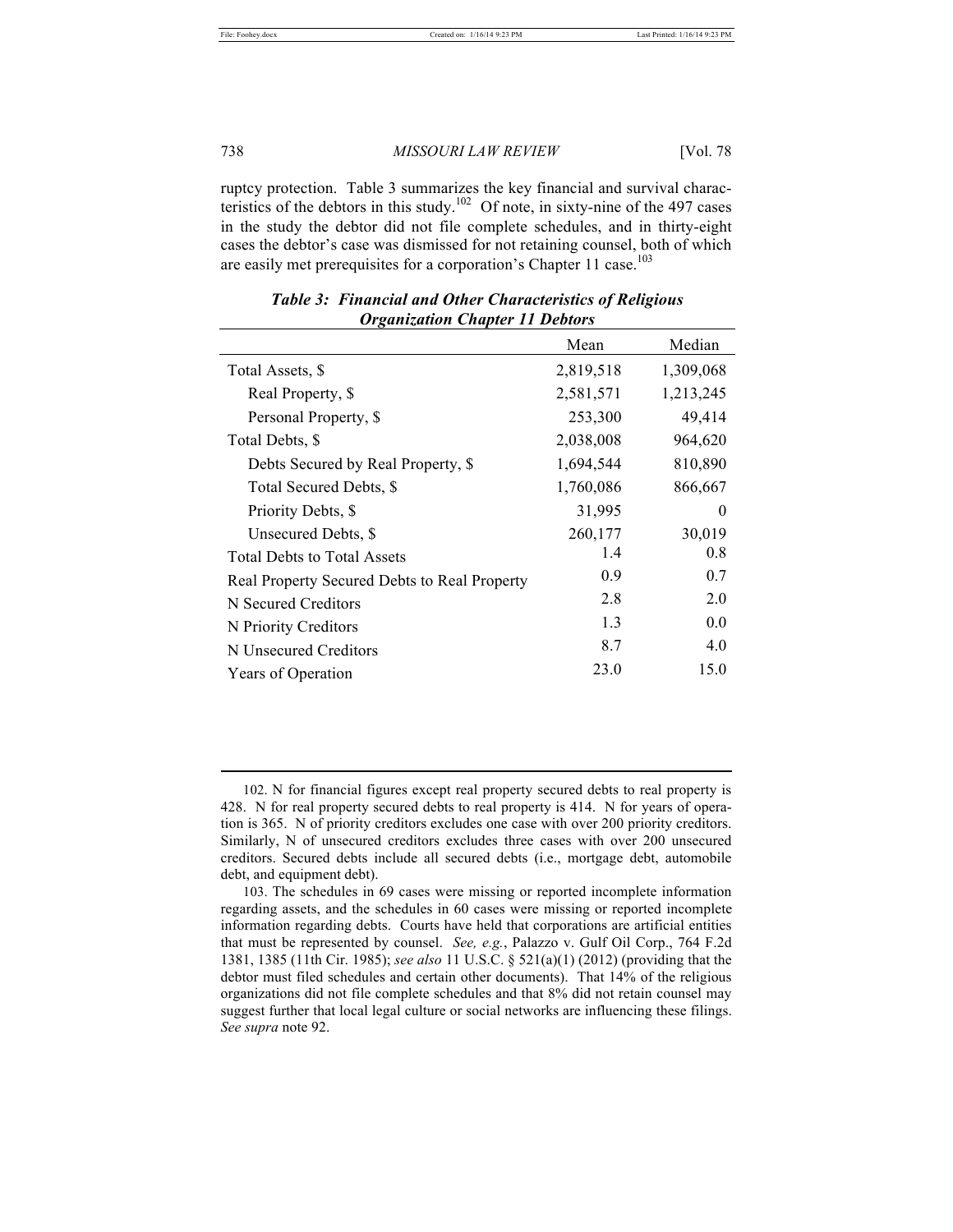#### 2013] *BANKRUPTING THE FAITH* 739

The largest case in the dataset, the case of megachurch Crystal Cathedral Ministries, involved \$73 million in assets and \$58 million in debts,<sup>104</sup> while the smallest involved only \$6,090 in assets and \$157,262 in debts.<sup>105</sup> As evident by Table 3, the total assets and debts of the debtors are skewed, with several debtors with large amounts of assets and debts, thereby making mean assets and debts much larger than median assets and debts. In general, almost two-thirds of the religious organizations arrive in bankruptcy court holding between \$500,000 and \$5 million in assets and owing between \$500,000 and \$5 million in debts. Moreover, 76% of the organizations qualify as small business debtors based on scheduled debts.<sup>106</sup>

A comparison of debts to assets reveals that 72% of the debtors are balance sheet solvent when they file.<sup>107</sup> As with total assets and debts, the debtors' debt-to-asset ratios are highly skewed, with almost 50% of debtors owing between half and the full value of their assets, and less than 10% owing more than twice the value of their assets.

105. Voluntary Petition at 18, *In re* God's Fountain of Love Learning Center, Inc., Doc. 1, No. 08-67677 (Bankr. N.D. Ga. April 28, 2008). These figures are adjusted to December 2011 dollars. *See supra* note 104.

106. The Code provides that a small business debtor is a debtor with aggregate debts as of the petition date not exceeding \$2,343,300 (as adjusted effective April 2010). *See supra* note 43. Based on other factors, some of these cases may not have qualified as small business cases. *See* 11 U.S.C. §§ 101(51C), (51D) (2012). Indeed, "small business debtor" is defined as "a person engaged in commercial or business activities (including any affiliate of such person that is also a debtor under this title and excluding a person whose primary activity is the business of owning or operating real property or activities incidental thereto) . . . ." *Id.* § 101(51D)(A). This definition suggests that the organizations in this study should not be categorized as small business debtors because they are not engaged in business activities. Nonetheless, many of these debtors' cases proceeded as small business cases, and a few were dismissed based on the debtors' failure to comply with the Code's small business provisions.

 $107.$  N = 428. The figure is based on the total assets and debts scheduled in each case. Thus, the scheduled assets and debts of an organization that filed under Chapter 11 more than once during the study's timeframe are included as many times as that organization filed and reported assets and debts. A debt-to-asset ratio of 1.0 or lower indicates solvency. The Code similarly defines an entity as insolvent when the sum of its debts is greater than the sum of its assets. 11 U.S.C.  $\S$  101(32). Because debtors have an incentive to report inflated asset values on their schedules to overstate their financial condition, this percentage should be considered a high estimate of the portion of solvent debtors in the dataset. *See, e.g.*, Lawless et al., *supra* note 63, at 859.

<sup>104.</sup> Summary of Schedules, *In re* Crystal Cathedral Ministries, No. 8:10-bk-24771 RK (Bankr. C.D. Cal. Dec. 1, 2010). Unless otherwise indicated, all monetary numbers in this Article are reported in constant December 2011 dollars using the Consumer Price Index (CPI-U) tables as published by the Bureau of Labor Statistics on a monthly basis. *See* Consumer Price Index, BUREAU OF LABOR STATISTICS, http://www.bls.gov/cpi/#tables (last visited Nov. 29, 2012). All monetary numbers are inflated to December 2011 dollars based on the month and year of filing.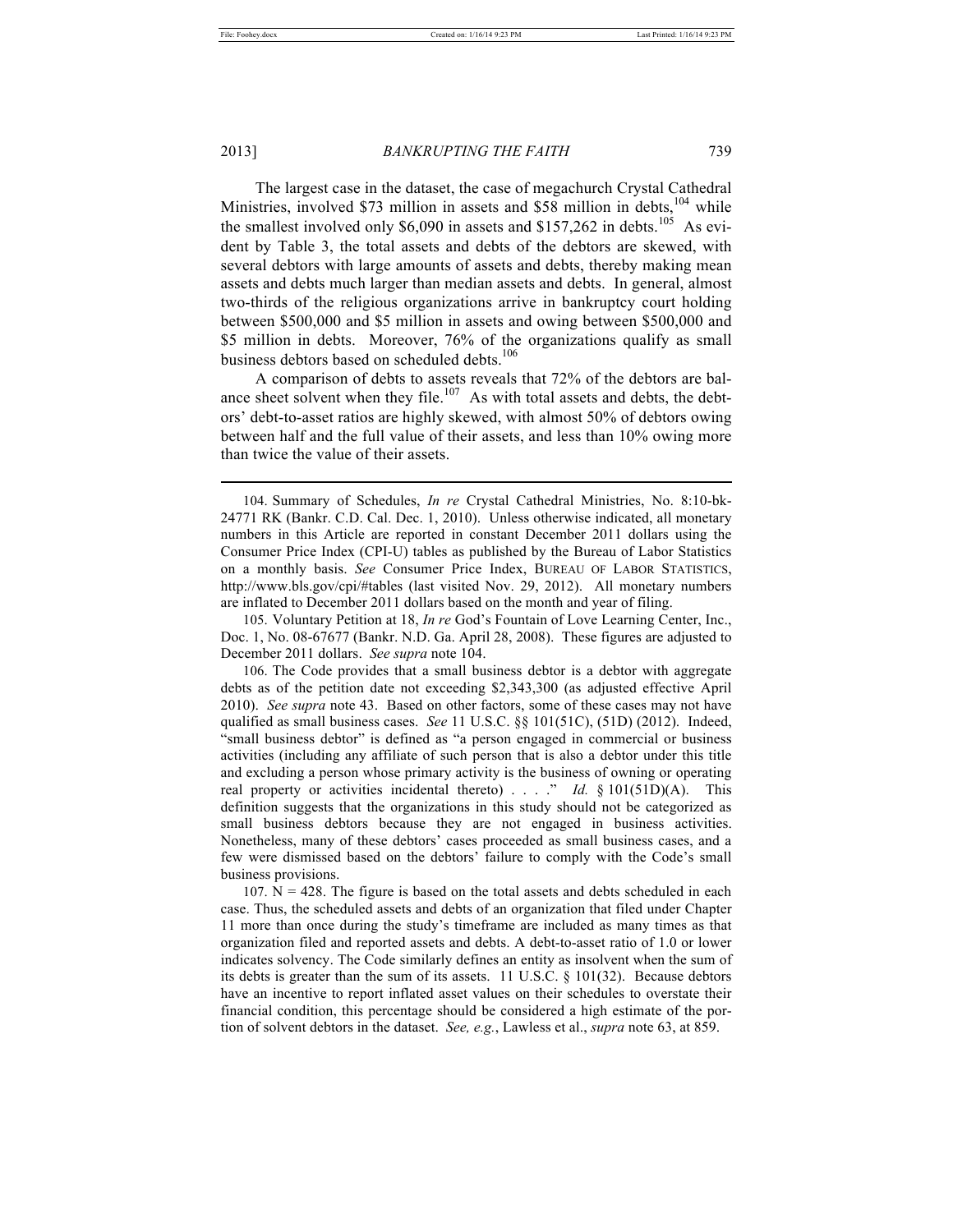In addition, the survival of congregations that have existed for decades is on the line when the religious organizations file for bankruptcy protection. The lengths of time the institutions operate before filing also vary, spanning from two years to over 130 years.<sup>108</sup> However, half of the organizations survive between ten and forty years before they file.

Compared to the asset, debt, and solvency characteristics of other Chapter 11 business debtors, the religious organization debtors tend to own much more and owe less, which has implications for how their cases inform theories of business reorganization. For example, nearly 50% of the "small business" Chapter 11 debtors in the Baird-Morrison study arrived in bankruptcy court with less than \$500,000 in assets, and  $81\%$  had less than \$1 million.<sup>109</sup> Approximately 70% of the debtors in the same study owed debts less than \$1 million.<sup>110</sup> These results were similar to the asset and debt levels reported in two other studies of Chapter 11 debtors published in the 1990s.<sup>111</sup> In contrast, half of the religious organization debtors in this study scheduled less than the equivalent of \$1 million in assets.<sup>112</sup> Taking inflation into account, the median religious organization in the study holds over six times more assets when it files than the median small business in the Baird-Morrison study.<sup>113</sup> In addition, 62% owe less than the equivalent of \$1 million in debts.

The discrepancy between asset and debt levels is evident in the percentage of solvent debtors in this study versus previous studies. In a study of small business filings in 1994, only 42% of the Chapter 11 debtors in the sample were balance sheet solvent at the time of filing.<sup>114</sup> Similarly, in the Baird-Morrison study, the debtors arrived in bankruptcy court with a median debt-to-asset ratio of 3.3, indicating that the median debtor owed more than

<sup>108</sup>*. See supra* note 94 regarding the percentage of debtors with identifiable formation years. The length of operation figures reported in the Article do not account for previous bankruptcy filings. If a religious organization filed more than once during the study's timeframe or had filed for bankruptcy prior to the study's timeframe, its reported length of operation is included in the calculation despite its multiple bankruptcy filings.

<sup>109</sup>*. Bankruptcy Decision Making*, *supra* note 19, at 386. These figures are in 1998 dollars. The Baird-Morrison study removed public companies and businesses using Chapter 11 to sell assets or settle disputes from the dataset. *Id.* at 385. Based on reported debt levels, it included debtors with scheduled debts greater than \$3 million (in 1998 dollars). *Id.* at 386. Overall, the size of the debtors in this study is sufficiently similar to the size of the debtors in the Baird-Morrison study for general comparison.

<sup>110</sup>*. Id.* at 388 tbl.3 ("68.4 percent of businesses in the [study] had less than \$1 million in debt.").

<sup>111</sup>*. Id.* ("[T]he percentages from the [other two studies] are 65.7 percent and 73.4 percent, respectively.").

<sup>112</sup>*. See CPI Inflation Calculator*, BUREAU OF LABOR STATISTICS, http://www.bls. gov/data/inflation\_calculator.htm (last visited Nov. 29, 2012).

<sup>113</sup>*. See id.*; Baird & Morrison, *supra* note 22, at 2324 tbl.2.

<sup>114</sup>*. Financial Characteristics*, *supra* note 63, at 539.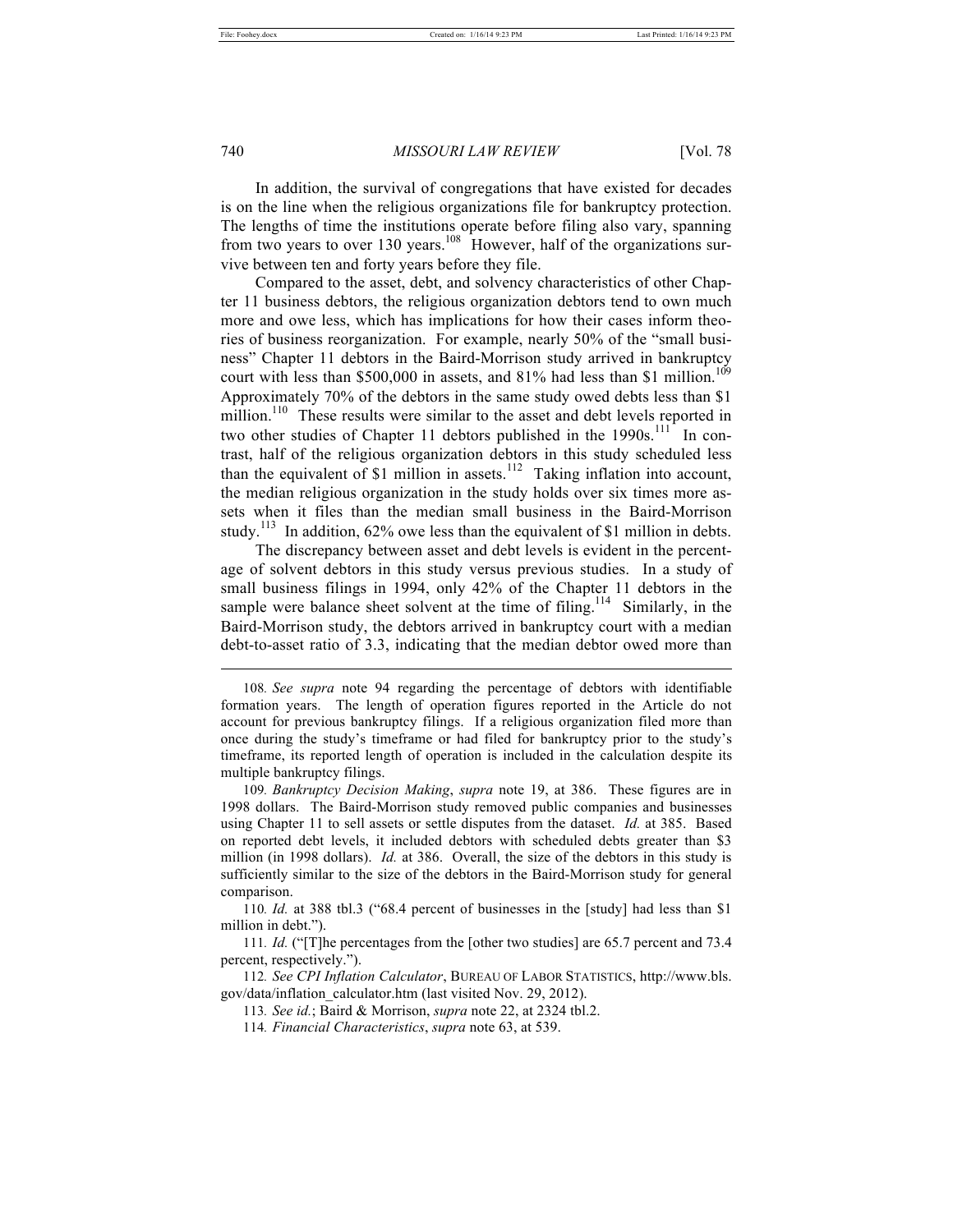three times the value of its assets.<sup>115</sup> By comparison, the religious organization debtors owe a median of three-fourths of the value of their assets, and 72% are balance sheet solvent when they file.<sup>116</sup>

Contrasting the percentage of assets and debts related to real property across debtors makes the difference even more apparent. In the Baird-Morrison study, the small business Chapter 11 debtors held a mean of approximately 30% of their assets in land and real property.<sup>117</sup> The faith-based institutions in this study hold three times more of their property as real estate.<sup>118</sup> They also enter bankruptcy with secured debt accounting for a median of 96% of total debt.<sup>119</sup> Conversely, secured debt of the median small business debtor in the Baird-Morrison study accounted for only 44% of its total debt.<sup>120</sup> Overall, as compared to business Chapter 11 debtors, religious organizations own more property and owe a greater percentage of what they own to secured creditors with negotiating power.<sup>121</sup>

The organizations seemingly own more because they have time to accumulate real property based on how long they operate prior to filing. The debtors in this study operated for a significantly longer time before seeking bankruptcy protection than the businesses in other studies. For instance, the small business debtors in the Baird-Morrison study were an average of seven years old at the time of filing,<sup>122</sup> whereas the faith-based entities in this study on average survived twenty-three years before filing.<sup>123</sup> During this time, the religious organizations purchased real property accounting for a median of 90% of their total assets, and incurred debts secured by that real property accounting for a median of 93% of their total debts.<sup>124</sup>

Considered together, these figures indicate that religious organizations, though still relatively small in terms of total assets, exist long enough to accumulate valuable real property, though are unable to pay off most of the debt owing on the property. They thus enter Chapter 11 owing significant portions of the value of that real property, but nonetheless are solvent and hold comfortable equity cushions in their real property.<sup>125</sup> As explored in the follow-

l

- 122*. Bankruptcy Decision Making*, *supra* note 19, at 387 tbl.2.
- 123*. See supra* Table 3.
- 124. N for both figures  $= 428$ .

125. The term "equity cushion" as used in this Article means the ownership in property above the amount needed to meet debts securing that property. The median religious organization debtor owes 70% of the value of the real property. *See supra* Table 3. Indeed, 78% of the debtors own real property worth more than the secured

<sup>115.</sup> Baird & Morrison, *supra* note 22, at 2324 tbl.2. The mean ratio was a considerably higher 15.2. *Id.* 

<sup>116</sup>*. See supra* note 107 and accompanying text.

<sup>117.</sup> Baird & Morrison, *supra* note 22, at 2333-34 tbl.6.

<sup>118</sup>*. See supra* Table 3.

<sup>119.</sup>  $N = 428$ .

<sup>120</sup>*. See* Baird & Morrison, *supra* note 22, at 2346 tbl.14.

<sup>121</sup>*. See supra* Table 3.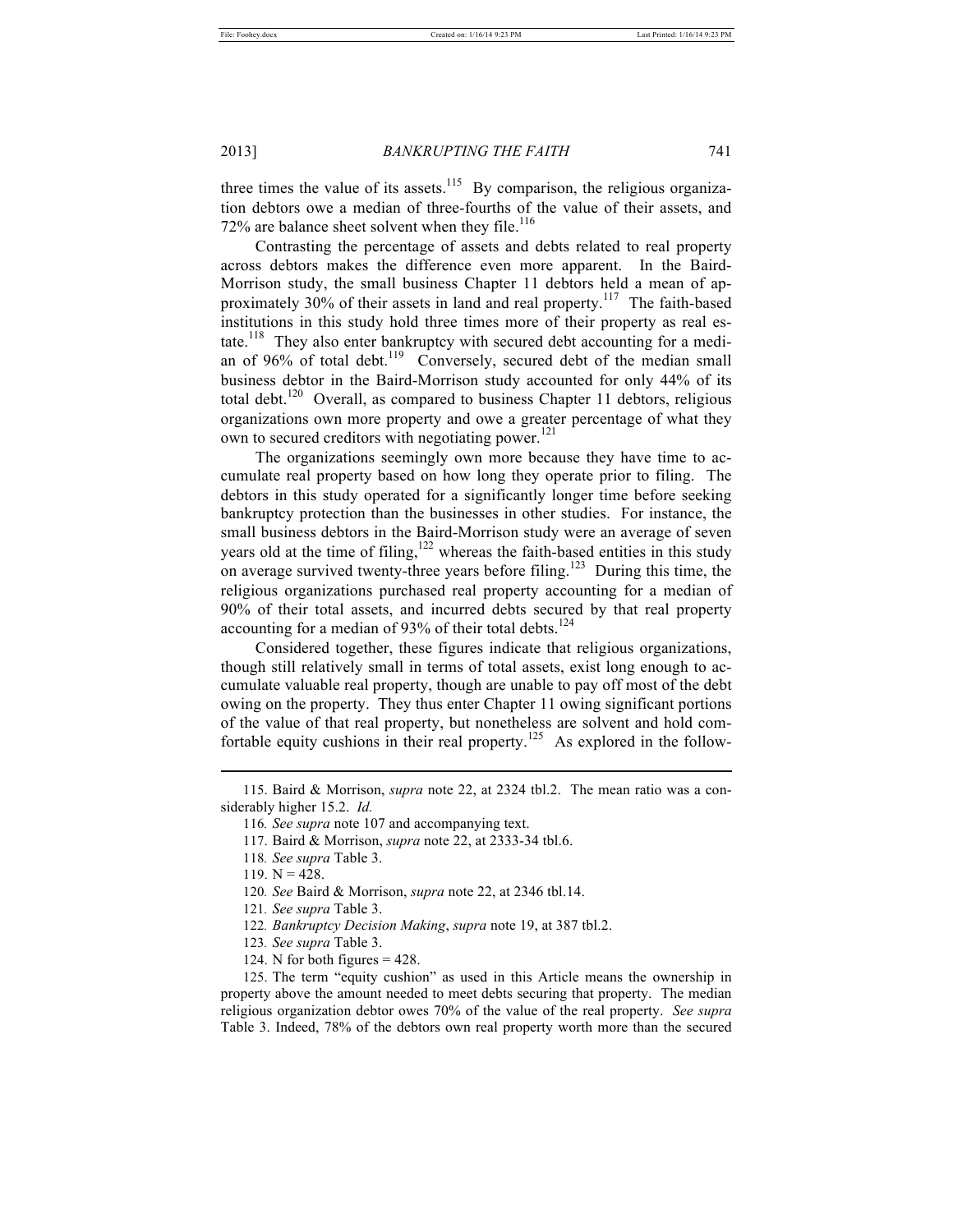742 *MISSOURI LAW REVIEW* [Vol. 78

ing two Parts, the desire to preserve their congregations in the buildings they worked hard to be able to afford often drives their filings. The circumstances underlying the financial problems that led them to bankruptcy, and the history and outcomes of their cases, offer an avenue to a previously unexplored account of the use and effectiveness of Chapter 11. The following two Parts first trace the history and outcomes of the religious entities' cases, and then tell the stories of the debtors in this study.

#### III. EFFICIENCIES AND OUTCOMES

An examination of the procedural history and outcomes of the religious organizations' cases reveals how quickly bankruptcy courts processed their cases as a whole, and what portion of their cases preserved value for the institutions and other interested parties. This investigation more generally provides some evidence of bankruptcy courts' efficiency and efficacy. In assessing Chapter 11 reorganization, scholars and other commentators have leveled two main criticisms: bankruptcy courts allow cases to drag on indefinitely to the detriment of creditors, and successes in Chapter 11 are infrequent because only a small percentage of cases result in confirmed plans.<sup>126</sup> The cases in this study suggest a different picture of bankruptcy courts and reorganization. The results detailed in this Part supplement more recent studies arguing that the Chapter 11 system is not as broken as historically believed, and certainly not so broken that it needs to be scrapped entirely,  $^{127}$  as some have concluded.<sup>128</sup>

127*. See Success of Chapter 11*, *supra* note 19, at 605-06 ("These data show that much of the conventional wisdom about key elements of Chapter 11 is simply wrong. Contrary to so many assertions, Chapter 11 has been far more successful than supposed."); *Bankruptcy Decision Making*, *supra* note 19, at 382-83 ("I present evidence that challenges the traditional view as it applies to small-business Chapter 11 cases.").

128*. See, e.g.*, Barry E. Adler, *Bankruptcy and Risk Allocation*, 77 CORNELL L. REV. 439, 463-64 (1992) (arguing that the benefits of bankruptcy cannot outweigh its costs).

debt they owe on it  $(N = 414)$ . Overall, because debtors have an incentive to report inflated asset values on their schedules, the financial figures discussed above should be considered high estimates of the value of religious organizations' assets relative to the debts owed on those assets. *See, e.g.*, Lawless et al., *supra* note 63, at 859 ("The bankruptcy petition is a tool for the debtor's advocate who may paint an overoptimistic picture of the debtor's financial condition and inflate asset values.").

<sup>126</sup>*. See Success of Chapter 11*, *supra* note 19, at 604-05 ("[Critics] claim that the current Chapter 11 system suffers from high failure rates and endless delays that prevent the system from yielding much value."); *Bankruptcy Decision Making*, *supra* note 19, at 381-82 (noting that critics argue that "Chapter 11 prevents or retards the reallocation of the assets . . . . Rent-seeking competition among secured and unsecured creditors dominates a process overseen by judges who lack business training and are biased in favor of preserving businesses that should be liquidated").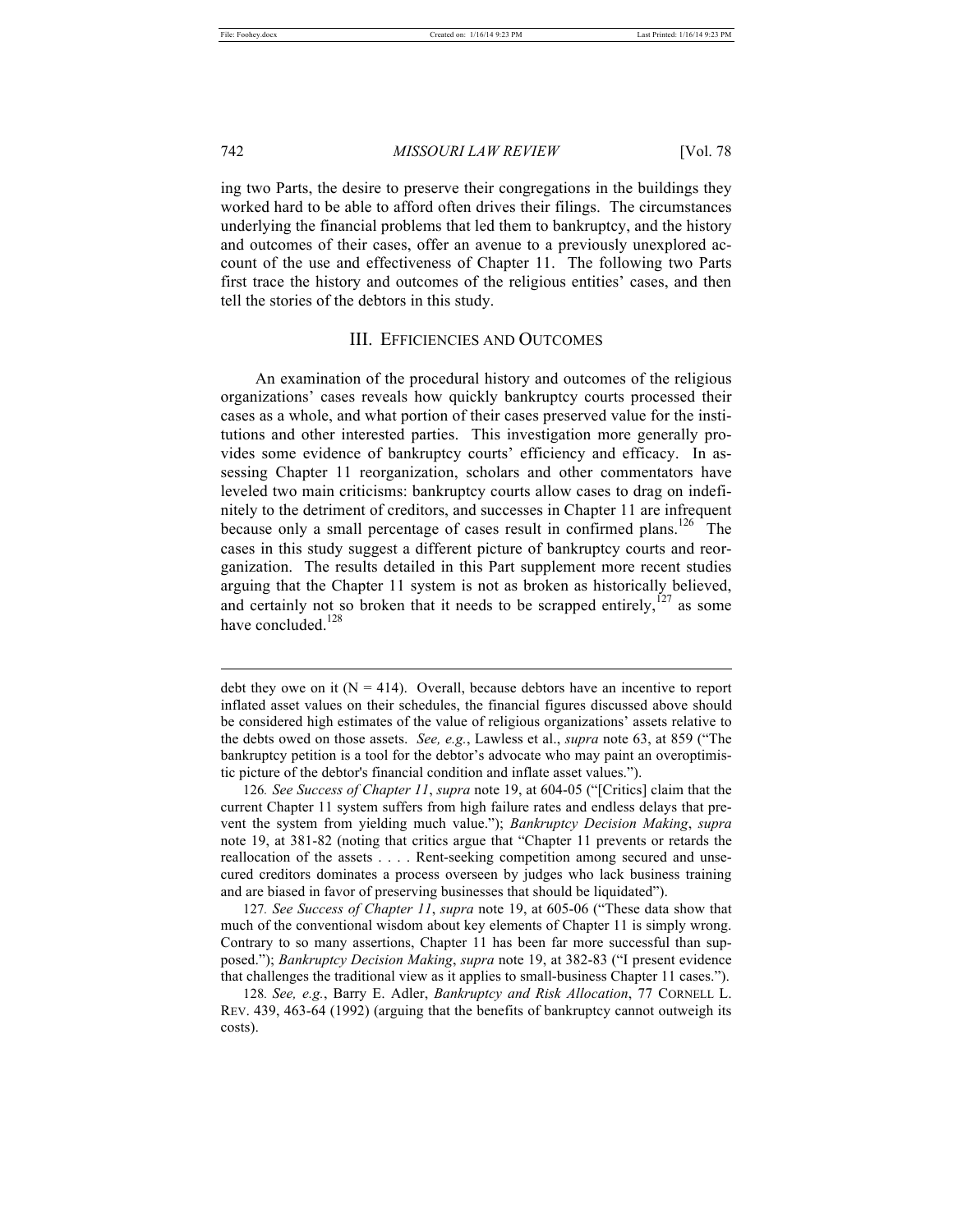The first subpart investigates certain indications of the efficiency of bankruptcy courts by examining how well they separate viable from nonviable cases, how long it takes them to do so, and how much longer viable entities remain in Chapter 11 before plan confirmation. The second subpart focuses on the cases' outcomes to investigate whether they may be considered successful. This subpart also reveals key aspects of the debtors' prebankruptcy operations that led them to seek to reorganize under Chapter 11, and begins to outline the stories developed in Part IV.

# *A. Responsive Bankruptcy Courts*

Chapter 11 undoubtedly imposes costs. Filing invokes the automatic stay, which prevents creditors from collecting on their debts, and which may give a debtor the chance to delay its demise or reorganization.<sup>129</sup> This strategic delay is a long-prevailing description of what happens in a typical Chapter 11 case.<sup>130</sup> Conversely, creditors may overrun the process, pushing bankruptcy courts to eject viable organizations from Chapter 11 before those entities have a chance to reorganize, thereby forcing liquidation and destroying value.<sup>131</sup> Additionally, administrative expenses accrue during the Chapter 11 process, decreasing the value available to creditors.<sup>132</sup> The time spent in bankruptcy is also generally thought to lead to a loss of value.<sup>133</sup>

But the process can be beneficial if viable organizations are identified and promptly reorganized. Reorganization generally is thought to preserve going-concern value.<sup>134</sup> In the context of religious organizations, the asset and debt composition detailed above suggests that they file to save the real property in which they hold a substantial equity cushion. Preserving this equity cushion beyond what is achievable outside bankruptcy may be the

132*. Id.* at 382.

134*. See Success of Chapter 11*, *supra* note 19, at 625 ("[I]t is generally thought that successful reorganization preserves value, especially going-concern value, compared with a liquidation option.").

<sup>129</sup>*. See Success of Chapter 11*, *supra* note 19, at 623.

<sup>130</sup>*. See id.* at 623-24 ("Scheming debtors and their dilatory counsel sapped all the value out of a business and left it a hollow shell – or so goes the conventional wisdom.").

<sup>131</sup>*. See Bankruptcy Decision Making*, *supra* note 19, at 392-93 ("The opposite bias could, of course, arise if creditors control the bankruptcy process. Seeking immediate payment, creditors could push the process toward liquidation of viable businesses.").

<sup>133</sup>*. See Success of Chapter 11*, *supra* note 19, at 625 ("[T]he time spent in bankruptcy itself leads to the loss of value, comprising an indirect cost."); *Bankruptcy Decision Making*, *supra* note 19, at 390 (noting that the longer the Chapter 11 process, "the greater the cost to debtors and creditors"). *But see* Ralph Brubaker & Kenneth L. Klee, Debate, *Resolved: The 1978 Bankruptcy Code Has Been A Success*, 12 AM. BANKR. INST. L. REV. 273, 276 nn.12-13 (noting studies that challenge the predominate view that the time spent in Chapter 11 leads to a loss of value).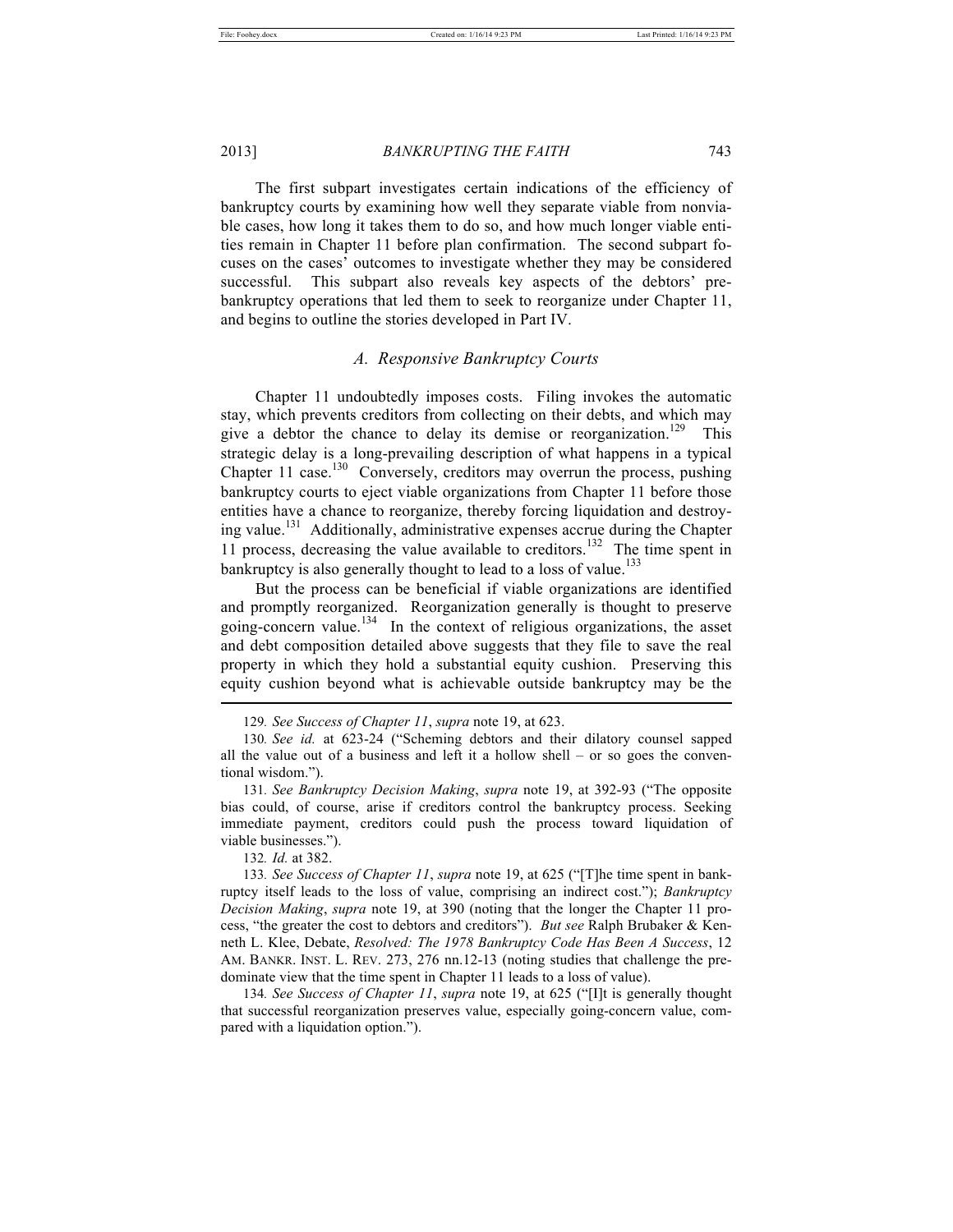#### 744 *MISSOURI LAW REVIEW* [Vol. 78

main benefit of their cases. Even a liquidation plan might preserve value by setting a mechanism for the orderly sale of a business's property, thereby garnering more money to be distributed than what could be achieved by the typical Chapter 7 process or a sale outside bankruptcy.<sup>135</sup> Of course, reorganization may allow a congregation to continue gathering and sending their kids to daycare and school in the same physical space in which they have assembled for years, which may be the congregation's ultimate goal.<sup>136</sup>

The question then is whether bankruptcy courts are striking a positive balance between benefits and costs when handling debtors, creditors, and other interested parties with diverging interests – that is, dismissing cases destined for failure quickly, while providing viable entities an opportunity to reorganize (or complete a going-concern sale) and monitoring their progress to ensure that they do so expeditiously given their individual circumstances. A variety of mechanisms exist to measure bankruptcy courts' efficiency and effectiveness – most notably, procedural history.<sup>137</sup> I explore the procedural history of the cases in the study below, which points toward the conclusion that bankruptcy courts seem to move both more swiftly and carefully than traditionally believed, quickly dismissing the cases of nonviable religious institutions and granting those with reorganization prospects time to work with creditors and to propose confirmable plans.

<sup>135</sup>*. But see* Lynn M. LoPucki & Joseph M. Doherty, *Bankruptcy Fire Sales*, 106 MICH. L. REV. 1 (2007) (finding that the recoveries in reorganization cases of large public companies are more than double the recoveries from going concern sales, and attributing the low recoveries in sale cases to continuing market illiquidity).

<sup>136</sup>*. See infra* Part IV; *see also Success of Chapter 11*, *supra* note 19, at 625 ("A reorganization is also thought to produce substantial positive externalities, such as maintaining employment, preserving the local tax base, and advancing community stability."); Warren, *supra* note 22, at 787-88 (describing bankruptcy as "an attempt to reckon with a debtor's multiple defaults and to distribute the consequences among a number of different actors," including employees, suppliers, and the surrounding community).

<sup>137.</sup> I use the term "procedural history" in this Article to mean the incidences and timing of filing of motions and other documents in a case and the bankruptcy court's disposition of those documents. *See Success of Chapter 11*, *supra* note 19, at 626-34 (assessing bankruptcy courts' ability to sort cases based on time to dismissal or confirmation); *Bankruptcy Decision Making*, *supra* note 19, at 393 (assessing continuation bias by examining procedural history). Post-bankruptcy history and bankruptcy courts' ability to sort economically distressed debtors from financially distressed debtors also has been used to assess bankruptcy courts' efficiency. However, because of the difficulties in tracking the religious organizations post-bankruptcy and in categorizing debtors as economically or financially distressed pre-bankruptcy, I rely on procedural history. *See supra* note 94.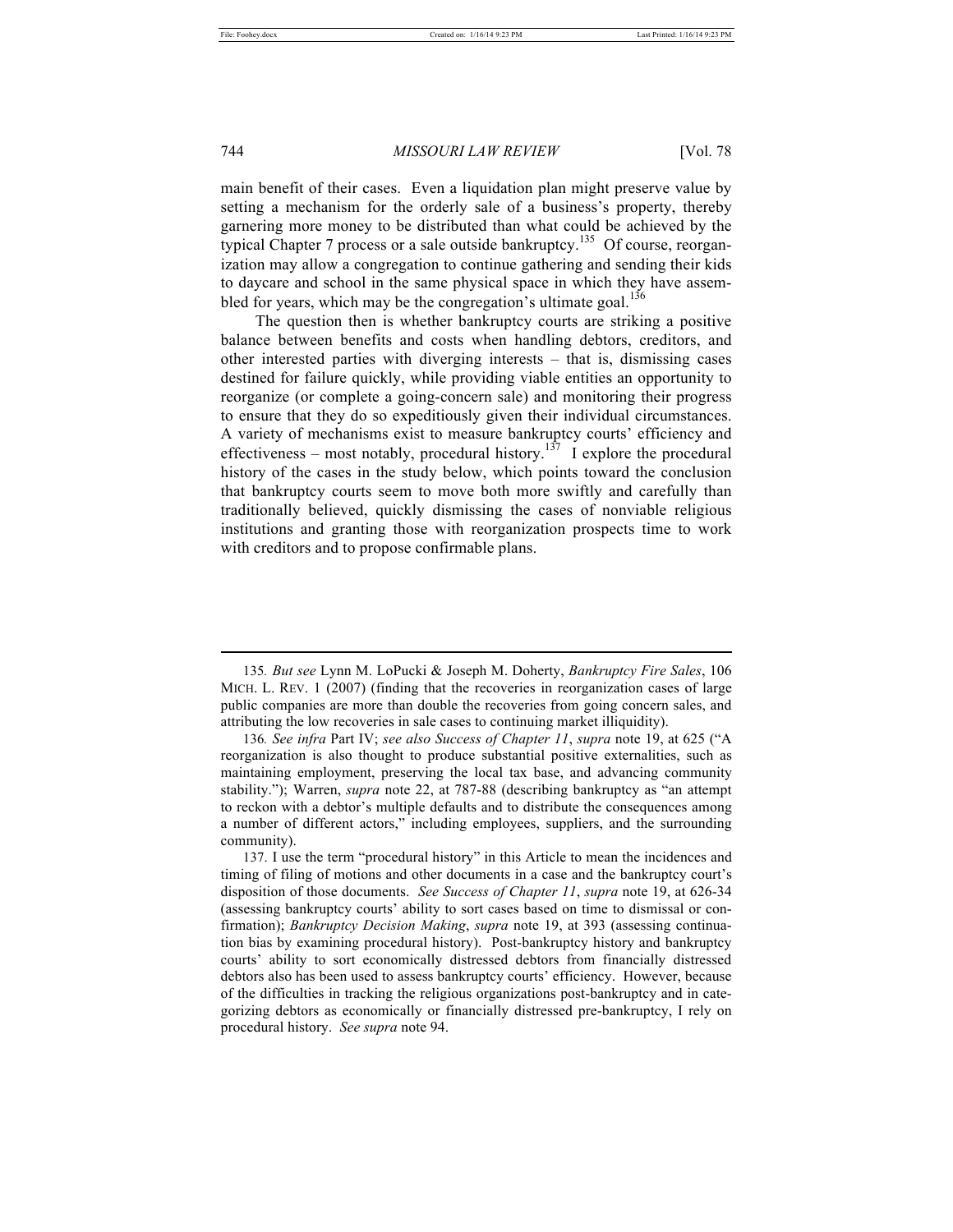## 2013] *BANKRUPTING THE FAITH* 745

# 1. Identifying the Doomed to Fail

The Chapter 11 cases in this study ended in one of three main ways – dismissal, confirmation of a plan of reorganization, or confirmation of a plan of liquidation or liquidation by sale.<sup>138</sup> Bankruptcy courts disposed of the cases in the study in a median of 228 days (seven and a half months).<sup>139</sup> Consistent with recent studies that found median case durations of 5.7 months and nine months,  $140$  this figure alone challenges the notion that the Chapter 11 process is relatively lengthy as compared to reasonable benchmarks, such as the four to nine months business brokerage firms report it takes to sell a busi-

<sup>138.</sup> Technically, the finish of a case occurs when the case is closed. However, the true end of a case is when the dispositive motion is granted, such as a motion to dismiss or for confirmation of a plan. The case often remains open for administrative reasons. *See Success of Chapter 11*, *supra* note 19, at 627 n.86 ("When a case is closed may often depend more on the schedule and resources of a clerk's office than upon anything about the substantive resolution of the case."); Stephen Lubben, *Business Liquidation*, 81 AM. BANKR. L.J. 65, 81 (2007) (measuring time to resolution in Chapter 11 as the time from case filing to plan confirmation, and not using case closure as the endpoint because cases often remain open for tactical reasons and because the terms of confirmed plans may provide that many Code provisions no longer apply to the debtor); Stephen P. Ferris & Robert M. Lawless, *The Expenses of Financial Distress: The Direct Costs of Chapter 11*, 61 U. PITT. L. REV. 629, 637 (2000) ("Consistent with other studies, we measured time in reorganization as the time from filing through confirmation of the chapter 11 plan."). Chapter 11 proceedings typically also end in a fourth main way – conversion. *See Success of Chapter 11*, *supra* note 19, at 627. However, section  $1112(c)$  prohibits the conversion of a Chapter 11 case to a Chapter 7 case if the debtor is a "non-moneyed, non-business or non-commercial corporation" and the debtor does not consent to conversion. 11 U.S.C.  $\S$  1112(c) (2012). This phrase includes corporations organized as nonprofits. Accordingly, few motions to convert were filed and no cases in the study ended with conversion to Chapter 7.

<sup>139.</sup>  $N = 471$ . 26 cases (5.2%) had not been disposed of by the end of November 2012. Calculated as of December 1, 2012, these cases were pending a median of 500 days. Because these cases have pended longer than those that have been disposed of, once they conclude and are included in the calculation, the median time to resolution will increase slightly. The 26 pending cases are excluded from the remainder of the analysis in this subpart.

<sup>140</sup>*. See Success of Chapter 11*, *supra* note 19, at 629 (reporting a median time to resolution of about 9 months); *Bankruptcy Decision Making*, *supra* note 19, at 391 tbl. 7 (reporting a median duration of 5.7 months). *But see* Ferris & Lawless, *supra* note 138, at 637 (reporting a median time to resolution of 395 days).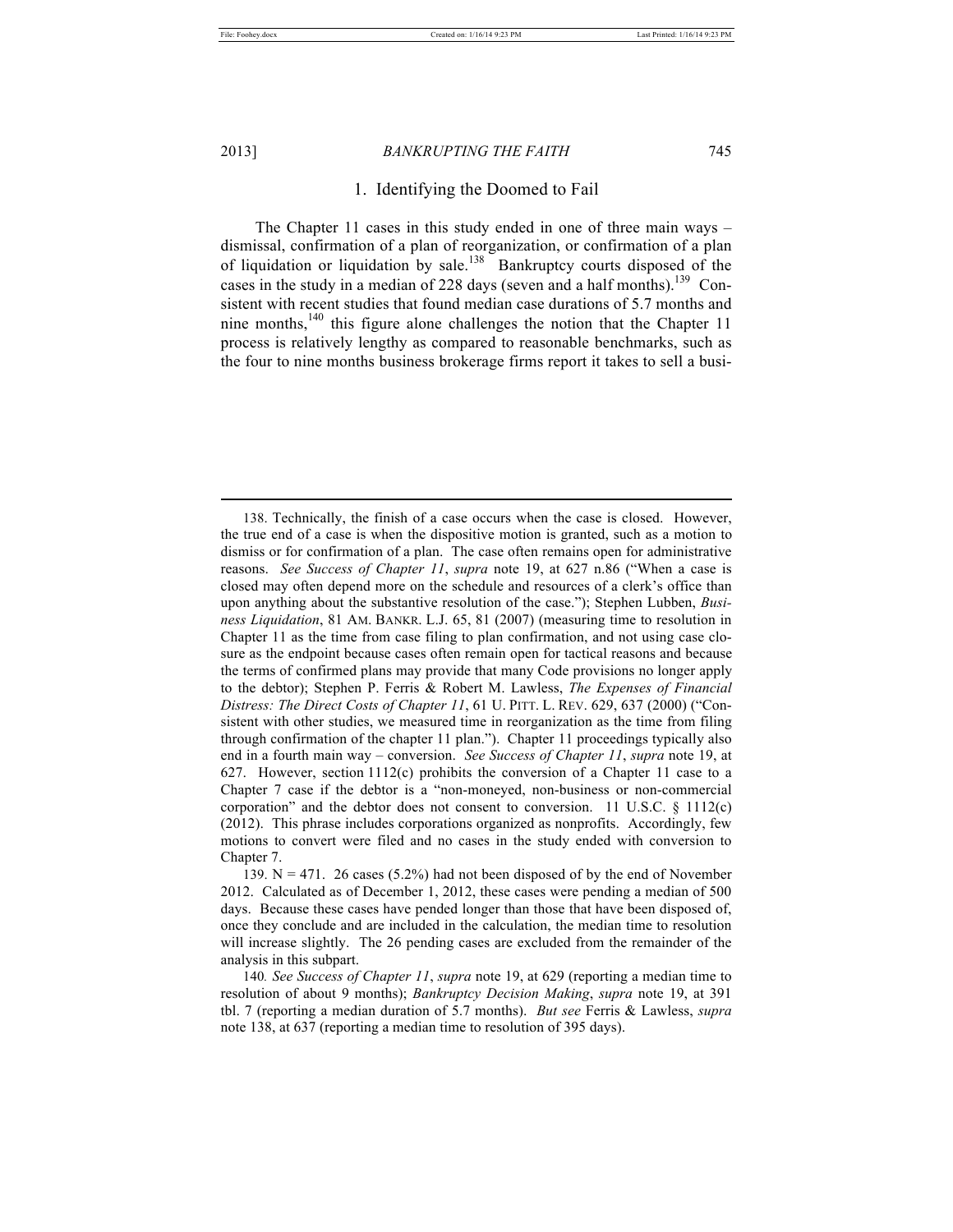ness<sup>141</sup> and the median of approximately eight months that similar bankruptcy cases pended under the Bankruptcy Act.<sup>142</sup>

Of note, in sixty-six cases the debtor did not schedule assets or debts and did not file a plan. All of the cases were dismissed. Courts expelled these debtors from Chapter 11 in a median of thirty-nine days (less than six weeks).<sup>143</sup> Likewise, courts dismissed cases based on the debtor's failure to retain counsel in a median of thirty-five days.<sup>144</sup> Bankruptcy courts seem to move swiftly when faced with debtors that do not meet the Code's minimal filing requirements.

Distinguishing between two types of cases bankruptcy courts encounter – those that warrant dismissal, and those that have a chance at confirming a plan (whether reorganization or liquidation) and thus merit keeping in Chapter 11 – based on whether a plan was filed further shows that courts dispose of the cases doomed to fail quickly and hold onto the meritorious cases longer.<sup>145</sup> Courts dismissed cases in which no plan was filed in a median of four and a half months, and disposed of cases in which a plan was filed in a median of eleven months.<sup>146</sup> Indeed, courts dismissed over threequarters of cases with no plan in nine months or less. In contrast, they dismissed or confirmed plans in less than one-third of the cases with proposed plans during this timeframe. Of the cases that concluded after more than a

143. 85% of the cases were dismissed within three months, 94% within six months, and all within a year.

144.  $N = 38$ .

<sup>141.</sup> In the Baird-Morrison study, Professor Morrison cited this as a reasonable benchmark against which to measure case duration. *Bankruptcy Decision Making*, *supra* note 19, at 391.

<sup>142</sup>*. See* Lynn M. LoPucki, *The Trouble With Chapter 11*, 1993 WISC. L. REV. 729, 740 (deriving a time to disposition of a median of eight months based on the data reported in a 1964 study of Chapter XI cases filed in six districts). Professor LoPucki also summarizes studies that measure the length of Chapter 11 cases filed soon after the enactment of the Bankruptcy Code and concludes that for "smaller companies, that were taking a median time of only about eight months to reorganize, the change from Chapter XI to Chapter 11 was a disaster. The time it took these companies to reorganize more than doubled." *Id.* at 745. Other studies simply state that a median time to resolution of around six to nine months is fast. *See, e.g.*, *Success of Chapter 11*, *supra* note 19, at 631-32 ("[T]he median time for resolution of all cases that were dismissed or converted was about seven months . . . . From the viewpoint of these exit cases, the system's performance was remarkably quick.").

<sup>145</sup>*.* See *infra* Part III.A.2 for a discussion of whether certain parties influenced bankruptcy courts to dismiss potentially meritorious cases without giving debtors sufficient time to prove their cases' merits. Professors Warren and Westbrook similarly have distinguished between cases in which no plan was filed and cases in which a plan was filed in discussing how the Chapter 11 system sorted cases. *Success of Chapter 11*, *supra* note 19, at 630.

<sup>146.</sup> N for No Plan Filed is 272; N for Plan Filed is 199.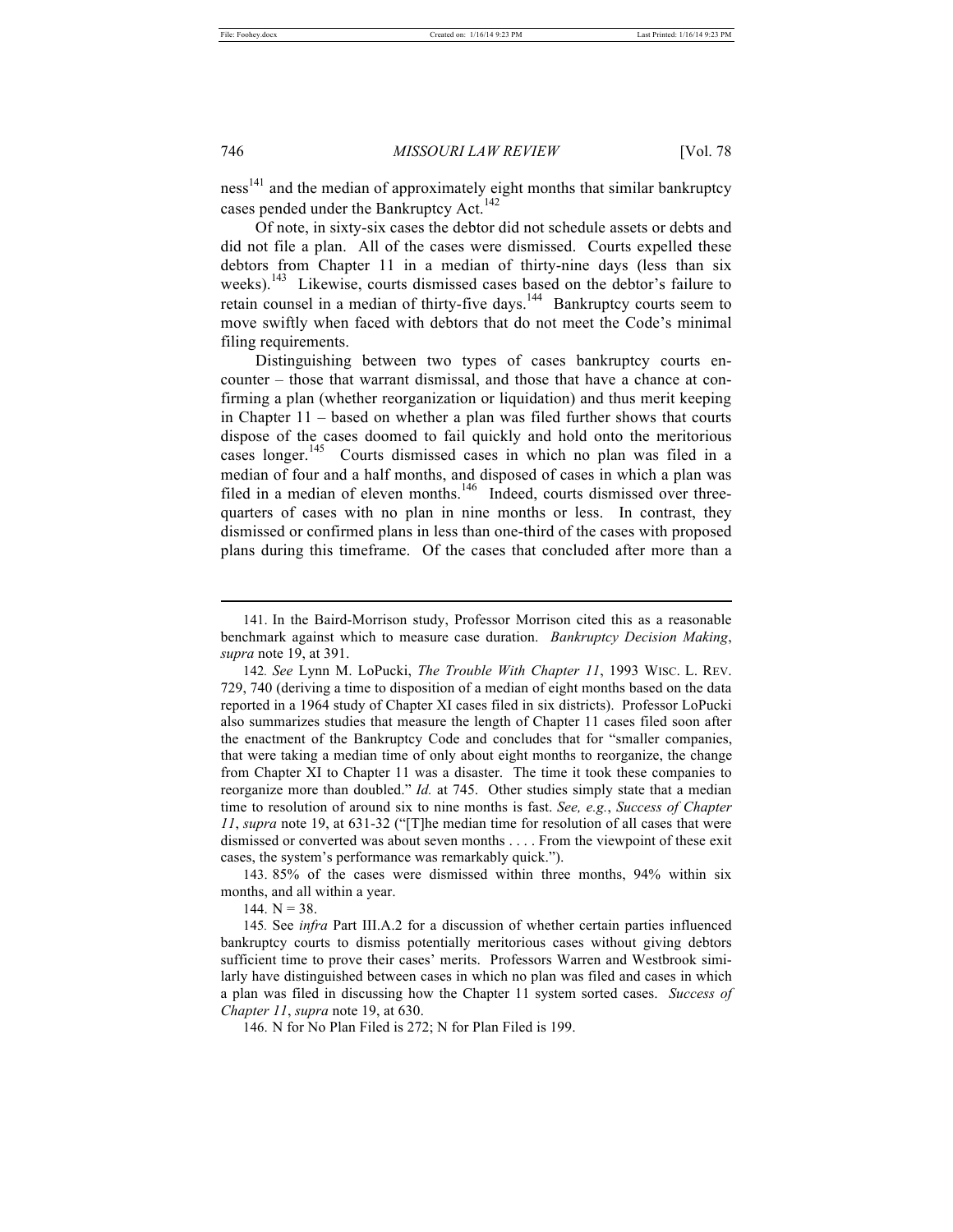Chapter 11 process.<sup>1</sup>

2013] *BANKRUPTING THE FAITH* 747

year had passed, debtors filed a plan in 75% of cases.<sup>147</sup> The data suggest that bankruptcy courts appear to distinguish between those debtors that have a chance of confirming a plan relatively early and continuously throughout the

A similar analysis can be used to assess bankruptcy courts' overall efficiency in evaluating seemingly viable cases.<sup>149</sup> By filing a plan, the debtor signals that its business may be salvageable. But the technical requirements for filing a plan are not onerous.<sup>150</sup> Courts thus must determine which plans are likely to be confirmed and which are infeasible. Of the cases in which the proposed plan was not confirmed, courts dismissed the case in a median of six months after the plan was filed.<sup>151</sup> Conversely, it took courts less time – a median of four months after the plan was filed – to confirm a proposed plan.<sup>152</sup> Table 4 summarizes the time, measured from the petition date, that it took courts to dispose of cases based on the cases' key characteristics.

*Table 4: Months to Disposition of Religious Organization Chapter 11 Debtors' Cases*

|                                            | Mean | Median |
|--------------------------------------------|------|--------|
| All cases $(N = 471)$                      | 8.9  | 75     |
| Cases with incomplete schedules $(N = 66)$ | 2.0  | 1.3    |
| Cases without counsel $(N = 38)$           | 17   | 11     |
| Cases without a proposed plan $(N = 272)$  | 6.1  | 4.5    |
| Cases with a proposed plan $(N = 199)$     | 129  | 11.0   |
| Cases with an unconfirmed plan $(N = 74)$  | 14.3 | 13.4   |
| Cases with a confirmed plan $(N = 125)$    | 12.0 | 104    |

As expected, the number of times a debtor amended its plan affected the time in which the bankruptcy court confirmed the plan. On average, debtors amended their plans once, but some amended three or four times. Courts confirmed once-amended plans four months faster than they confirmed plans

<sup>147.</sup> 114 cases pended for more than a year before disposal. Plans were not filed in 28 of those cases.

<sup>148</sup>*. See Success of Chapter 11*, *supra* note 19, at 634 (noting that patterns of dismissal in 1994 and 2002 studies indicate that "courts are actively engaging in culling cases that have little prospect of confirming a plan of reorganization").

<sup>149.</sup> In *Success of Chapter 11*, Professors Warren and Westbrook similarly discussed "giving winners time to win." *Id.* at 632.

<sup>150</sup>*. See id.* at 618 ("Formally, a debtor needs little more than an explanation of how the business will deal with its creditors and the prospects for continuing the business. A thin plan may not win creditors over, but it signals the debtor's basic idea and can be a basis for initiating negotiations with creditors.").

<sup>151.</sup>  $N = 74$ . Median days to dismissal were 182.

<sup>152.</sup>  $N = 125$ . Median days to confirmation were 122.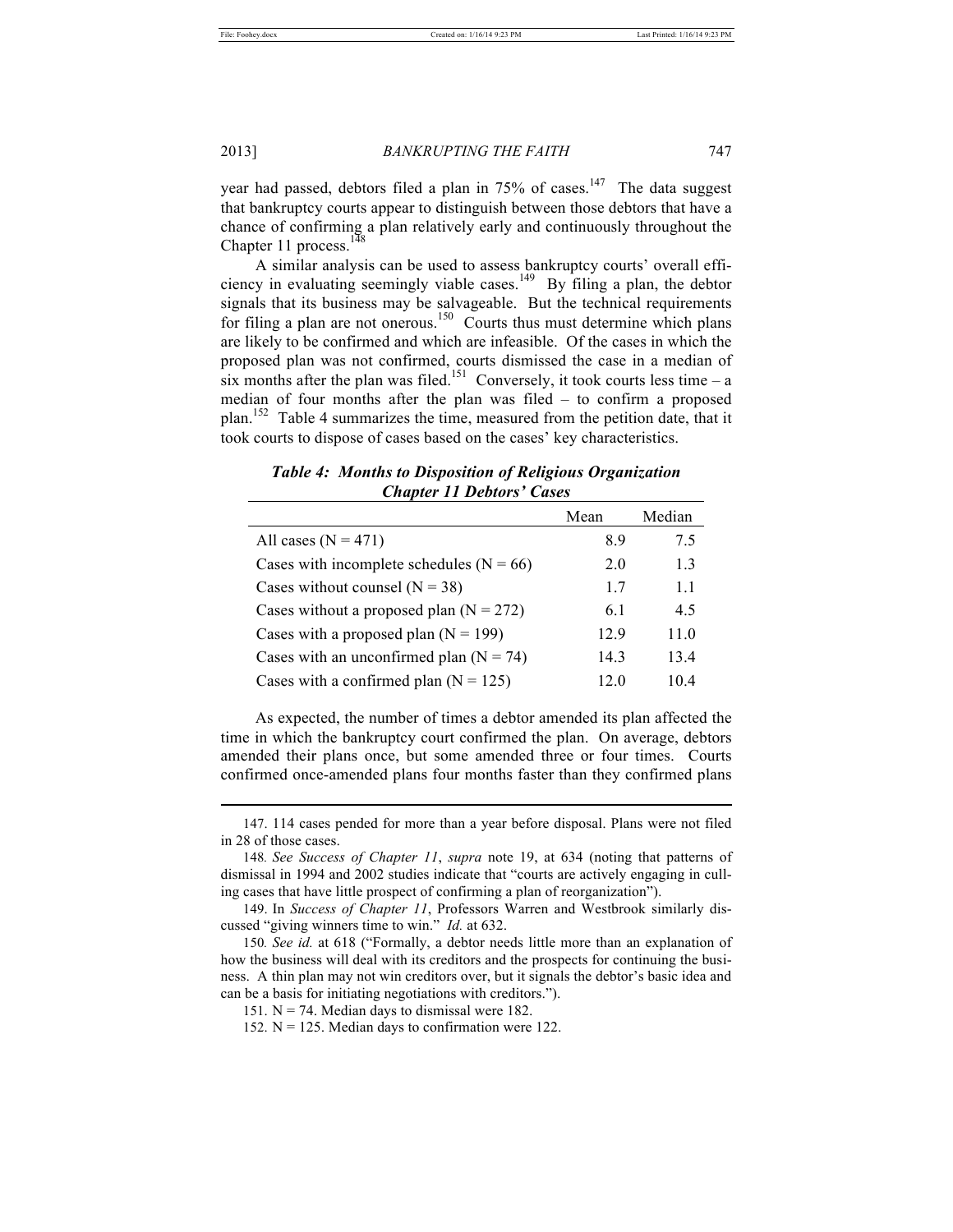#### 748 *MISSOURI LAW REVIEW* [Vol. 78

amended three or four times, which suggests that courts afforded debtors time to work with their creditors to propose feasible plans.<sup>153</sup> Interestingly, the timing of when a debtor first proposed its plan during the course of the case did not affect how quickly the plan was confirmed.

The data further suggest that bankruptcy courts continued to identify cases with infeasible plans after initial plan proposal. Debtors amended their plans less frequently in the cases in which courts did not confirm plans.<sup>154</sup> Courts dismissed cases without amended plans faster than they disposed of cases with amended plans.<sup>155</sup> Considering these results together, it may be hypothesized that courts are better at identifying and dismissing cases without plan confirmation prospects if the debtor does not file a plan. Once a plan is filed, based on the cases in this study, courts generally confirm plans quickly but allow cases to linger where they involve infeasible plans or other issues that eventually will require their dismissal. Naturally, creditors may influence this process by representing to the court that they are working with the debtor or simply by not objecting to a proposed plan. Courts also may use the filing of, amendments to, and continued non-objection to a proposed plan as a proxy for productive negotiations between a debtor and creditors or to identify a debtor that creditors and other parties believe can reorganize. Indeed, an alternative explanation for some of the findings above is that parties and the condition in which businesses arrive to Chapter 11 drive the results, and not necessarily bankruptcy judges.<sup>156</sup> Likewise, it is difficult to untwine whether in dismissing nonviable debtors because they do not reach certain benchmarks, such as proposing plans, courts simply do not allow debtors to reach these benchmarks – that is, the results become self-fulfilling.<sup>157</sup> Even so,

156*. See, e.g.*, Jerome R. Kerkman, *The Debtor in Full Control: A Case for Adoption of the Trustee System*, 70 MARQ. L. REV. 159, 182-83 (1987) (concluding, based on a study of Chapter 11 filings in Milwaukee in 1982, that debtors controlled Chapter 11 proceedings); Lynn M. LoPucki, *The Debtor in Full Control -- Systems Failure Under Chapter 11 of the Bankruptcy Code? (pt. 1)*, 57 AM. BANKR. L. J. 99, 101 (1983) [hereinafter *Systems Failure Part 1*] (concluding that "generally the debtors studied were successful in dictating the terms of reorganization to their creditors").

157*. See, e.g.*, *Success of Chapter 11*, *supra* note 19, at 630 ("There is a high potential for circular reasoning in describing what happened when cases were forced out of the system quickly: once a case was forced out, it became, by definition, a failure."). This Part should be assessed with this limitation in mind. Nonetheless, as distinguishing between cases in which no plan was filed and cases in which a plan was filed has been used to assess bankruptcy courts and the Chapter 11 process, the results in this Part, at the very least, add to the results presented in previous work.

<sup>153.</sup> Courts confirmed once amended plans  $(N = 52)$  in a mean of 357 days, and plans amended three or four times ( $N = 15$ ) in a mean of 476 days.

<sup>154.</sup>  $N = 74$ . Debtors amended their plans an average of 0.56 times.

<sup>155.</sup> Courts dismissed cases without amended plans  $(N = 45)$  after an average of 423 days following the petition date, and those with amended plans ( $N = 29$ ) after an average of 458 days following the petition date. The timing of when a debtor first proposed its plan did not impact the timing of case dismissal.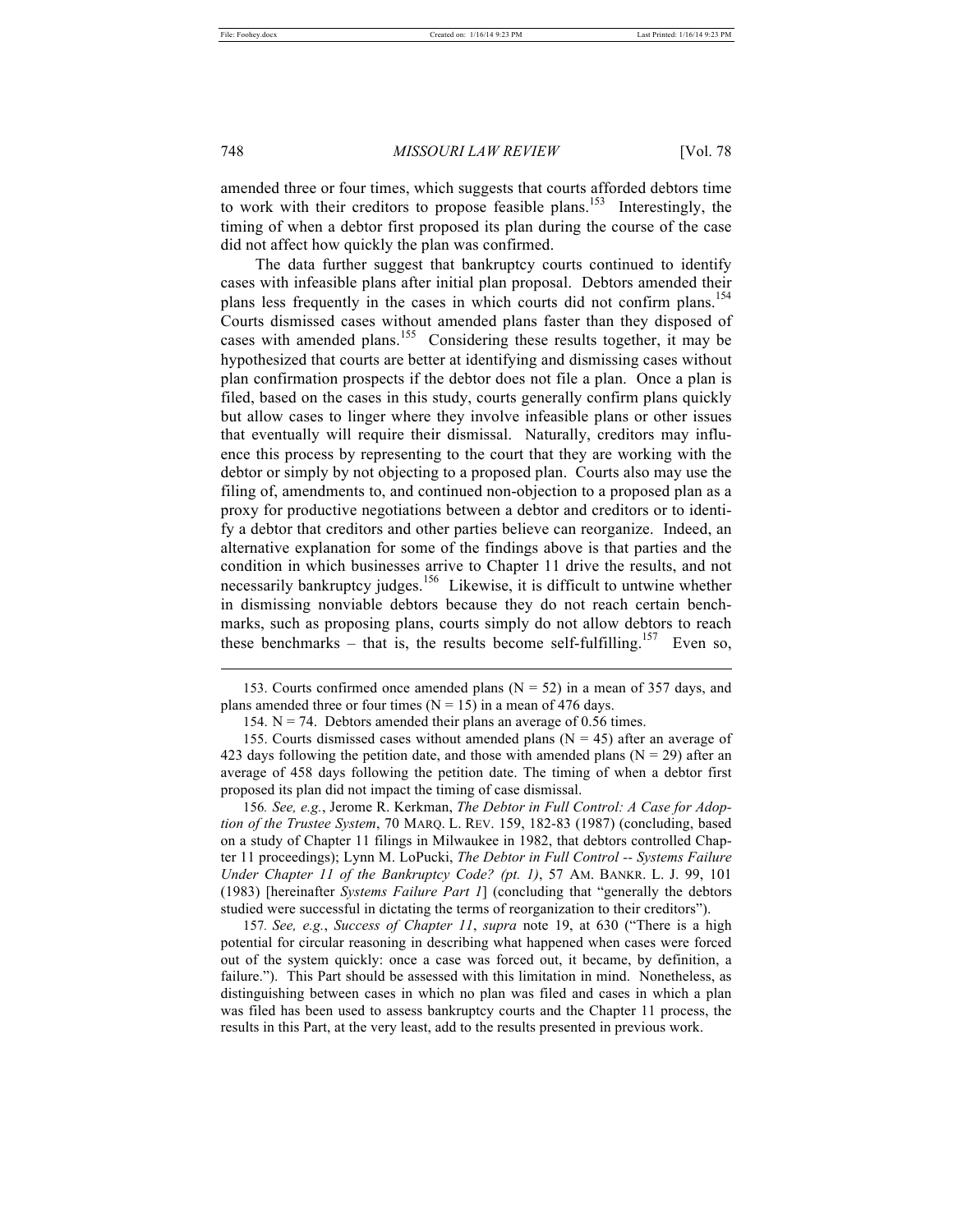#### 2013] *BANKRUPTING THE FAITH* 749

overall, this result indicates a need for further research into how bankruptcy courts assess cases once plans are proposed.<sup>158</sup>

# 2. Influence of Debtors, Creditors, and Other Parties

Though bankruptcy courts in general appear to distinguish between potentially nonviable and viable cases, one might be concerned that the demands of particular parties have outsized influence on courts' decision making. An analysis of the motions that led to each case's disposition sheds light on which, if any, parties dominate the Chapter 11 process. Prevailing accounts of Chapter 11 argue that debtors control the process while courts' passivity prevents creditors from exercising desirable influence, leading to the preservation of businesses whose cases actually require dismissal.<sup>159</sup> Alternatively, creditors or the United States Trustee (U.S. Trustee) could drive the process.

The question is whether cases dismissed before plan confirmation actually warranted dismissal, or whether creditors or other parties forced a dismissal too early in the process. A review of the trajectory of the cases' dispositions does not show evidence of control – by debtors, creditors, or the U.S. Trustee. Using which party moved to dismiss the case as a proxy for

<sup>158.</sup> Bankruptcy courts' difficulties in distinguishing feasible from infeasible plans may be linked to the difficulties in distinguishing businesses that are economically distressed (and thus doomed), and those that merely are financially distressed and capable of saving. *See, e.g.*, Steven N. Kaplan, *Federated's Acquisition and Bankruptcy: Lessons and Implications*, 72 WASH. U. L.Q. 1103, 1121-22 (1994) (noting that economists have trouble "distinguish[ing] whether poor performance by a firm in financial distress is caused by the financial distress alone or by the same factors that pushed the firm into financial distress in the first place").

<sup>159</sup>*. See supra* note 130 and accompanying text; *see also Systems Failure Part 2*, *supra* note 66, at 272 (concluding that "the debtors studied were able to continue in complete control of their businesses while they were under the jurisdiction of the court. With the . . . exception of secured and priority creditors' ability to negotiate their own treatment under a plan, creditors were effectively excluded from the process of reorganization").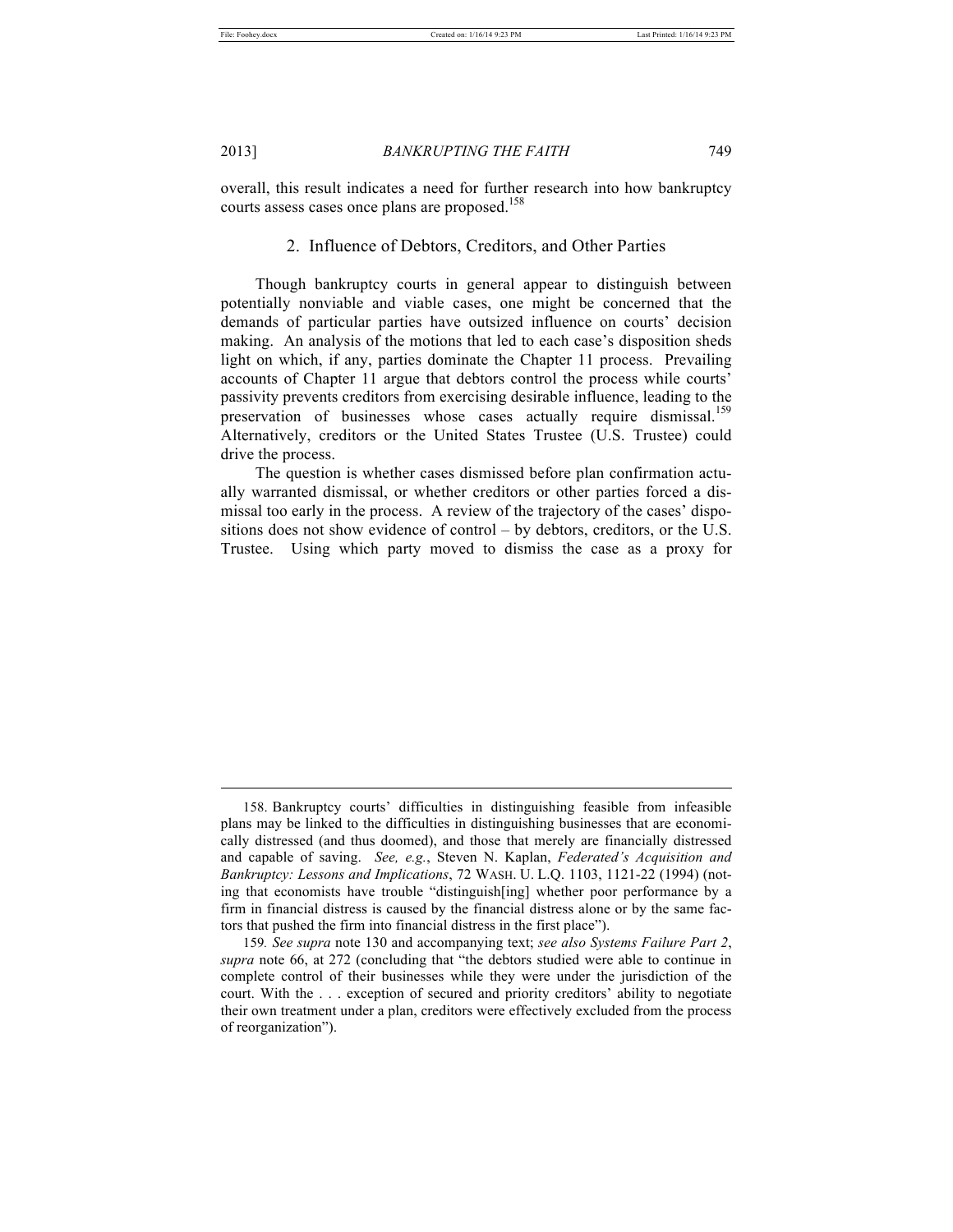control,<sup>160</sup> as Table 5 details,<sup>161</sup> a party other than the debtor was responsible for 75% of all dismissals.<sup>162</sup>

|                          | No Plan<br>Filed | Plan<br>Filed | Total | Total % |
|--------------------------|------------------|---------------|-------|---------|
| Debtor                   | 51               | 17            | 68    | 24.8    |
| U.S. Trustee             | 59               | 30            | 89    | 32.5    |
| Creditors                | 95               | 20            | 115   | 42.0    |
| <b>Appointed Trustee</b> |                  |               | 2     | 0.7     |
| Total                    | 206              | 68            | 274   | 100.0   |

*Table 5: Party Filing Successful Motion to Dismiss*

That creditors and the U.S. Trustee were the most active parties in these cases may cause concern about their influence. However, bankruptcy courts frequently denied creditors' motions to lift the automatic stay, and, likewise, denied U.S. Trustees' motions to dismiss. For instance, in those cases in which a plan was not filed, creditors moved at least once to lift the automatic stay in approximately half of the cases.<sup>163</sup> Courts granted 55% of these motions and denied less than  $10\%$ .<sup>164</sup> As to the remainder, the parties generally reached a solution.

Additionally, in cases dismissed on creditors' motions, creditors filed at least one motion to lift the stay in every case, but the bankruptcy court lifted

160. In the Baird-Morrison study, Professor Morrison relied on the proponent of the motion to dismiss to measure which, if any, parties dominated the Chapter 11 process. *Bankruptcy Decision Making*, *supra* note 19, at 393-94.

161. Table 5 does not include cases dismissed by court order, such as for failure to file documents, pay fees, retain counsel, or propose a confirmable plan. It also does not include cases dismissed after plan confirmation. Those motions resulting in dismissal filed by the debtor or the U.S. Trustee after the court lifted the stay on real property based on a creditor's motion are attributed to the creditor. Once the stay was lifted, the debtor or U.S. Trustee had no choice but to move for dismissal, as there was no property left to reorganize. *See id.*

162. This percentage is similar to the results of the Baird-Morrison study, in which debtors were responsible for 17% of cases dismissals. *Id. But see* Kerkman, *supra* note 156, at 182-83 (concluding that debtors predominately controlled Chapter 11 proceedings); *Systems Failure Part 2*, *supra* note 66, at 272 (also concluding that debtors predominately controlled Chapter 11 proceedings).

163. This figure includes motions for relief from the stay filed by creditors secured by personal property, such as automobiles or equipment. Creditors filed at least one motion in 140 of the 286 cases without proposed plans.

164. These percentages are similar to the figures reported in the Baird-Morrison study. *Id.* at 394 (reporting that creditors filed motions that would lead to shutdown in 67.7% of cases ultimately ending with shutdown, but that judges granted them in 42% of the cases).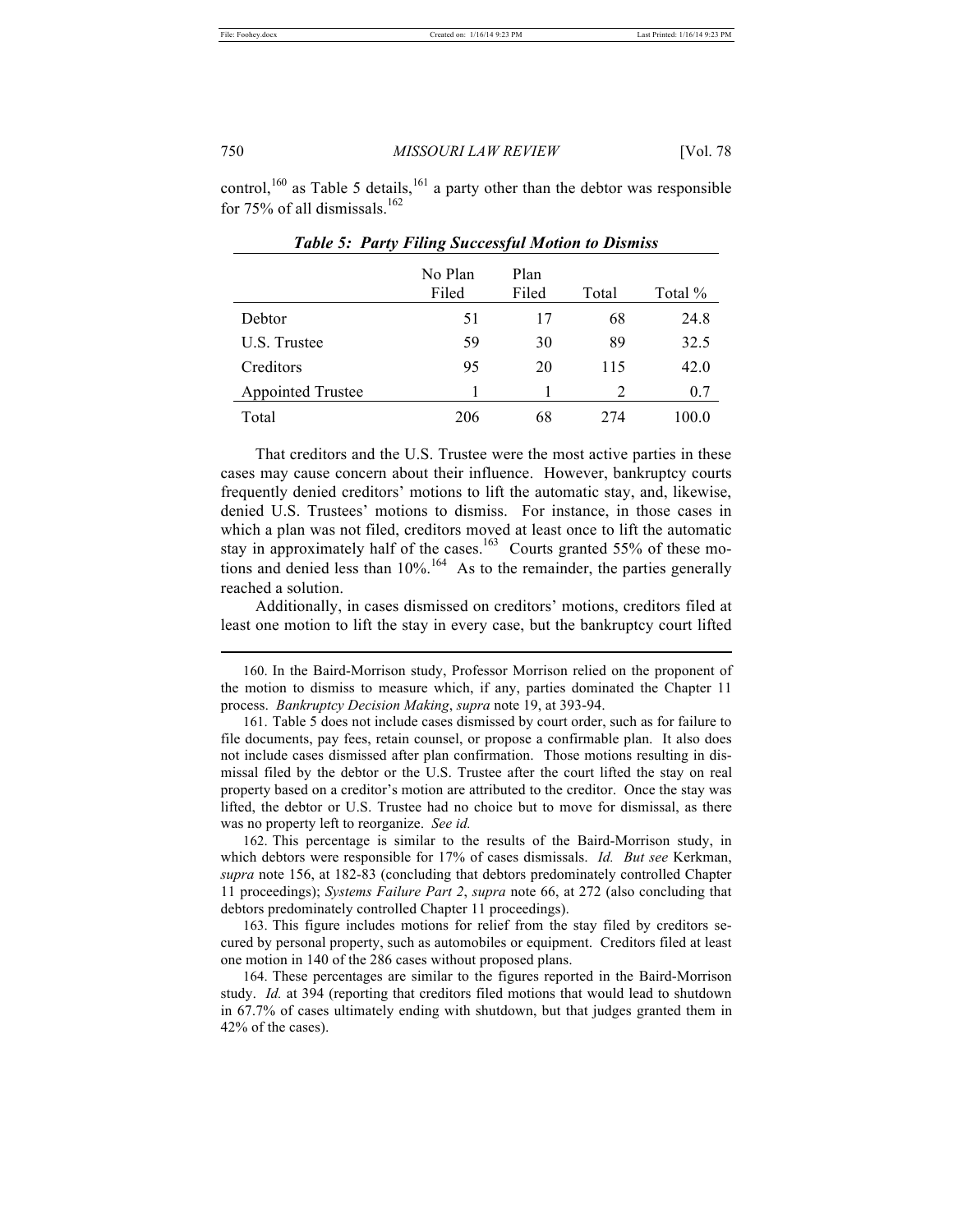#### 2013] *BANKRUPTING THE FAITH* 751

the stay in the first instance in only a quarter of the cases.<sup>165</sup> As an example, in one case, in the span of seven months, the court denied two motions to dismiss and one motion to lift the stay before eventually dismissing the case on a creditor's motion.<sup>166</sup> Courts appeared to initially give debtors a chance to show that they could reorganize successfully, but dismissed their cases rather swiftly if the debtors did not make good use of that chance.

Bankruptcy courts' ostensible willingness to give debtors an opportunity to reorganize seems further apparent in their denial of creditors' motions to lift the stay in those cases in which a plan was confirmed. Creditors moved to lift the stay in just over half of these cases. Courts granted at least one motion in 45% of the cases, and only about one-third of the total number of motions filed.<sup>167</sup> All but two of these cases culminated in confirmation of a reorganization plan.<sup>168</sup> Taking the cases in this study as a whole, courts appear generally able to identify property that is not necessary to an effective reorganization and provide creditors appropriate relief in these circumstances.

By allowing religious organization debtors to remedy procedural missteps or giving them another chance to negotiate with creditors, courts may have provided the debtors with the necessary time to formulate viable reorganization strategies. Few debtors proposed plans at the beginning of their cases; rather, most filed plans between four and nine months after the petition date. Figure 2 depicts the time from the petition date to plan filing in cases with proposed plans.<sup>169</sup> Overall, debtors proposed plans within a median of about six months after the petition date. As a whole, the history of the religious organizations' Chapter 11 cases suggests that no one party dominated the process. $170$ 

168. The court confirmed a liquidating plan in the two other cases.

<sup>165.</sup> Courts dismissed 32 cases based on a creditor's motion to dismiss, but only granted the first filed motion to lift the stay in 8 of these cases. In 5 of these 8 cases, the debtor did not file complete schedules.

<sup>166.</sup> Docket, *In re* New Life Holiness Church, No. 09-22360 (Bankr. W.D. Tenn. Mar. 3, 2009).

<sup>167.</sup> Of the 125 cases in which a plan was confirmed, at least one motion to lift the stay was filed in 67 cases. Courts granted at least one of these motions in 30 cases.

<sup>169.</sup> N for Figure 2 is 211. Cases in which plans were filed but which remained pending as of November 2012 are included.

<sup>170.</sup> This result is consistent with the Baird-Morrison study. *Bankruptcy Decision Making*, *supra* note 19, at 394 ("These statistics strongly suggest that no party with a predictable bias – debtors or creditors – completely dominates the bankruptcy process; to the contrary, bankruptcy judges appear to play an important role in determining when a business should be shut down.").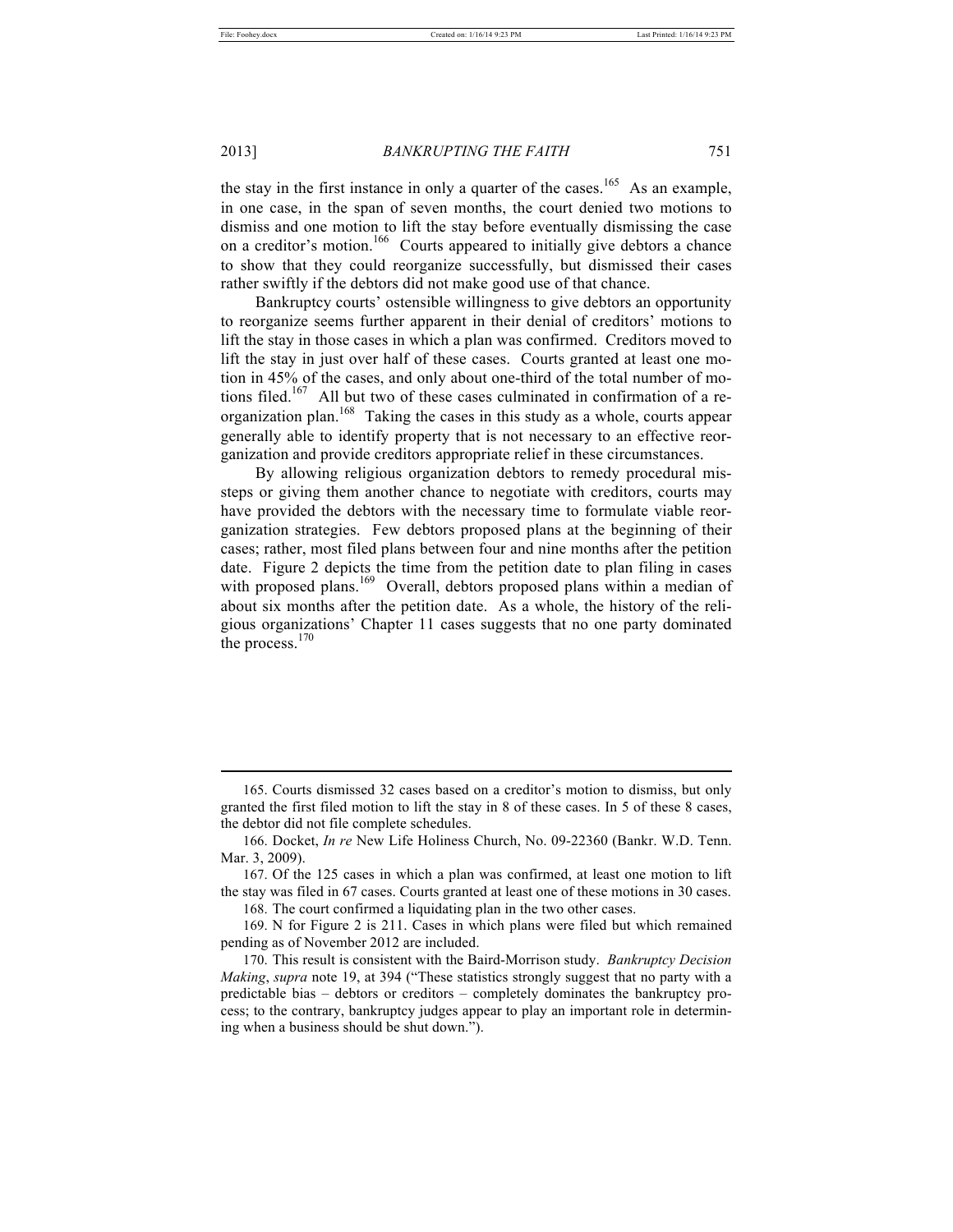

# *Figure 2: Cumulative Time to Filing of Plan, Religious Organization Debtors*

# *B. Varieties of Outcomes*

The outcomes of the Chapter 11 cases in this study include dismissal because the bankruptcy court had lifted the automatic stay, dismissal on the debtor's motion that it had reached an agreement with its creditors, and confirmation of a reorganization or liquidation plan.<sup>171</sup> A portion of these outcomes preserved value for debtors and creditors; thus, those cases may be categorized as ending productively. This subpart explores the outcomes of all the cases in the dataset to pinpoint these successful cases.

Success can be (and has been) reported simply as the percentage of cases in which a plan was confirmed.<sup>172</sup> Of the cases in this study disposed of either by dismissal or plan confirmation as of November 2012, 26.5%

<sup>171</sup>*. See, e.g.*, Order Granting Motion to Dismiss Bankruptcy Case and Granting Motion for Relief From Automatic Stay, *In re* Keys to Life, Inc., No. 10-08086 (Bankr. M.D. Fla. Apr. 7, 2010), Doc. 40; Order Approving Joint Motion for Authority to Compromise Controversy, Enter Into a Global Settlement Agreement and Dismiss This Chapter 11 Case, *In re* Cornerstone Faith Center, No. 11-01026 (Bankr. N.D. Iowa May 2, 2011), Doc. 64; *infra* Table 6.

<sup>172</sup>*. See, e.g.*, *Success of Chapter 11*, *supra* note 19, at 615 (reporting confirmation rate as a "naïve metric" of success); *Systems Failure Part 1*, *supra* note 156, at 106 ("'Success' in a chapter 11 proceeding can be an elusive concept. From the viewpoint of the courts or policy makers, confirmation and consummation of a plan are probably both necessary elements of success.").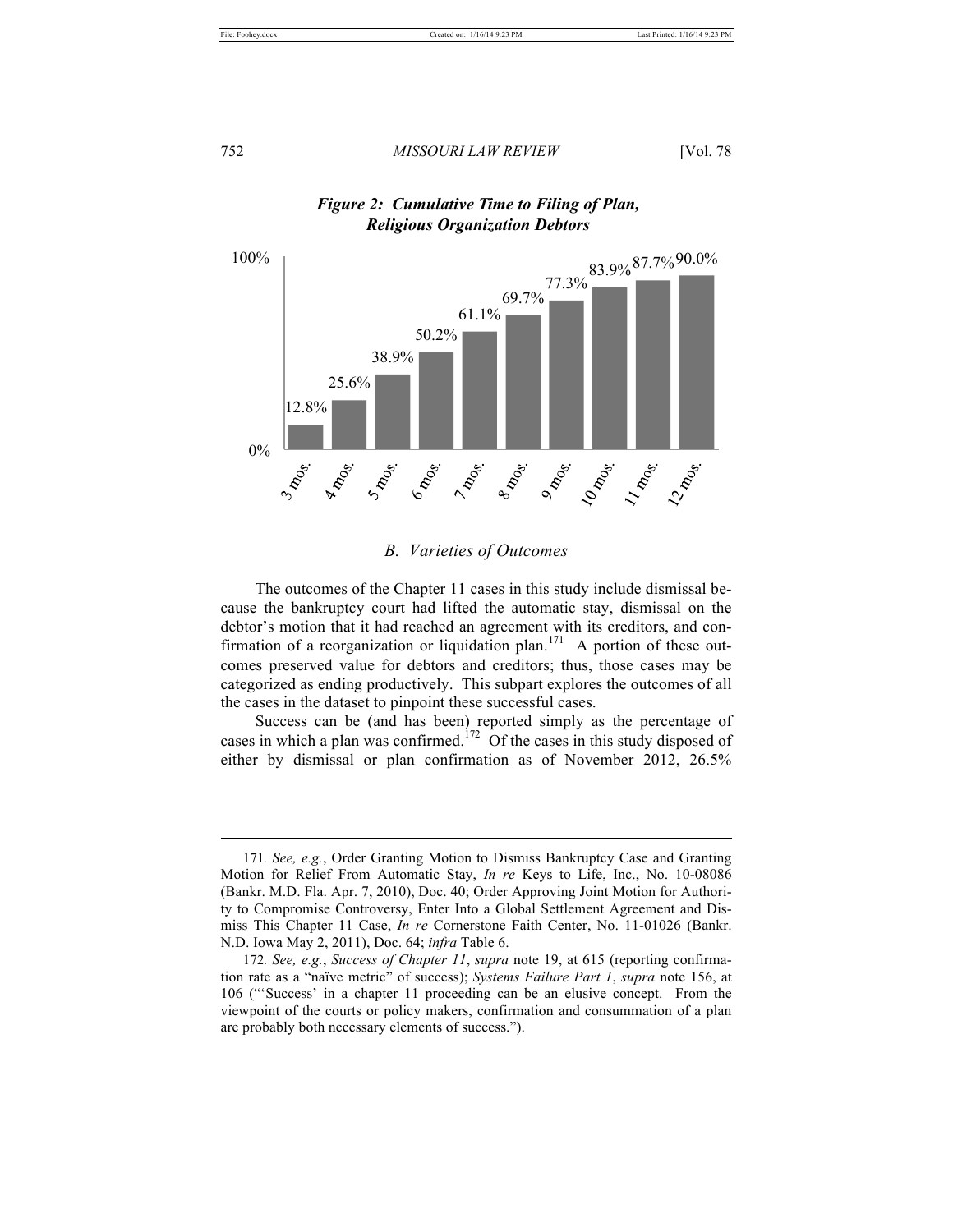2013] *BANKRUPTING THE FAITH* 753

resulted in confirmed plans.<sup>173</sup> This percentage is higher than the  $17\%$ confirmation rate across all Chapter 11 cases reported by the AO in the 1980s that has become the statistic most often quoted when discussing the perceived failure of Chapter  $11$ .<sup>174</sup> It also is consistent with, though slightly lower than, subsequently reported confirmation rates of around 30% in business reorganization cases.<sup>175</sup>

Additionally, 82% of cases with confirmed reorganization plans ended with the courts' issuances of final decrees, suggesting that a majority of debtors consummate their reorganization plans.<sup>176</sup> Excluding pending cases, 19% of the debtors in this study confirmed and consummated reorganization plans.<sup>177</sup> This rate is considerably higher than a previous report of plan consummation at  $6.5\%$ <sup>178</sup>

Previous studies also have reported success as the percentage of cases in which plans were filed and confirmed versus all cases in which plans were filed.<sup>179</sup> Among the religious organization cases, the court confirmed a plan in 63% of the cases that included a proposed plan.<sup>180</sup> This percentage is similar to, though again slightly lower than, confirmation rates of cases with proposed plans reported in other studies of business reorganization.<sup>181</sup>

176. Of the 119 cases in which reorganizations plans were confirmed, 12 remained pending as of November 2012. Of the remaining cases, 88 ended with the issuance of a final decree or similar.

177. Total cases considered are 471, of which 88 ended with a consummated reorganization plan.

178. Susan Jensen-Conklin, *Do Confirmed Chapter 11 Plans Consummate? The Results of a Study and Analysis of the Law*, 97 COM. L. J. 297, 325 (1992) (reporting on a study of Chapter 11 cases filed over a ten year period in Poughkeepsie, New York, and finding that only 6.5% of debtors confirmed and consummated a reorganization plan).

179*. See Success of Chapter 11*, *supra* note 19, at 617-18.

180.  $N = 199$ . This figure does not include the 12 cases in which a plan was filed but which had not been disposed of by November 2012.

181*. See Success of Chapter 11*, *supra* note 19, at 618 (reporting that plans were confirmed in 65.5% and 71.6% of cases in which a plan was proposed among 1994 and 2002 filings, respectively); Lawton, *supra* note 175, at 1004 (reporting a confirmation rate, once plans were proposed, of 69%).

<sup>173.</sup> Of the 497 cases in the dataset, 26 in which a plan had not been filed or confirmed remained pending as of November 2012. These cases (5.2% of the cases) are not included in the analysis because their disposition is unclear. *See supra* note 139.

<sup>174.</sup> ED FLYNN, ADMINISTRATIVE OFFICE OF THE U.S. COURT, STATISTICAL ANALYSIS OF CHAPTER 11 (1989), at 10-11; *see also Success of Chapter 11*, *supra* note 19, at 615.

<sup>175</sup>*. See, e.g.*, *Success of Chapter 11*, *supra* note 19, at 615 (reporting a 30.3% confirmation rate in 1994 and a 33.4% confirmation rate in 2002); Anne Lawton, *Chapter 11 Triage: Diagnosing a Debtor's Prospects for Success*, 54 ARIZ. L. REV. 985, 1004 (2012) (reporting a 34% confirmation rate in a sample of Chapter 11 cases filed in 2004).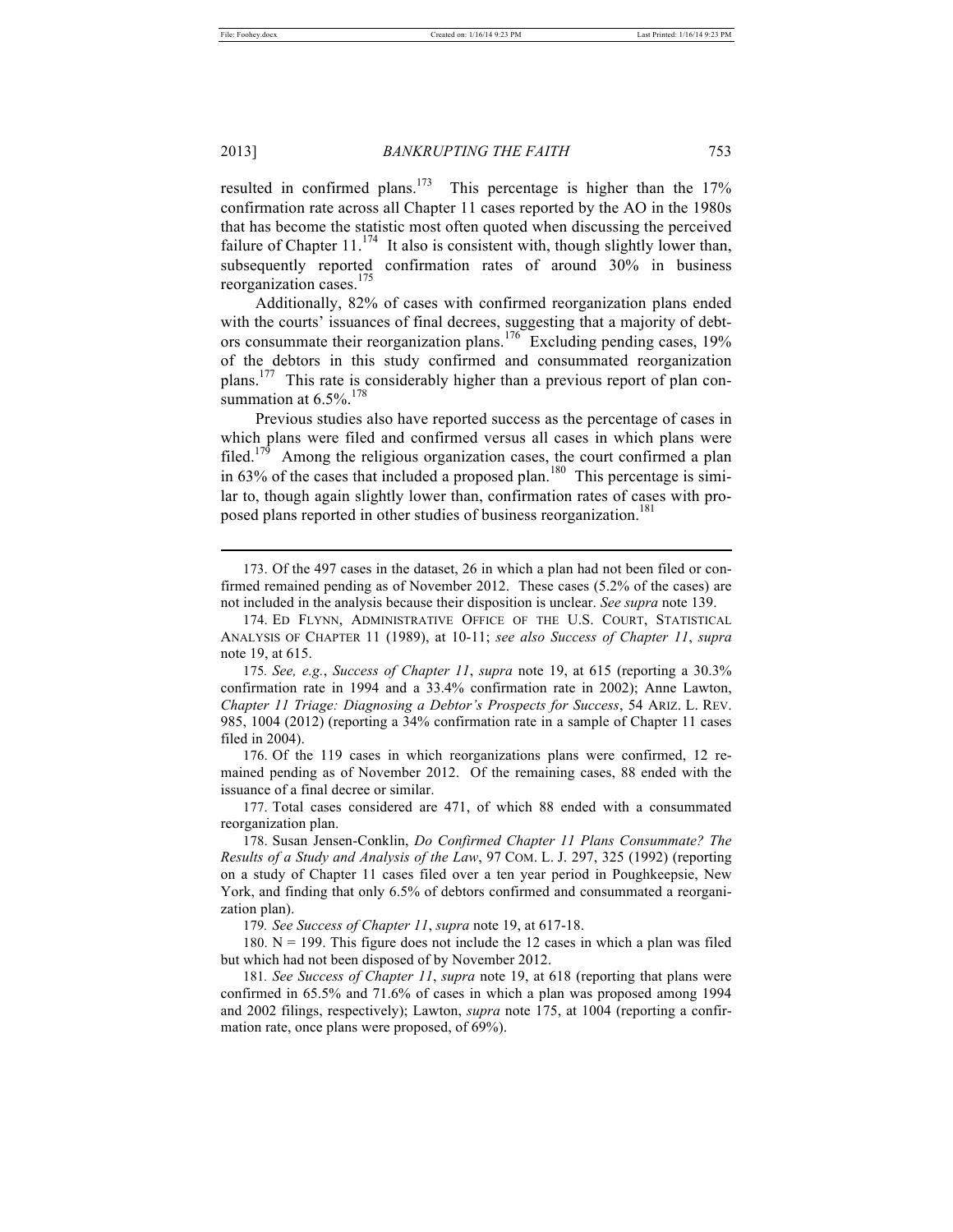However, merely measuring success based on plan confirmation does not capture other beneficial outcomes of the Chapter 11 process. A number of factors specific to the religious organizations and the reasons they sought to reorganize may contribute to the slightly lower confirmation rate reported in this study. What value the debtors and their creditors preserved through the Chapter 11 process despite not confirming a plan thus may increase the actual success rate to above  $26.5\%$ .<sup>182</sup> Certainly some debtors did not file or confirm plans because they did not have the funds or the organizational skills to propose a feasible plan, or because after a few weeks (or months) of the reorganization process they realized that their churches or schools were doomed.<sup>183</sup> Courts identified and dismissed many of their cases soon after the petition dates, thereby minimizing creditors' losses stemming from the bankruptcy process.<sup>184</sup>

On the other hand, the most apparent successes absent plan confirmation were the cases in which debtors reached an agreement with or otherwise satisfied their creditors. In thirty-eight cases dismissed before plan confirmation, debtors filed motions stating that the cases warranted dismissal because they had reached an agreement with their main creditors, had resolved their debts, or could resolve the issues that prompted their filings outside of bankruptcy.<sup>185</sup> Similarly, the court dismissed two other cases based on representations by other parties in interest that the debtor and its creditors had reached an agreement.<sup>186</sup>

These cases benefitted debtors and creditors who, based on debtors' disclosure statements, had reached a negotiating impasse or faced other obstacles solved by bankruptcy. Debtors' desire to save real property crucial to their operations from foreclosure prompted most of these filings.<sup>187</sup> Chapter 11 provided them an opportunity to negotiate productively with their creditors or find alternate financing, often keeping their church buildings and other property. The religious organizations may not have achieved these outcomes absent bankruptcy protection.

For example, Union for Traditional Judaism filed under Chapter 11 because ongoing litigation with an alleged tenant had prevented it from selling property no longer necessary to its mission.<sup>188</sup> It needed to sell the property

<sup>182</sup>*. See supra* note 175 and accompanying text.

<sup>183</sup>*. See Success of Chapter 11*, *supra* note 19, at 618-19 (discussing why a debtor may not have proposed a plan).

<sup>184</sup>*. See supra* Table 4.

<sup>185</sup>*. See supra* note 75.

<sup>186</sup>*. See supra* note 75.

<sup>187</sup>*. See supra* note 75.

<sup>188.</sup> Motion for Entry of Orders Approving Sale Procedures, Broker's Fee and Break Up Fee, In Connection with the Sale of Assets Free and Clear of Liens, Claims, Encumbrances and Interests Pursuant to 11 U.S.C. §§ 105 and 363 and for Related Relief, *In re* Union for Traditional Judaism, No. 10-22958 (Bankr. S.D.N.Y. May 14, 2010), Doc. 19.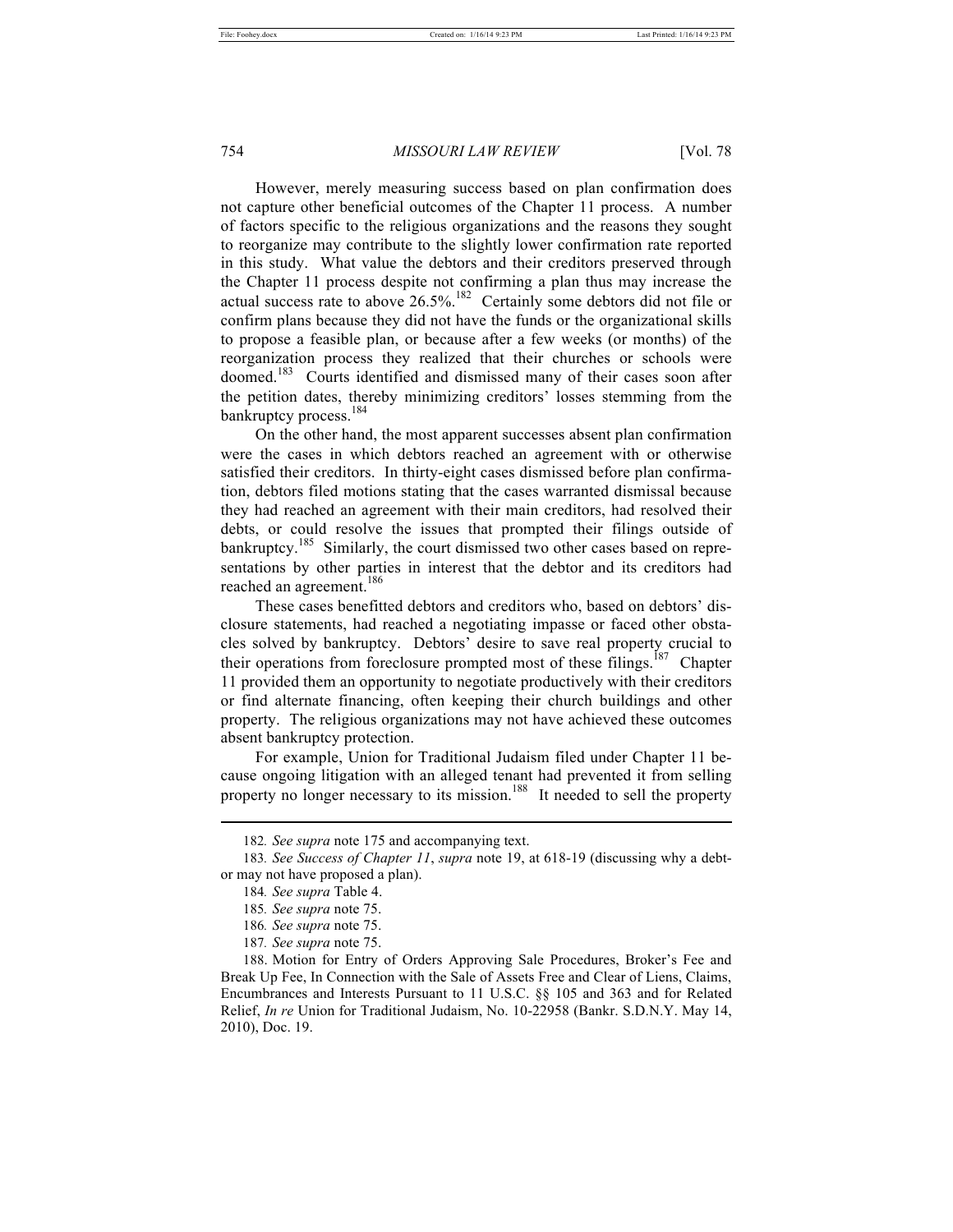to free up a substantial sum of cash to relieve financial pressures and pay its creditors.<sup>189</sup> The court granted its motion to sell approximately six months after the petition date and dismissed its case two months later.<sup>190</sup> Given landlord-tenant laws, it could not have achieved this outcome as quickly outside of bankruptcy.<sup>191</sup> As of February 2013, Union for Traditional Judaism continued to operate. $192$ 

As another example, Mok Yang Presbyterian Church (Mok Yang) entered Chapter 11 with three creditors – one secured, and two unsecured with claim amounts less than 0.1% of Mok Yang's total indebtedness.<sup>193</sup> The secured creditor held a \$1.8 million claim on property with a scheduled value of \$4.1 million.<sup>194</sup> Within two months of filing, Mok Yang reached a forbearance agreement with its secured creditor, and three months later, the court approved the agreement and dismissed its case.<sup>195</sup> From the perspective of saving viable businesses, these cases were successes. Including these cases, the percentage of cases that ended productively increases to 35%. Table 6 summarizes the outcomes of the cases in the study. As with the above discussion, it does not include cases that remained pending as of November 2012.

<sup>189</sup>*. Id.*

<sup>190.</sup> Order (i) Approving Contract of Sale With Netivot Shalom, Inc. and (ii) Authorizing Sale of Assets Free and Clear of Liens, Claims, Encumbrances and Interests, *Union for Traditional Judaism*, No. 10-22958 at Doc. 82; Order Signed on 1/14/2011 Granting Motion for Structured Dismissal of the Debtors' Chapter 11 Cases, *Union for Traditional Judaism*, No. 10-22958, at Doc. 99.

<sup>191.</sup> The debtor's sale of the property under 11 U.S.C. § 363 allowed it to dispose of the property free and clear of the purported tenant's claims.

<sup>192</sup>*. See* Union for Traditional Judaism, http://www.utj.org/ (last visited Feb. 17, 2013).

<sup>193.</sup> Motion for Order (i) Approving Loan Forbearance Agreement and (ii) Approving Voluntary Dismissal of Debtor's Bankruptcy Case, *In re* Mokyang Presbyterian Church, No. 11-18599 (Bankr. E.D. Va. Dec. 1, 2011) [hereinafter *Mokyang*], Doc. 26.

<sup>194</sup>*. Id.*; Amended Schedules, *Mokyang*, No. 11-18599, at Doc. 20.

<sup>195.</sup> Order Granting Motion for Approval of Agreement and Dismissing Case, *Mokyang*, No. 11-18599, at Doc. 32.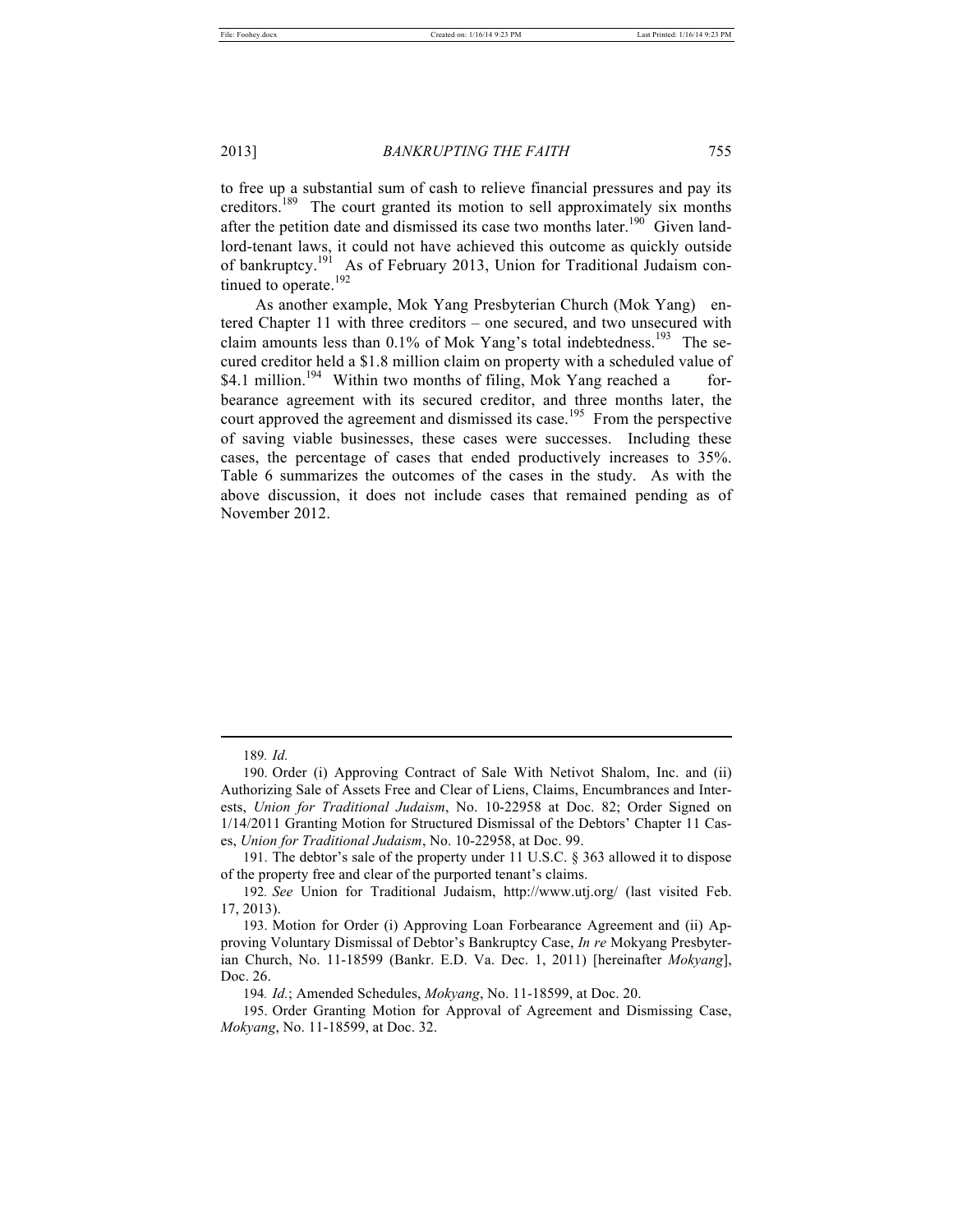|                                                               | N        | $\frac{0}{0}$  |
|---------------------------------------------------------------|----------|----------------|
| Reorganization Plan Proposed, Confirmed                       | 119      | 253            |
| Reorganization Plan Proposed, Not Confirmed, Other Success    | 6        | 1.3            |
| Reorganization Plan Proposed, Not Confirmed, No Other Success | 68       | 14.4           |
| Liquidation Plan Proposed, Confirmed                          | 6        | 1.3            |
| Liquidation Plan Proposed, Not Confirmed                      | $\theta$ | 0 <sub>0</sub> |
| No Plan Proposed, Dismissed, Other Success                    | 34       | 72             |
| No Plan Proposed, Dismissed, No Other Success                 | 238      | 50.5           |
| Total                                                         | 471      | 100.0          |

#### *Table 6: Outcomes of Religious Organization Debtors' Cases*

The additional cases that ended productively highlight a constant across most of the religious organizations in this study: issues with real property prompted their filings. They had fallen behind on mortgage payments and wanted to save their property from foreclosure. Of the cases for which I could identify a reason for the filing, concerns about real property induced more than  $75\%$ .<sup>196</sup> This result is not surprising considering that the median faith-based institution arrived in bankruptcy holding 96% of the value of its assets in real property, that the median organization claimed that it had an equity cushion of 30% of the real property's value, and that 78% of the organizations asserted that their real property was worth more than what they owed on it. $^{197}$ 

Religious organizations' motivation to reorganize to save encumbered property, however, is merely a symptom of underlying problems. As explored in the next Part, two main sets of circumstances lead to the financial crises that make Chapter 11 attractive to them. First, some faith-based institutions can no longer remain current on their mortgage payments and other debts because their members' offerings decreased dramatically during the Great Recession.<sup>198</sup> Second, a sizable portion of the membership either loses faith in or abandons the organization in reaction to changes and failure in leadership.<sup>199</sup> The consequence of both circumstances is financially struggling congregations.

Crucially, almost all of the ensuing financial problems implicate millions of dollars of real property. Therefore, religious organizations' use of Chapter 11 may provide leaders and congregations a valuable opportunity to negotiate with their creditors and hold onto their real estate. This distinguishes their cases from those of most other small businesses, and also evi- ۔<br>ـ

<sup>196.</sup> I could not identify the reason for filing in 126 (25%) of the cases in the study. *See supra* note 75.

<sup>197.</sup> N = 428. *See supra* Table 3.

<sup>198</sup>*. See infra* Part IV.A.

<sup>199</sup>*. See infra* Part IV.B.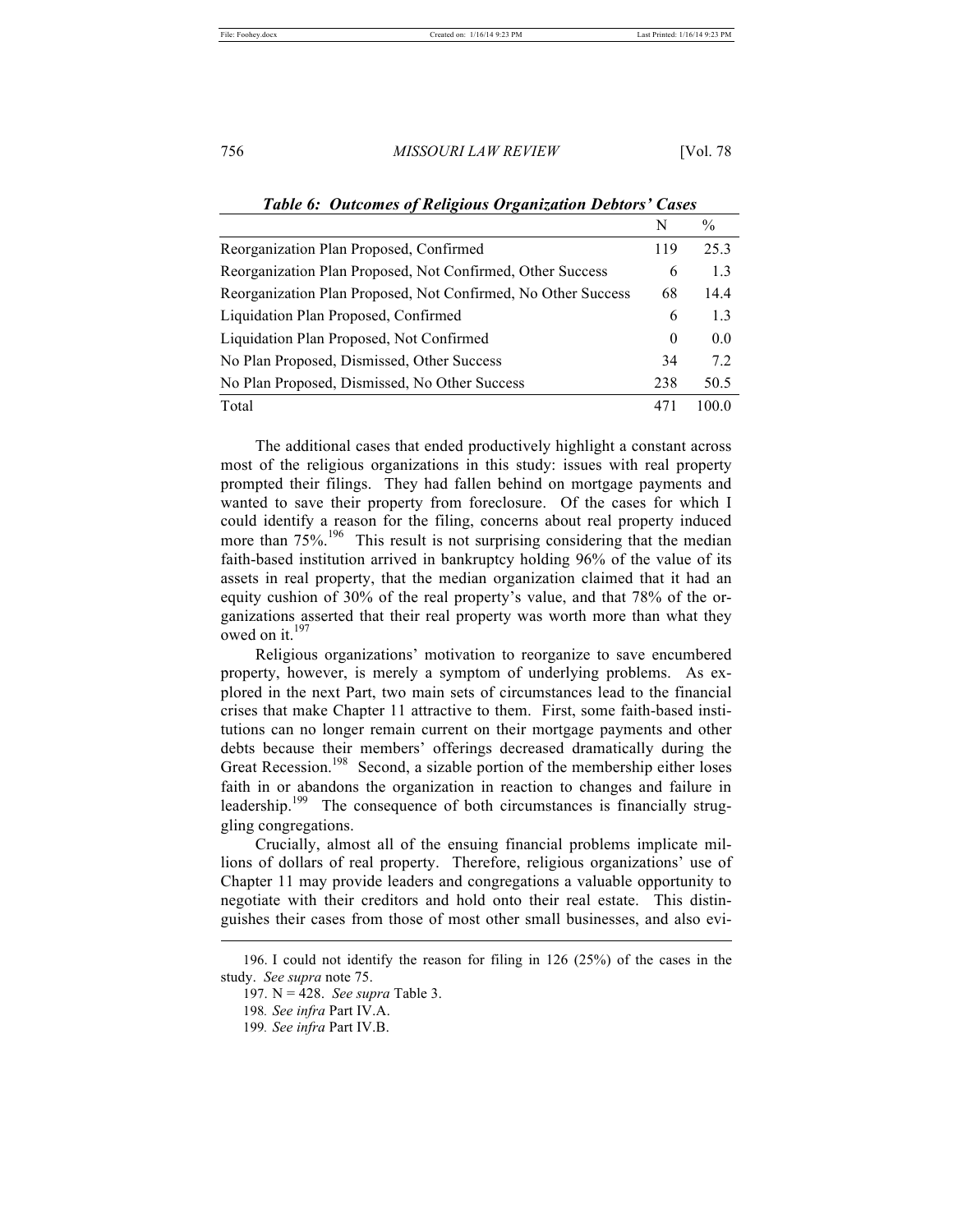2013] *BANKRUPTING THE FAITH* 757

dences a use of reorganization in between the traditional view of reorganization as preserving going-concern value and the more recent account of Chapter 11 as a labor-market intervention. To explore these differences, after detailing the two main explanations for religious organizations' road to bankruptcy, Part IV examines what benefits Chapter 11 brought to these institutions and whether bankruptcy was an effective solution to their problems.

# IV. KEEPING THE FAITH

The majority of the religious organizations in this study entered Chapter 11 to save their churches, school buildings, and other real estate from foreclosure.<sup>200</sup> Drawing on the events precipitating their filings outlined in the disclosure statements accompanying proposed plans, Table 7 summarizes the primary problems faced by these institutions.<sup>201</sup> Some debtors stated more than one precipitator. Table 7 includes all major reasons a debtor provided when discussing why it filed. It shows that the two primary precipitators of filings were declines in revenue because of the economic downturn and issues with leadership. In addition to the departure, sickness, or death of a religious leader, attrition in membership (often because of disagreements with practices), careless administration of the organization, and over-expansion generally were attributed to religious leaders.<sup>202</sup> Pastors and other leaders also usually had a hand in problems with construction (mainly delays) and failed negotiations with lenders. The "other" category is varied, though damage from disasters, such as Hurricane Katrina, was mentioned by at least half a dozen debtors, and others blamed their financial declines on the loss of government licenses or the closing of programs like Head Start. Those debtors with unclear statements regarding the reasons for their arrival in bankruptcy largely appear to have filed in reaction to problems paying mortgages. $^{203}$ 

<sup>200</sup>*. See supra* note 196 and accompanying text.

<sup>201.</sup> Except for issues negotiating with lenders, Table 7 does not include debtors' overriding concern about problems with real property. Almost all of the debtors cited impending foreclosure as a precipitating event. *See supra* note 196 and accompanying text. Because the debtor must discuss the history of its business and the events precipitating its Chapter 11 filing in the disclosure statement accompanying its plan, including only those debtors that filed plans provides a more accurate, albeit selective, summary of their difficulties. *See In re* Malek, 35 B.R. 443 (Bankr. E.D. Mich. 1983) (discussing what information must be included in a disclosure statement). I sought only to categorize events that were clearly stated in the debtors' filings. The rather large "unclear" category reflects this conservatism in categorizing events. *See also supra* note 167.

<sup>202.</sup> For example, lax running includes incurring debts the congregation cannot service, not paying taxes, and hiring employees that do not perform satisfactorily.

<sup>203.</sup> Most debtors that filed a plan also filed a disclosure statement, either separately or as part of the plan. The limited number of debtors that only filed a plan is reflected in the "unclear" frequency because plans alone do not discuss the events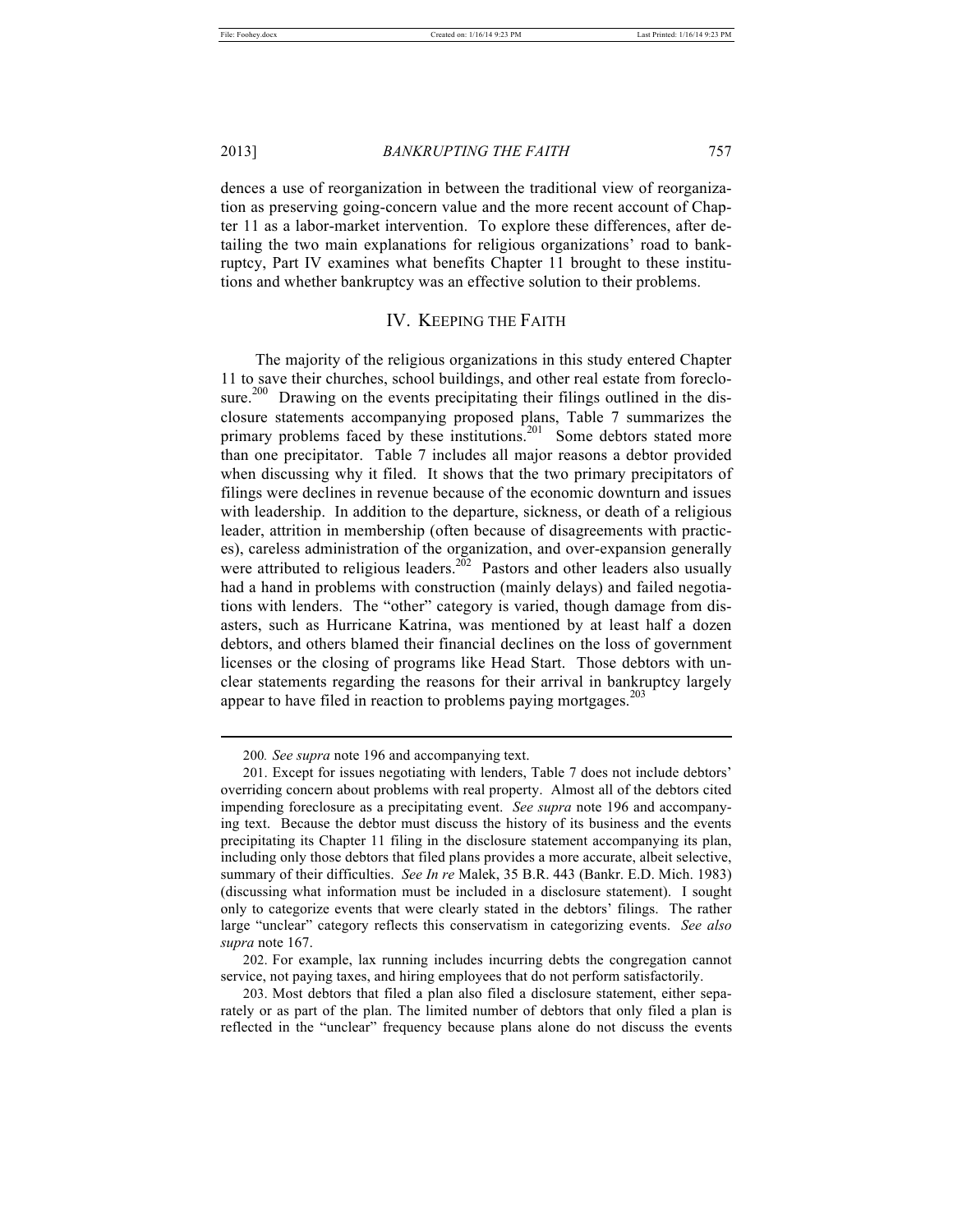|                                            | N  | Plan<br>Confirmed | Plan<br>Pending |
|--------------------------------------------|----|-------------------|-----------------|
| Decline In Revenue Due To Economy          | 52 | 28                | 3               |
| Problems with Construction                 | 29 | 14                |                 |
| Unclear                                    | 29 | 14                |                 |
| Failed Negotiations with Lender            | 27 | 14                |                 |
| Other                                      | 24 | 14                |                 |
| Litigation                                 | 22 | 15                |                 |
| Lax Running                                | 19 | 12                | 3               |
| Other Decline in Membership                | 16 | 8                 |                 |
| Religious Leader Left, Sick, or Died       | 14 | 9                 |                 |
| Loss of Faith in Leader/Leader Impropriety | 14 | 13                | $\Omega$        |
| <b>Sell Real Property</b>                  | 8  | $\mathfrak{D}$    |                 |
| Over-expanded                              | 6  | 5                 |                 |

# *Table 7: Main Precipitators of Filing, Religious Organization Debtors' Cases with Plans*

As evident from the stories of Crystal Cathedral Ministries and Ark of Safety described in Part I, many religious organizations experience a confluence of these precipitators before they file for bankruptcy. The following subparts detail a selection of these institutions' cases as representative examples of exactly when and why religious organizations are drawn to Chapter 11 and whether bankruptcy offers a productive solution to their financial problems.

# *A. Coping During the Great Recession*

The economic downturn exacerbated both Crystal Cathedral Ministries' and Ark of Safety's difficulties. The Great Recession alone affected many of the religious organizations in this study so significantly that they believed their only option was to seek bankruptcy protection to save their buildings and other property. For some, the convergence of declining member contributions, plummeting real property values, and a tightened lending market rendered their congregations unsalvageable. For others, Chapter 11 offered an opportunity to negotiate with secured creditors without the threat of an impending foreclosure sale, and gave breathing space to formulate a plan to remain current on restructured mortgage payments going forward.

precipitating filing. In addition, a few debtors filed disclosure statements containing very little, if any discussion of the events leading to their filings.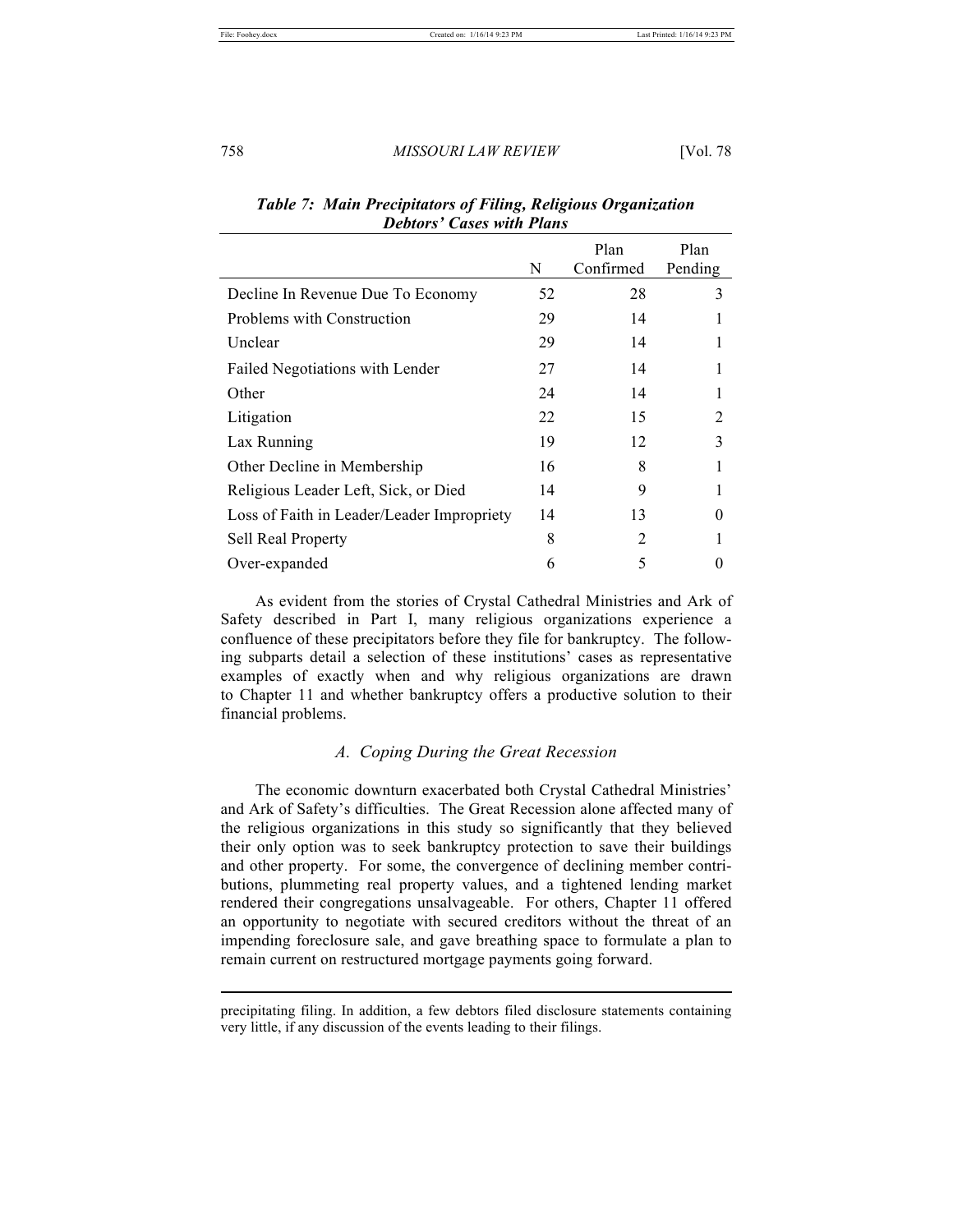Cornerstone Baptist of Macon's (Cornerstone Baptist) case provides a typical example of the former. Cornerstone Baptist, which owned and operated a church built in 1981 and situated on 19.4 acres, filed under Chapter 11 in 2011.<sup>204</sup> Offerings were its primary source of income.<sup>205</sup> The economic downturn caused offerings to decline to the point where the church could no longer service its debts.<sup>206</sup> Additionally, the value of the church property had decreased significantly in recent years, and when Cornerstone Baptist arrived at the courthouse, it owed \$750,000 on a church worth less than  $$475,000$ .<sup>207</sup> Otherwise, it owned personal property with a  $$10,000$  liquidation value.<sup>208</sup> Soon after the petition date, the bankruptcy court lifted the automatic stay on the church property based on a lack of adequate protection.<sup>209</sup> Once the stay was lifted and foreclosure ensued, the court had no real option but to dismiss Cornerstone Baptist's case.<sup>210</sup>

Other religious organizations affected by the economic downturn arrived in bankruptcy court with better prospects. Omega Ministries of Tyler (Omega Ministries) first encountered problems with its otherwise prosperous and growing ministry when the recession hit.<sup>211</sup> It completed construction on its first church building in  $2004$ <sup>212</sup> At that time, the ministry had 100 members.<sup>213</sup> When it filed under Chapter 11 in October 2010, it boasted nearly 250 members.<sup>214</sup> To accommodate its growing membership between the initial church dedication and its bankruptcy filing, Omega Ministries used financing to construct a new building.<sup>215</sup> Unfortunately, beginning in the fall of 2008 many of its members no longer could contribute to the church.<sup>216</sup> When the construction loan matured, the bank would not extend the financing.<sup>217</sup> Omega Ministries could not find another lender and filed for bank-

<sup>204.</sup> Debtor's Disclosure Statement Regarding Debtor's Plan of Reorganization Dated December 5, 2011, *In re* Cornerstone Baptist Church of Macon, Inc., No. 11- 51573 (Bankr. M.D. Ga. May 17, 2011), Doc. 49.

<sup>205</sup>*. Id.*

<sup>206</sup>*. Id.*

<sup>207</sup>*. Id.*

<sup>208</sup>*. Id.*

<sup>209.</sup> Consent Order Granting Motion For Relief From Stay, *Cornerstone Baptist*, No. 11-51573, at Doc. 76.

<sup>210.</sup> Order Granting Motion to Dismiss Case, *Cornerstone Baptist*, No. 11-51573, at Doc. 83.

<sup>211.</sup> First Amended Disclosure Statement Dated March 30, 2011, *In re* Omega Ministries of Tyler, Inc., No. 10-61086 (Bankr. E.D. Tex. Oct. 4, 2010), Doc. 68.

<sup>212</sup>*. Id.*

<sup>213</sup>*. Id.*

<sup>214</sup>*. Id.*

<sup>215</sup>*. Id.* 216*. Id.*

<sup>217</sup>*. Id.*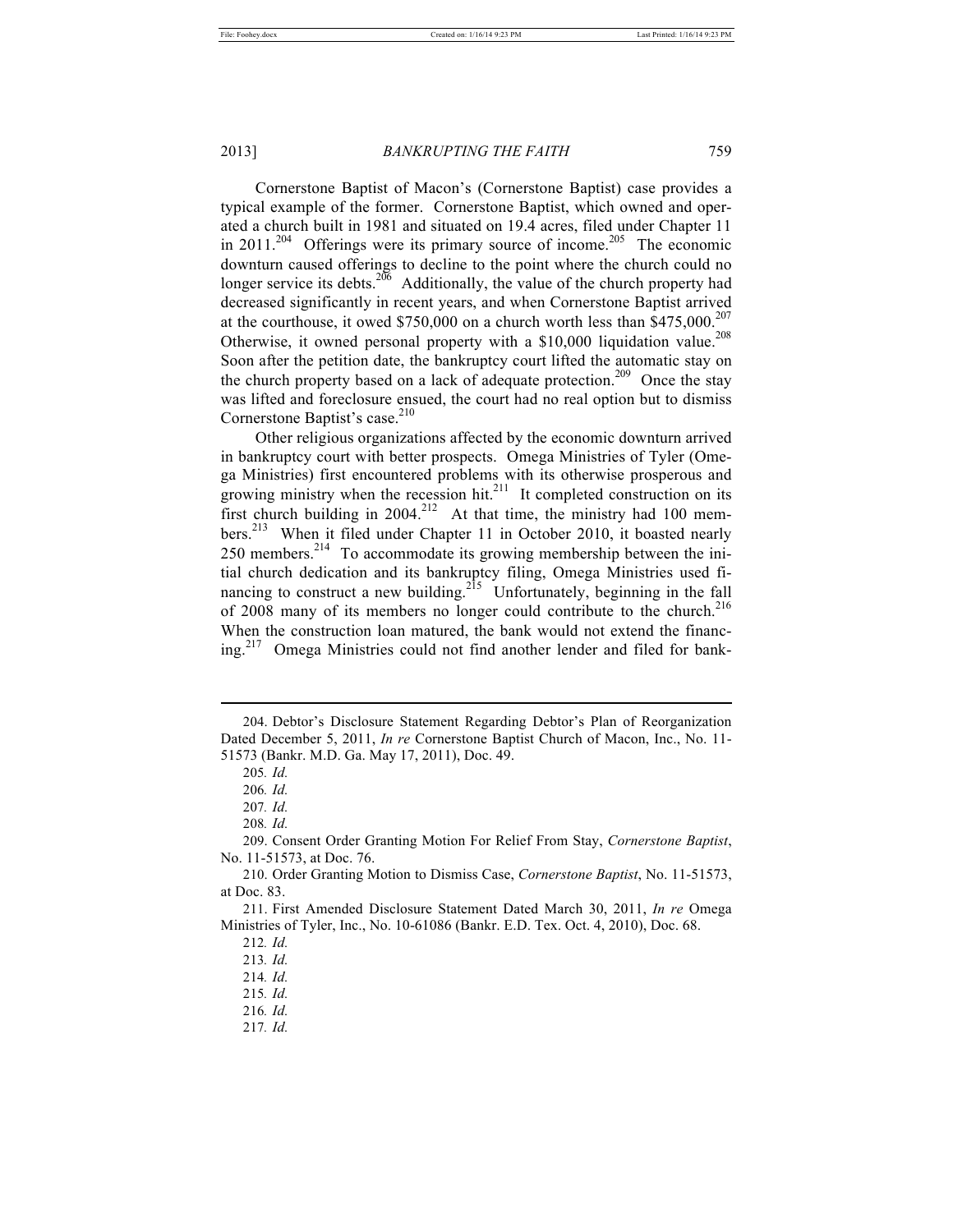ruptcy soon after receiving a notice of foreclosure.<sup>218</sup> However, unlike Cornerstone Baptist, Omega Ministries owed less than 55% of its real estate's market value to secured creditors.<sup>219</sup> It proposed a plan that restructured its secured debt payments and paid its unsecured creditors 100% of their claims over six years.<sup>220</sup> The bankruptcy court confirmed its plan, and about a year later issued a final decree.<sup>221</sup> As of February 2013, Omega Ministries seemed to have weathered its financial difficulties and was operating in its new, larger building. $^{222}$ 

Omega Ministries' story of a combined decrease in contributions from members, problems negotiating with a major secured creditor, and inopportunely timed expansion echoes that of many religious organizations severely affected by the economic downturn. Particularly salient are difficulties with mortgage holders. $^{223}$  Among troublesome secured lenders, Evangelical Christian Credit Union (ECCU) features prominently. ECCU provides banking and other financial services to nearly  $2,000$  evangelical ministries,  $224$  including offering construction loans that do not require personal guarantees.<sup>225</sup> Reflecting Omega Ministries' and other religious organizations' progressions from renting space to buying land and constructing churches or to upgrading previously purchased buildings, ECCU's website includes a document that details how a ministry may determine whether it is a financially sound time to transition from renter to owner.<sup>226</sup> Almost all of these transitions are done in the name of the religious organization as a nonprofit, and rarely do leaders and congregants co-sign or guarantee loans.<sup>227</sup>

l

222*. See* OMEGA MINISTRIES INTERNATIONAL, http://www.omegaministriesinternational.com/omega/welcome (last visited Sep. 2, 2013).

223*. See supra* note 196 and accompanying text.

224*. Banking From A Distance*, ECCU, https://www.eccu.org/about/bankingfromadistance (last visited Sep. 2, 2013); *Membership*, ECCU, https://www.eccu.org/ about/membership (last visited Sep. 2, 2013).

225*. Ministry First Construction Loan*, ECCU, https://www.eccu.org/ financialservices/financing/churchconstructionloan (last visited Sep. 2, 2013).

226*. Renting versus buying your church's facility*, ECCU, *available at*  https://www.eccu.org/assets/white\_paper\_pages/9/pdfs.pdf.

227. Not all religious organizations purchased real property solely in their names. For example, Greater Mount Zion Christian Church purchased its real estate in the name of Greater Mount Zion and its appointed reverend as tenants in common, and some of its initial members co-signed the loan. Disclosure Statement of July 27, 2007, *In re* Greater Mount Zion Christian Church, No. 07-00925 (Bankr. E.D. N.C. Mar. 14, 2007) at Doc. 45 [hereinafter Disclosure Statement of July 27, 2007]. However, these stories seem to be outliers; co-signing and tenancy in common were not mentioned in

<sup>218</sup>*. Id.*

<sup>219</sup>*. Id.* 220*. Id.*

<sup>221.</sup> Order Confirming Debtor's Fourth Amended Plan of Reorganization Dated August 15, 2011, As Modified, *Omega Ministries*, No. 10-61086, at Doc. 104; Final Decree, *Omega Ministries*, No. 10-61086, at Doc. 159.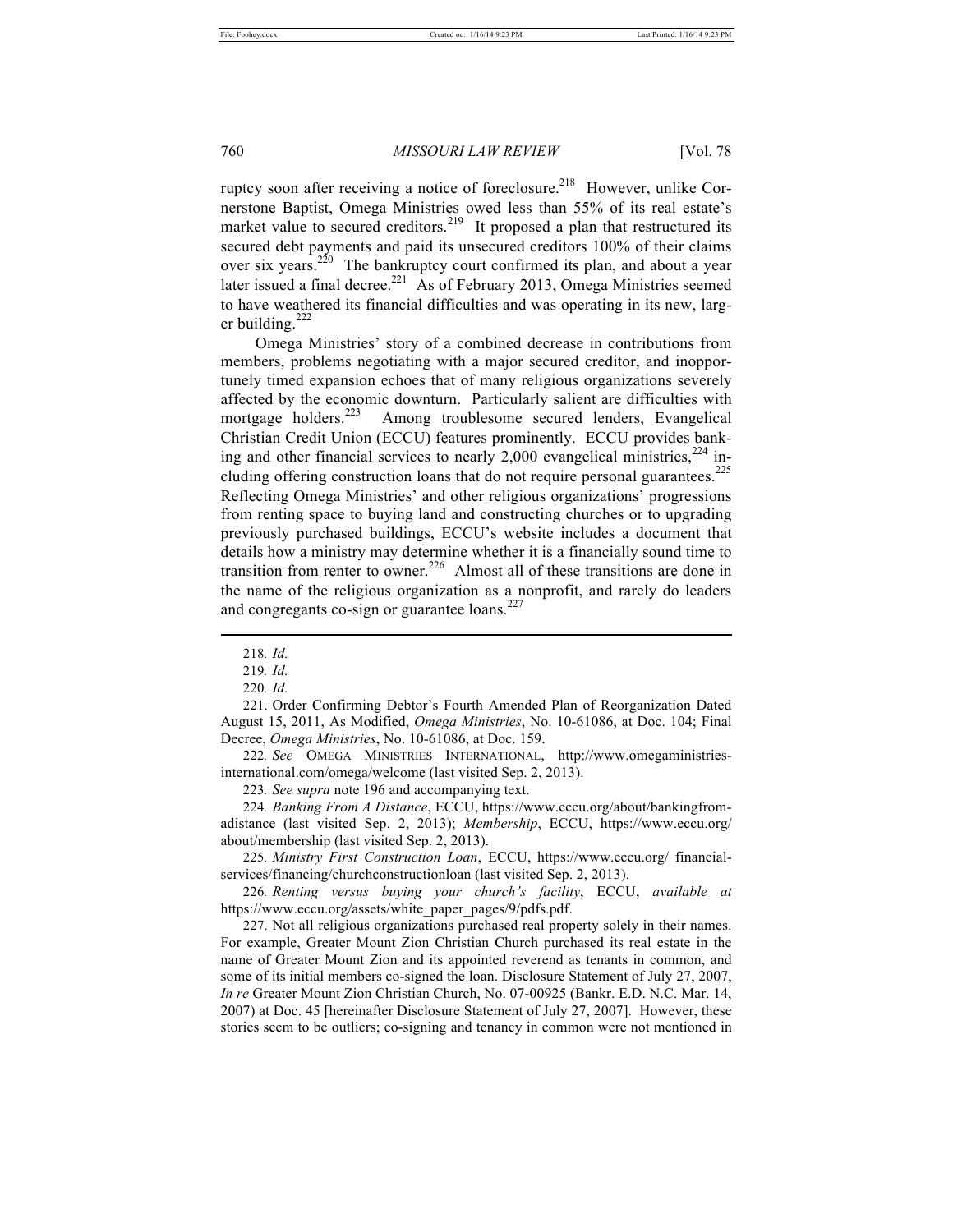For example, ECCU provided a loan to Christian Love Fellowship Ministries (Christian Love), which was organized in 1981 under the leadership of Pastor Hill, who conducted the first services at an activity center on the University of Michigan's campus.<sup>228</sup> Christian Love did not own any real property until 1994, when it, as a nonprofit corporation, purchased the land on which it continues to operate.<sup>229</sup> Over the years, it improved and expanded the buildings on the land.<sup>230</sup> In 2007, it dedicated its 30,000 square foot facility, which can seat 1,500 people and contains administrative offices, a nursery, and a library.<sup>231</sup> Christian Love filed solely because it was unable to meet the monthly payments on its building's mortgage when its 600 congregants' donations declined sharply during the economic downturn.<sup>232</sup> It previously had entered into a forbearance agreement with ECCU, but the expanded building decreased in value and ECCU was unwilling to renew the agreement.<sup>233</sup> Christian Love's filing halted ECCU's pre-bankruptcy negotiating tactics. The court confirmed its proposed reorganization plan that restructured the mortgage, including leaving ECCU with an unsecured deficiency claim larger than its secured claim, and paid its unsecured creditors 7% on their claims.<sup>234</sup> As of February 2013, Christian Love continued to hold services in the same building that led it to bankruptcy.<sup>235</sup>

ECCU refused to negotiate with a number of other churches in this study, at least according to the debtors.<sup>236</sup> As with Cornerstone Baptist, some of these congregations arrived with prospects so dire that bankruptcy's temporary halt of collection activities and altering of negotiating dynamics could

other disclosure statements. *See, e.g.*, Third Amended Combined Plan and Disclosure Statement of Christian Love Fellowship Ministries, International, *In re* Christian Love Fellowship Ministries International, No. 10-74467 (Bankr. E.D. Mich. Nov. 12, 2010) [hereinafter *Christian Love*], Doc. 88; Disclosure Statement of July 27, 2007, *Greater Mount Zion*, No. 07-00925, at Doc. 45.

<sup>228.</sup> Third Amended Combined Plan and Disclosure Statement of Christian Love Fellowship Ministries, International, *Christian Love*, No. 10-74467, at Doc. 88.

<sup>229</sup>*. Id.*

<sup>230</sup>*. Id.*

<sup>231</sup>*. Id.*

<sup>232</sup>*. Id.*

<sup>233</sup>*. Id.*

<sup>234</sup>*. Id.*; Order Confirming Third Amended Combined Plan and Disclosure Statement of Christian Love Fellowship Ministries, International, *Christian Love*, No. 10-74467, at Doc. 98.

<sup>235</sup>*. See* CHRISTIAN LOVE FELLOWSHIP INT'L, http://www.clfmi.org/ (last visited Sep. 2, 2013).

<sup>236.</sup> This may have been a sound tactic. Other finance companies catering to churches have not fared as well as ECCU in the face of the economic downturn. For example, Church Mortgage and Loan Corporation, a nonprofit corporation that issued mortgages to faith-based institutions, filed under Chapter 11 in 2008, sold some of its assets, and then obtained confirmation of its liquidation plan. *See generally Church Mortgage*, *supra* note 81.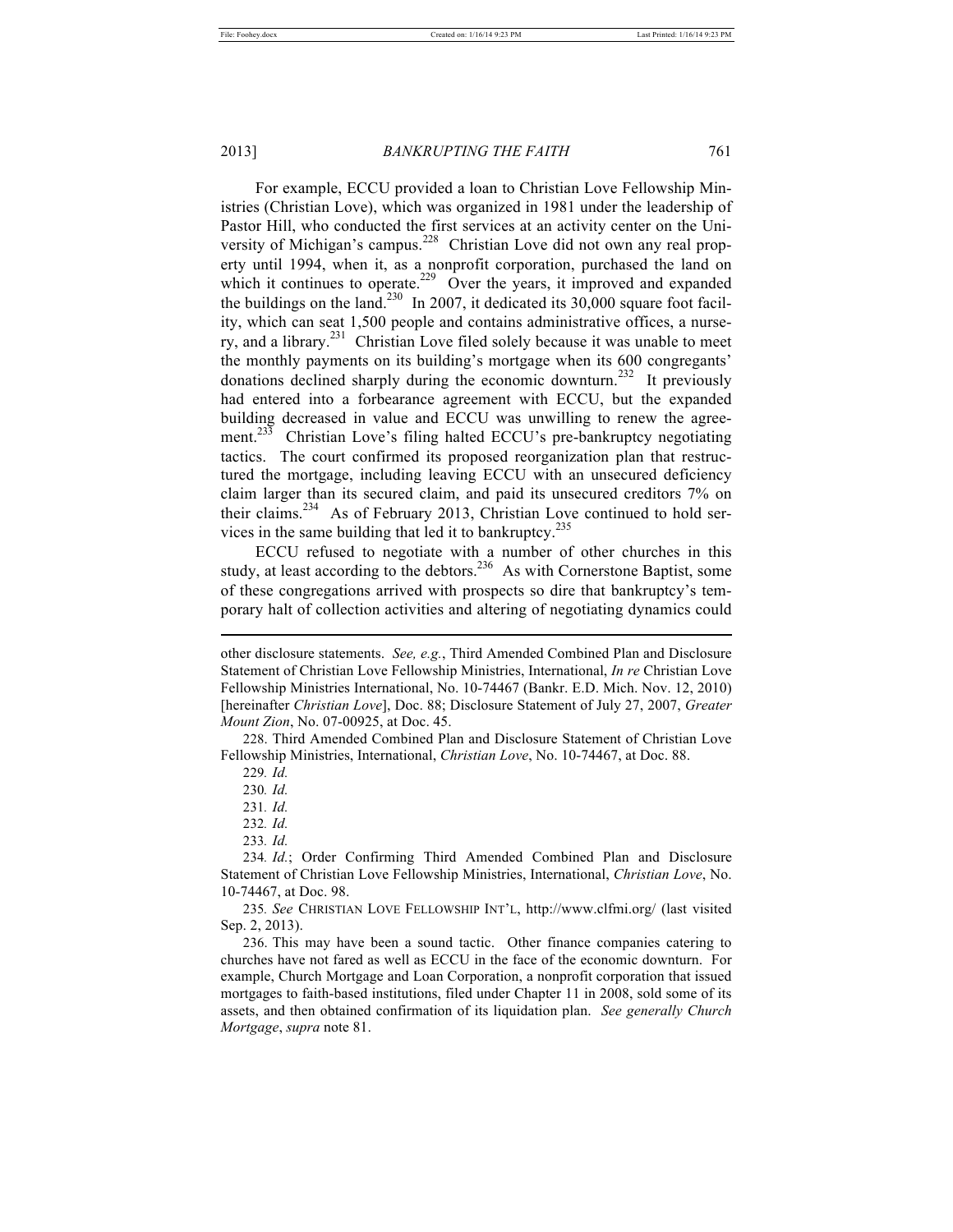762 *MISSOURI LAW REVIEW* [Vol. 78

not save them.<sup>237</sup> Like Christian Love, others succeeded in preventing their property from being foreclosed on by ECCU.

Still other faith-based institutions weathered the economic downturn by using bankruptcy to sell property hindering their post-recession financial prospects. These debtors entered Chapter 11 with the goals of controlling the sale of their property, and then reorganizing as smaller, more efficient institutions. Overall, when faced with the fallout of the economic downturn, religious organizations predominately use the Chapter 11 process to renegotiate their secured debt, find refinancing, or sell property otherwise subject to foreclosure. They ostensibly hope that they will be able to keep up with restructured or new mortgage payments going forward, and that contributions from members will increase as the economy improves. If their operations are stable, it appears they should be able to pull through.

# *B. Resuscitating a Failing Congregation*

Most striking about the cases filed in reaction to the economic downturn is the crucial involvement of a singular leader. Though debtors told tales of decreased contributions from members, failed negotiations with their lenders, and plummeting real property values, weaved throughout their narratives were references to the importance of the religious leader in keeping the institution running, even when a board of directors also oversaw the organization's operations. The congregation was formed under the direction of the pastor.<sup>238</sup> It thrived and grew under the pastor's supervision.<sup>239</sup> The pastor

<sup>237.</sup> A more colorful example of a persistent debtor is Christ the Rock International, which filed twice during this study's timeframe. Its 2009 case was dismissed for failure to retain counsel. *In re* Christ the Rock International, Inc., No. 09-47788 (Bankr. E.D.N.Y. Sept. 9, 2009). It managed to retain counsel before it filed its 2011 case, but the bankruptcy court dismissed that case on the U.S. Trustee's motion that Christ the Rock had no hope of reorganizing. Order Dismissing Case with Notice of Dismissal, *In re* Christ the Rock International, Inc., No. 11-49093 (Bankr. E.D.N.Y. Oct. 27, 2011), Doc. 31. Christ the Rock stated that it filed to prevent foreclosure of its property by ECCU. Application to Retain Dahiya Law Office, LLC As Counsel to the Debtor, *Christ the Rock*, No. 11-49093, at Doc. 25. However, the U.S. Trustee's motion reveals a complicated history of improper deeding of property and incomplete disclosures of assets and debts. Motion to Dismiss Case, *Christ the Rock*, No. 11- 49093, at Doc. 29. Perhaps unsurprisingly, Christ the Rock filed for a third time in 2012. *In re* Christ the Rock International, Inc., No. 12-44393 (Bankr. E.D.N.Y. June 14, 2012).

<sup>238</sup>*. See, e.g.*, Disclosure Statement of July 27, 2007, *supra* note 227 (describing how the church was formed); *Christian Love*, *supra* note 227 (detailing the importance of the pastor and his wife).

<sup>239</sup>*. See, e.g.*, Disclosure Statement of July 27, 2007, *supra* note 227 (describing how the church was successful for many years); *Christian Love*, *supra* note 227 (detailing the church's operations for thirty years).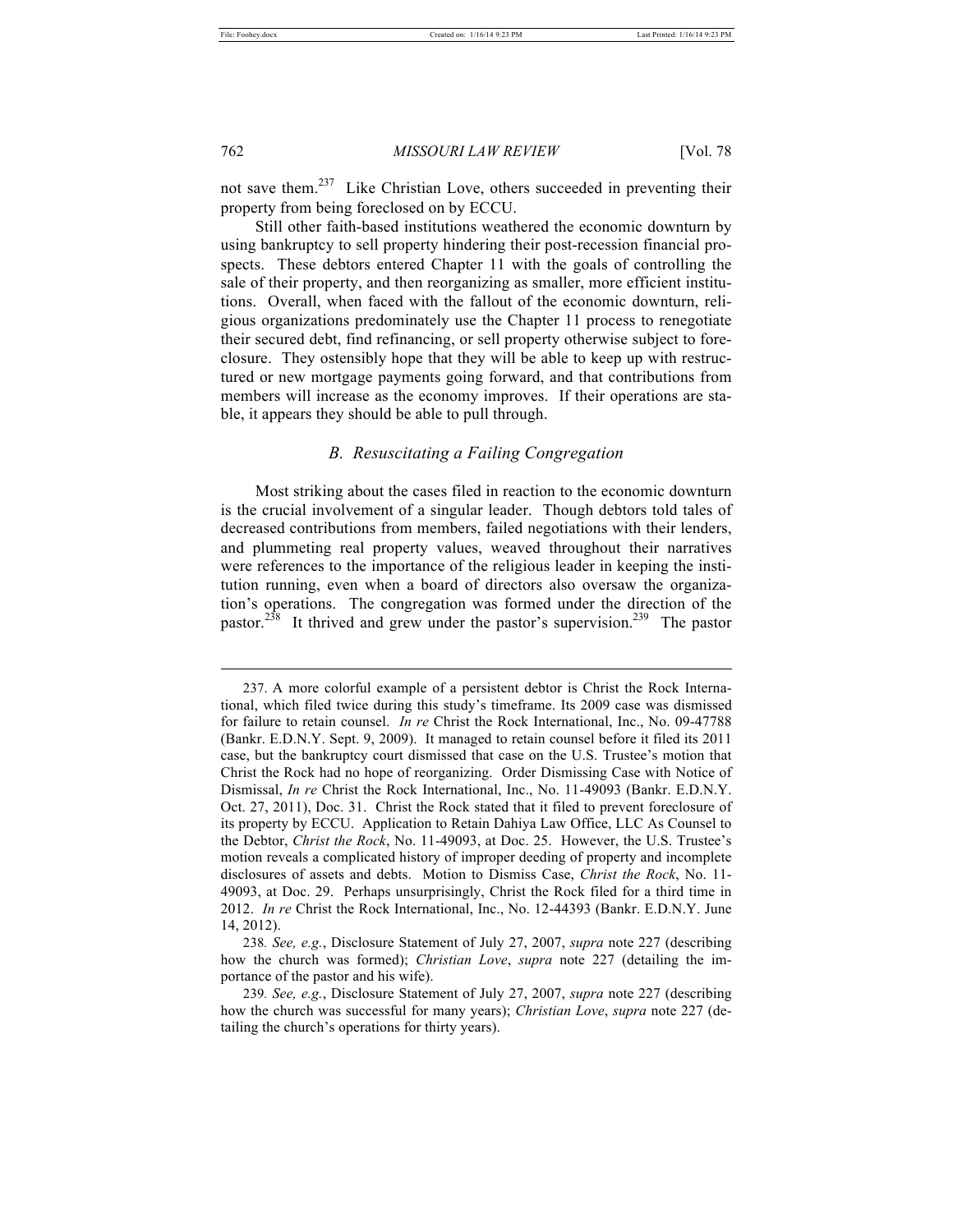negotiated, albeit unsuccessfully, with the organization's lenders.<sup>240</sup> And the pastor made sacrifices to ensure that the ministry would continue despite the financial circumstances. $241$  These organizations' websites feature the pastor (or similar leader) and often his spouse, highlighting how they brought their vision to their ministry, what they believe, their personal histories, and the "brand" they envision.<sup>242</sup> Unsurprisingly, many of the ministries are nondenominational, evangelical (like the churches with which ECCU does business), or otherwise congregationalist.<sup>243</sup> Financially, they effectively are on their own.<sup>244</sup>

Based on their general independence, these organizations may be viewed as small businesses, albeit in the profession of religious ministry. Dave Ramsey, the well-known financial advisor who encourages people to get out of debt, seems to view them as such.<sup>245</sup> He offers a seminar called Momentum, which teaches church leaders how to "build[] the Kingdom debt free."<sup>246</sup> Momentum purports to "transform the way your church views money and giving," to teach pastors and other leaders how to convince members to give to the church, and to provide a path "to intentionally disciple your church about finances."<sup>247</sup> Testimonials emphasize the value to church leaders: "Pastors and church leaders are always trying to figure out how to get people to give 10 percent. Momentum is the first program I've seen to answer that question."<sup>248</sup> Ramsey's website also includes a "Pastor's Resource Newsletter."<sup>249</sup> As he appears to understand implicitly, like other small businesses, these organizations' survival depends on the leadership of their religious visionaries.<sup>250</sup> The debtors explored in the previous subpart may be able to weather the economic downturn once they use Chapter 11 to restruc l

240*. See Christian Love*, *supra* note 227 (detailing failed negotiations with ECCU).

241*. See* Disclosure Statement of July 27, 2007, *supra* note 227 (describing how the reverend would forego his salary if necessary).

242*. See, e.g.*, OMEGA MINISTRIES INTERNATIONAL, *supra* note 222; s*ee also*  Thumma, *supra* note 101 (noting that a "congregation's identity . . . is shaped around [its pastor's] vision," and that megachurches often are "the product of one highly gifted spiritual leader").

243*. See supra* note 101 and accompanying text.

244*. See supra* note 101 and accompanying text.

245*. See About Dave*, DAVERAMSEY.COM, http://www.daveramsey.com/company/ about-dave/ (last visited Nov. 29, 2012).

246*. Momentum: Training*, DAVERAMSEY.COM, http://www.daveramsey.com/ momentum/home/ (last visited Sep. 2, 2013).

247*. Id.*

248*. Momentum: Success Stories*, DAVERAMSEY.COM, http://www.daveramsey. com/momentum/success-stories/ (last visited Sep. 2, 2013).

249*. Church Leaders,* DAVERAMSEY.COM, http://www.daveramsey.com /homepage/church/ (last visited Sep. 2, 2013).

250*. Momentum: Our Approach,* DAVERAMSEY.COM, http://www.daveramsey. com/momentum/our-approach/ (last visited Sep. 2, 2013).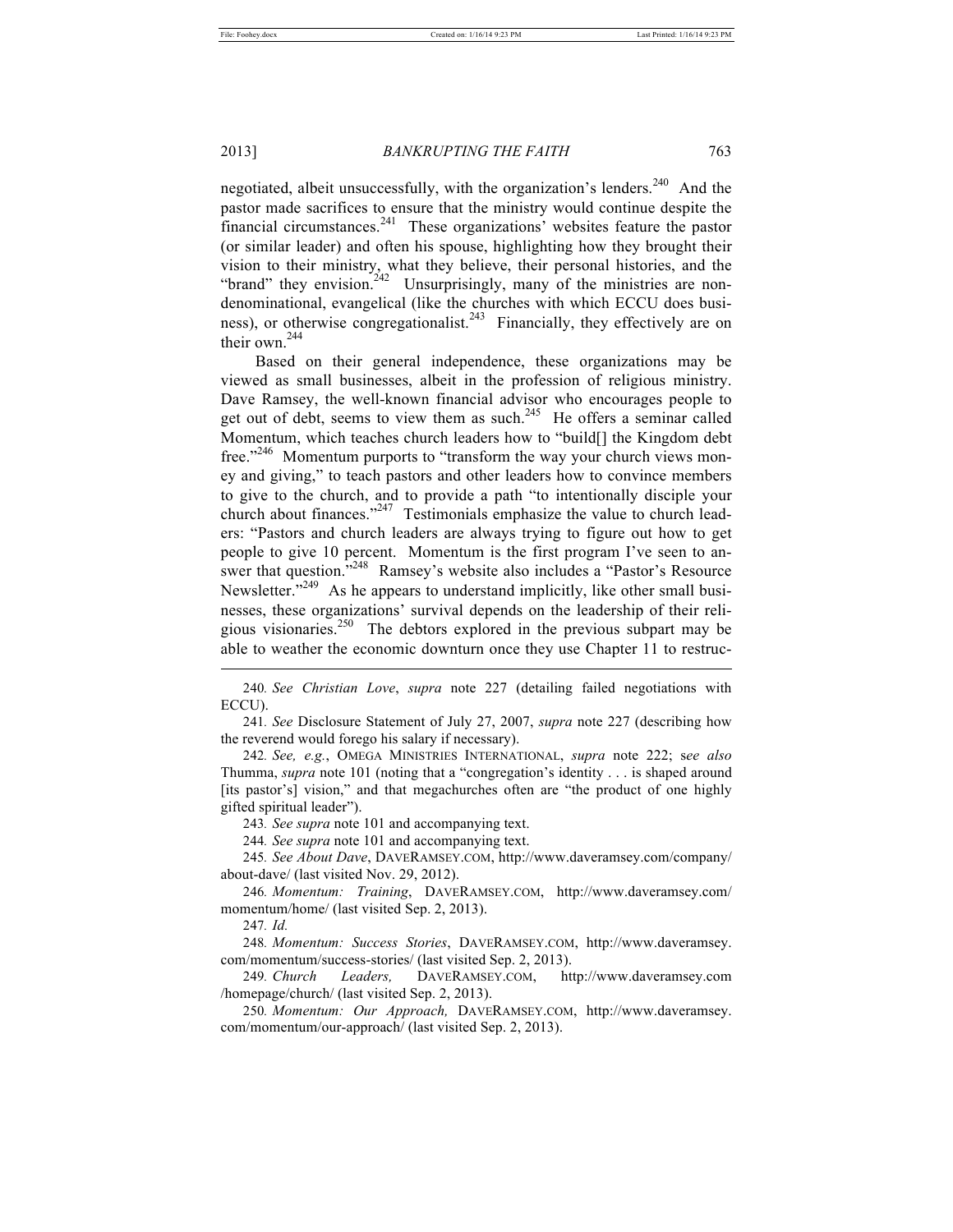764 *MISSOURI LAW REVIEW* [Vol. 78

ture their loans, but they likely will survive only if their members continue to have faith in their leaders and only if those leaders do not make unsound business decisions.<sup>251</sup>

The stories of what drives the remaining majority of religious institution debtors to file for bankruptcy confirm that the organizations' survival is tied to certain people. When these people falter, move away, or die, the organizations suffer, sometimes to the point of having to close their doors.<sup>252</sup> One of the more frequent narratives is that of a beloved pastor leaving the congregation, either to pursue a new opportunity or because of a (often untimely) death. For example, Johnson Chapel Community Church (Johnson Chapel) purchased its current church building in 2007 after a fire destroyed its previous building.<sup>253</sup> A subsequent decline in its financial condition that led to its inability to service the loan on the new property primarily precipitated its Chapter 11 filing.<sup>254</sup> The lead minister separating from the church caused this decline, which in turn resulted in a substantial reduction in its congregation's size.<sup>255</sup> Johnson Chapel filed shortly after the property was scheduled for foreclosure sale.<sup>256</sup>

255*. Id.*

<sup>251.</sup> Nonetheless, particularly during economic downturns, even if a congregation is strong, a church possibly may fail because of its leader's effectiveness. A charismatic leader may foster increased attendance, but a church's "business" model does not mean that increased participation necessarily will lead to increased contributions. Indeed, the pastor and congregation may view part of the church's purpose as providing a welcoming community for people in need, including during difficult financial times. Thereby, a church may open its doors to new members who do not have the resources to tithe, increasing the church's operating costs during a time when its financial resources already are strained. A pastor's charisma could be the downfall of the church.

<sup>252</sup>*. See, e.g.*, Christian Life Church's Combined Plan and Disclosure Statement, Dated May 1, 2012, *In re* Christian Life Church, No. 11-04192 (Bankr. S.D. Iowa Oct. 27, 2011), Doc. 81 (noting how the pastor's death led to a decline in membership); Original Disclosure Statement Describing Original Chapter 11 Plan, *In re*  Lighthouse Baptist Church of Columbia, No. 11-01626 (Bankr. M.D. Tenn. Feb. 21, 2011), Doc. 24 (explaining how a pastor left the congregation, leading to a decrease in membership); Second Amended Disclosure Statement, *In re* Prince of Peace Baptist Church, No. 08-53352 (Bankr. N.D. Ohio Sept. 17, 2008), Doc. 98 (discussing how the congregation's relationship with a pastor soured, leading to the pastor's departure and a membership decline); First Amended Disclosure Statement in Connection with Jennis Bowen & Brundage, P.L.'s First Amended Chapter 11 Plan of Liquidation for Continuing Care, Inc., *In re* Continuing Care, Inc., No. 06-3838 (July 28, 2006), Doc. 221 (detailing the debtor's financial and operational decline and describing the plan of liquidation).

<sup>253.</sup> Disclosure Statement, Under 11 U.S.C. § 1125 In Support of Debtor's Plan of Reorganization, *In re* Johnson Chapel Community Church, Inc., No. 08-34462 (Bankr. N.D. Tex. Sept. 2, 2008), Doc. 62.

<sup>254</sup>*. Id.*

<sup>256</sup>*. Id.*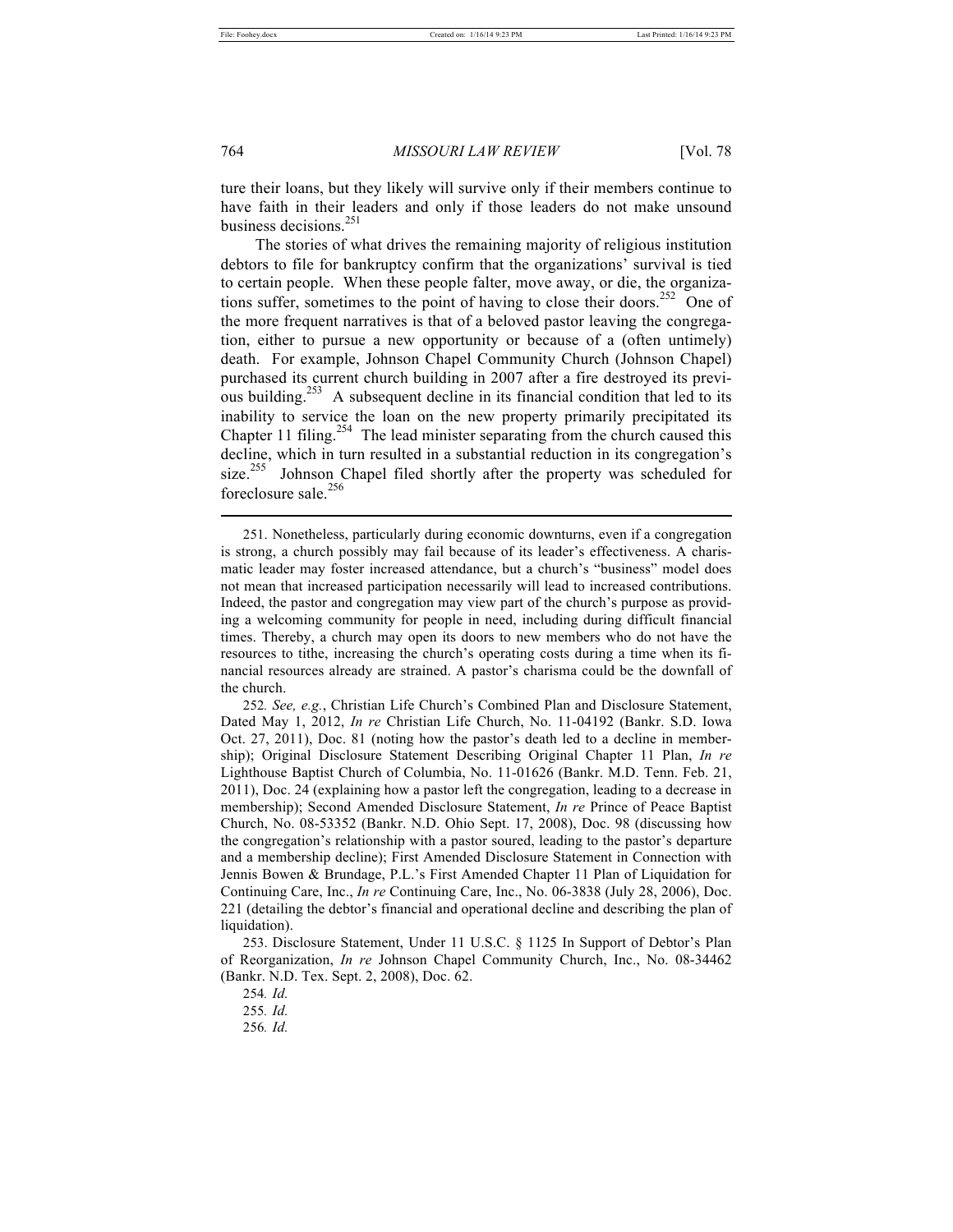#### 2013] *BANKRUPTING THE FAITH* 765

During its case, Johnson Chapel sold a vacant lot near the site of its previous church building. Interestingly, it marketed the lot to other churches and community organizations, and ultimately sold it to another church.<sup>257</sup> Johnson Chapel used the proceeds of the sale to pay administrative expenses and fund its reorganization plan.<sup>258</sup> Its case culminated with the confirmation of its plan, which primarily restructured the loan on its current property,  $259$ where it continued to operate as of February 2013.<sup>260</sup> Key to its continued operation was the addition of a new pastor to lead the ministry, which revitalized the church and brought a significant number of new members.<sup>261</sup>

There is a distinct possibility that Johnson Chapel's new pastor left a not-so-fortunate church in his wake. Though some churches similarly confirm reorganization plans or negotiate successfully with creditors after suffering a key pastor's departure or death, other ministries that lost their leaders were unable to recover.<sup>262</sup> Like Johnson Chapel, churches that remain operative seem to survive because another leader revives the congregation.<sup>263</sup>

260*. See Johnson Chapel Community*, STREAMING FAITH http://www.streaming faith.com/Johnson-Chapel-Community/ (last visited Oct. 22, 2013).

261. Disclosure Statement, Under 11 U.S.C. § 1125 In Support of Debtor's Plan of Reorganization, *supra* note 253.

262. For example, Pastor Watson started Abundant Life Ministries in 1984 with ten people meeting in a friend's basement. In 2004, he passed away unexpectedly. Though his wife tried to continue his ministry, the church no longer brought in enough money to service its mortgage, and Abundant Life filed to prevent foreclosure of its worship center. It proposed a reorganization plan, but could not keep up with adequate protection payments to its lender during its case. The court lifted the stay, and Abundant Life sold its worship center, after which the court dismissed its case. *See generally In re* Abundant Life Ministries, No. 08-5315 (Bankr. N.D. Ill. Mar. 6, 2008).

<sup>257.</sup> Motion for Authority to Sell Property of the Estate (Vacant, Unencumbered Lot) Free and Clear of All Liens, Claims, and Encumbrances and for Related Relief, *Johnson Chapel*, No. 08-34462, at Doc. 39.

<sup>258.</sup> Disclosure Statement, Under 11 U.S.C. § 1125 In Support of Debtor's Plan of Reorganization, *supra* note 253.

<sup>259.</sup> Order Confirming Debtor's Chapter 11 Plan, *Johnson Chapel*, No. 08-34462, at Doc. 95. The court issued a final decree approximately 8 months later. Final Decree, *Johnson Chapel*, No. 08-34462, at Doc. 140.

<sup>263</sup>*. See, e.g.*, Vision for Soul Outreach Center Church, Inc.'s Second Amended Disclosure Statement, *In re* Vision for Soul Outreach Ctr. Church, Inc., No. 09-67626 (Bankr. N.D. Ga. Mar. 25, 2009), Doc. 77 (detailing how a pastor founded and built the church, and how a popular assistant pastor left the church, leading to a loss of membership that the remaining lead pastor was working to redress); Plan of Reorganization with Combined Disclosure Statement for the Church of Omaha, a United Pentecostal Church, Inc., *In re* The Church Of Omaha, A United Pentecostal Church, Inc., No. 11-83138 (Bankr. D. Neb. Dec. 29, 2011), Doc. 18 (stating that the church "suffered an acute and extremely detrimental financial impact when the immediate prior Pastor abruptly left the Church taking approximately fifty members from the congregation . . . . Pastor Myron Powell [the new pastor] had the duty of rebuilding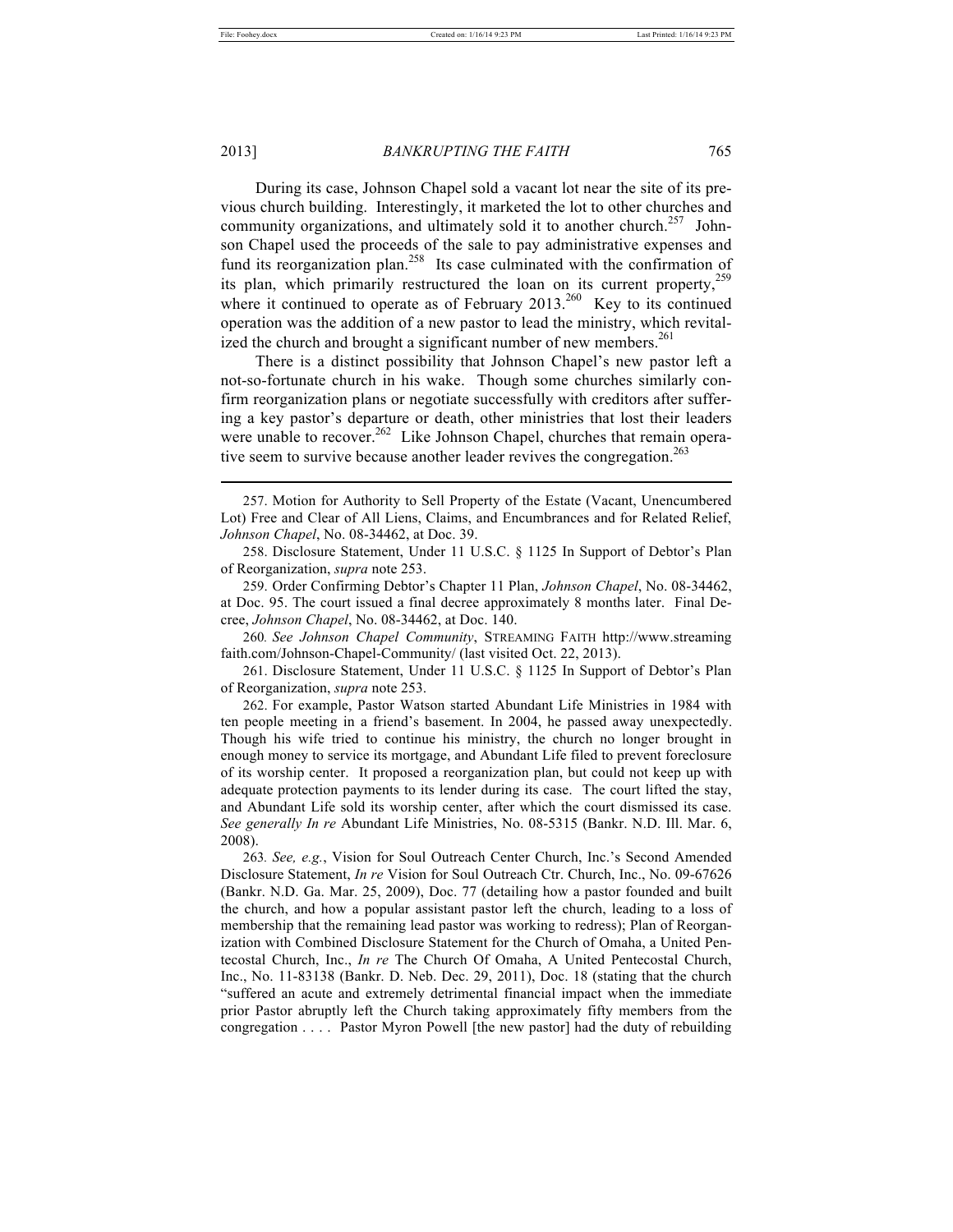As prominent among the narratives of religious organizations' financial deterioration is congregants' reactions to key leaders' decisions and, often, improprieties. Springfield Missionary Baptist Church's (Springfield Missionary) bishop of ten years incurred debts that the church could not service, and purportedly expropriated funds for non-church purposes.<sup>264</sup> He also failed to maintain liability insurance on the church's property.<sup>265</sup> When a congregant who allegedly sustained injuries on the property filed a lawsuit and obtained a default judgment, the church could not pay and the congregant threatened to enforce her judgment lien.<sup>266</sup> Springfield Missionary forthrightly confessed that it could not recover from the bishop, as he was incarcerated.<sup>267</sup> Its best option was to propose a plan that called for the sale of property to satisfy the lien.<sup>268</sup> The court confirmed the plan and issued a final decree.<sup>269</sup> It is unclear whether Springfield Missionary survived, but it lost its building.<sup>270</sup>

Even if they have their congregants' support, some leaders basically run the organization into the ground. Like any other business, churches need cash inflow greater than current expenses to survive, which requires not only contributing members, but also not being bogged down by ancillary activities that may have seemed interesting and harmless during better times. As a final example, Christian Life Missionary Baptist Church was formed in 1979.<sup>271</sup> As the years passed, it opened a restaurant, a car wash, and a snow cone stand, and made various real estate investments. $^{272}$  It also entered into leases for computers and other equipment beyond its needs.<sup>273</sup> Then – further reflecting debtors' reliance on their leaders – its pastor's wife died, causing "turmoil" in the congregation.<sup>274</sup> After it filed for bankruptcy, it abandoned

l

270. Order Confirming Chapter 11 Plan, *Springfield Missionary*, No. 11-10474, at Doc. 57; Order of Final Decree, *supra* note 269.

the congregation and thereby rebuilding sources of income through tithing during tough economic times").

<sup>264.</sup> Disclosure Statement for the Plan of Reorganization Proposed By Debtor at 3, *In re* Springfield Missionary Baptist Church, Inc., No. 11-10474 (Bankr. S.D.N.Y. Feb. 7, 2011) Doc. 85.

<sup>265</sup>*. Id.*

<sup>266</sup>*. Id.*

<sup>267</sup>*. Id.*

<sup>268</sup>*. Id.*

<sup>269.</sup> Order of Final Decree, *Springfield Missionary*, No. 11-10474, at Doc. 74.

<sup>271.</sup> Disclosure Statement of Christian Life Missionary Baptist Church, *In re* Christian Life Missionary Baptist Church, No. 06-12115 (Bankr. W.D. Ok. Aug. 24, 2006), Doc. 85.

<sup>272</sup>*. Id.*

<sup>273</sup>*. Id.*

<sup>274</sup>*. Id.*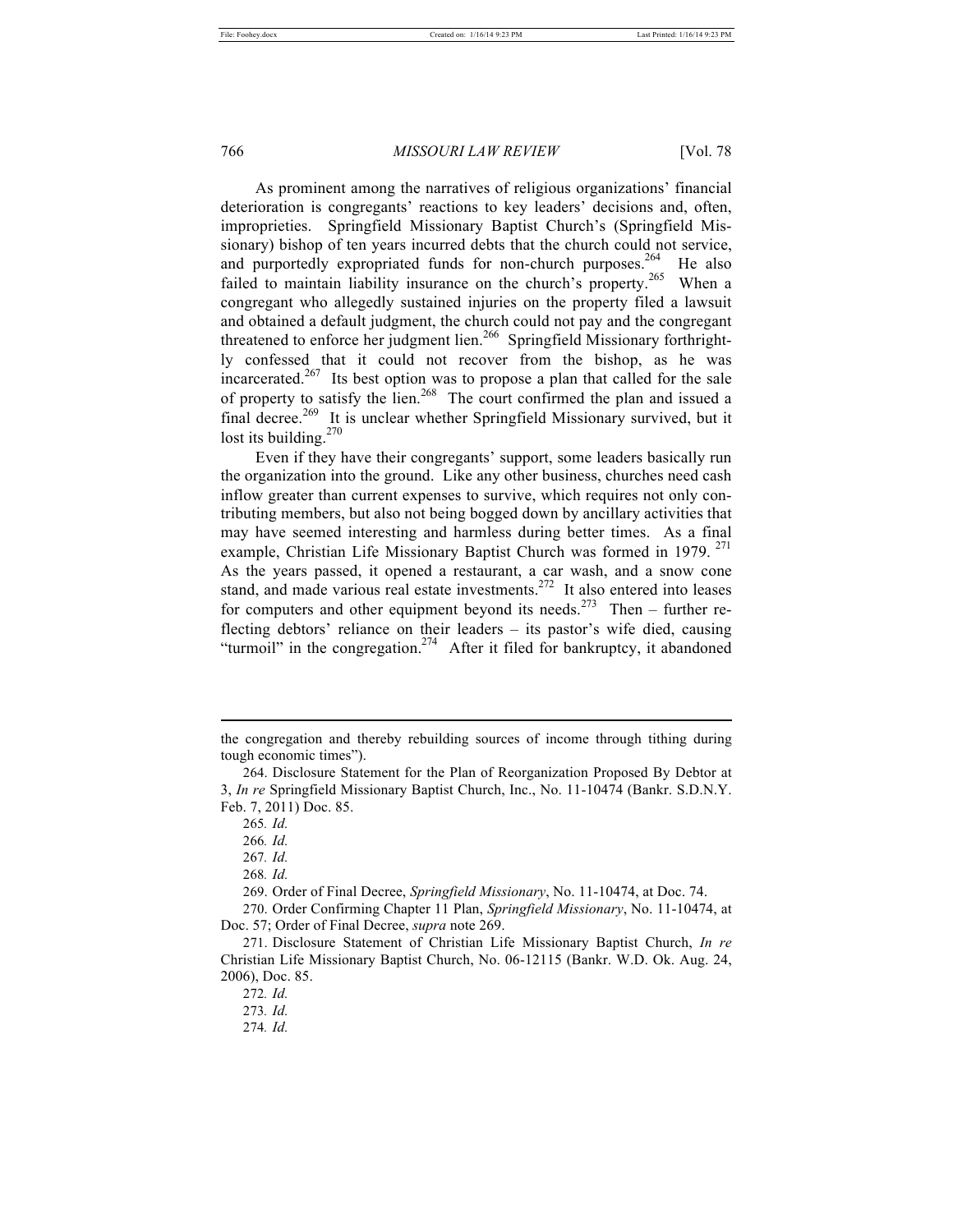or sold all of those outside businesses, and a year later confirmed a plan that paid its unsecured creditors 100% on their claims.<sup>275</sup>

Following the loss of a leader or a leader's poor decisions, the remaining members must revitalize the congregation. They search for a new pastor or work with the existing pastor to restructure the organization so that it can generate sufficient revenue to cover expenses – most importantly, mortgage payments restructured in reorganization plans. Like congregations recovering from the economic downturn, the actions (and sometimes sacrifices) of a key pastor or reverend are crucial. If members find a new leader, or if the existing leader can restore his members' confidence, the organization may survive. Nonetheless, despite the centrality of a pastor or other leader, the continuation of the congregation in a particular space itself often appears to motivate the religious organization's Chapter 11 filing.

# *C. Benefits of Chapter 11*

Across both sets of examples, and apparent in almost all of the cases in this study, the end goal is to keep a long-lasting congregation alive and to allow members to worship and attend daycare and school in the same space that they have gathered in for years. In some instances, this allows the pastor to retain the ministry he founded or built. As evident in their stories, many of these organizations operate for decades before filing.<sup>276</sup> During that time, the lives of their members seem to become intertwined with the institutions' buildings. Similar to the reason people want to remain in their homes,  $277$  or the reason some college students have trouble coping with their parents' sales of their childhood homes, $2^{78}$  congregants' memories and feelings of safety and stability are tied to the physical space of their churches.<sup>279</sup> And like conl

279. In the context of eminent domain, the values of residential homes and church buildings have been likened to one another. *See, e.g.*, Kelo v. City of New London, 545 U.S. 469, 500-01 (2005) (O'Connor, J., dissenting) ("[A]ny single-family home . . . might be razed to make way for an apartment building, or any church . . . might be

<sup>275</sup>*. Id.*; Order Confirming Plan, *Christian Life*, No. 06-12115, at Doc. 100.

<sup>276</sup>*. See supra* Table 3.

<sup>277</sup>*. See* Elizabeth Warren, *The Economics of Race: When Making it to the Middle Is Not Enough*, 61 WASH. & LEE L. REV. 1777, 1787 (2004) ("For most middle class Americans, both social and economic life center around the home. . . . Over time, homes become repositories of the families' collective memories, serving as a silent reminder of the children who grew up and the adults who aged in these rooms.").

<sup>278</sup>*. See* Daniel M. Warner, *No Place of Grace: Recognizing Damages for Loss of Home-Place*, 8 WIS. ENVTL. L.J. 3, 41 (2002) ("[I]t can be traumatizing for a young person to see his parents suddenly decide to sell the family home. It's almost impossible to explain the emotional significance of home. . . . Home has a resonance that is so strong with people. Home is heart and safety and love and warmth. . . . Why is it so traumatic? Because the family home is a symbol of stability for young people going through their own 'rite of passage.'").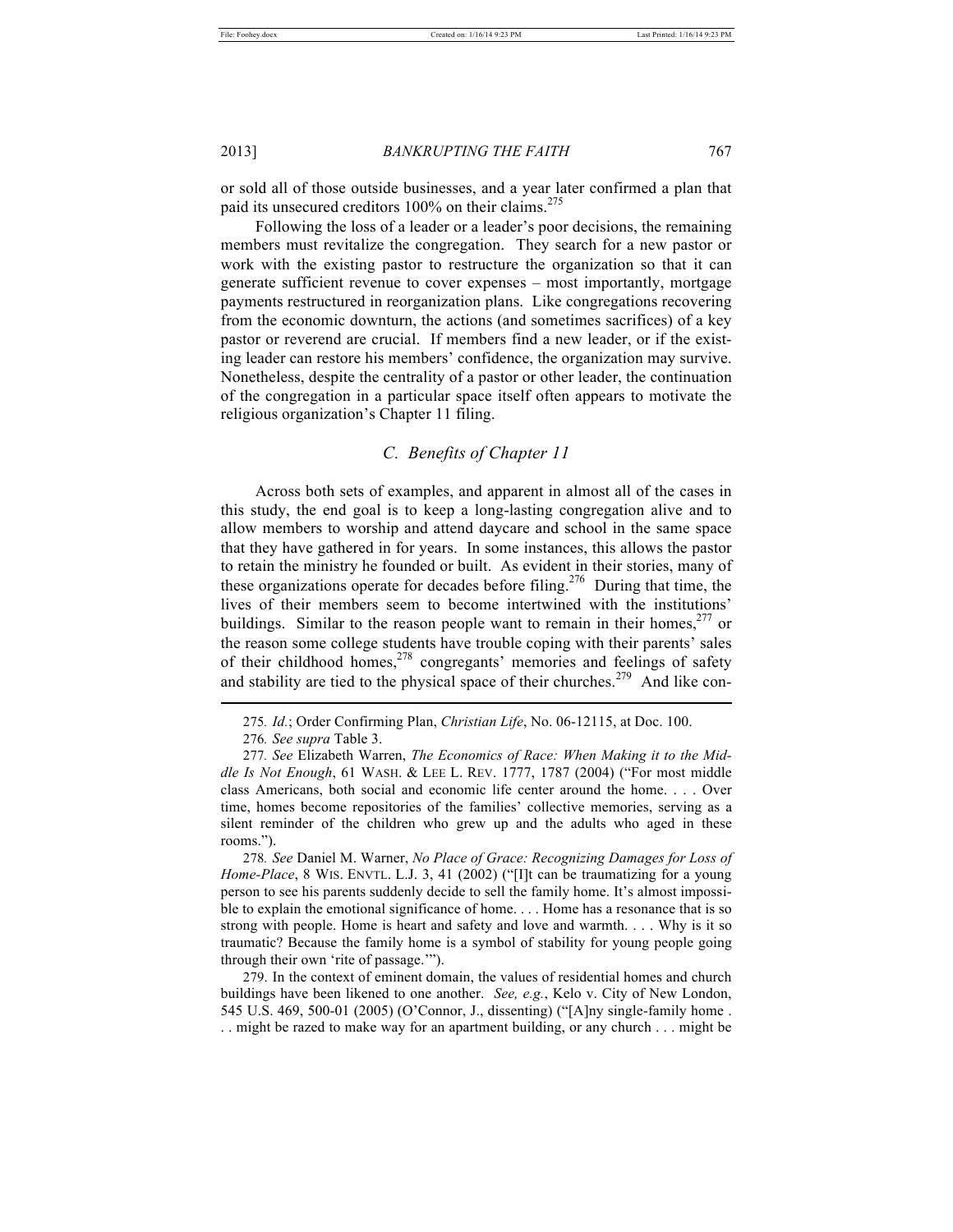sumer debtors who file bankruptcy under Chapter 13 in an attempt to preserve cherished family homes, $280$  religious organizations foremost seem to file to hold onto the "spiritual homes" to which they are psychologically attached.

If they lose their real property, whether the congregants will reassemble in a different building in a location in the same community is unclear. $281$ Regardless, religious organizations' descriptions of the effort they invest in creating their "spiritual homes" evince that, at the moment they file for bankruptcy, they are fighting to keep the buildings they currently have. This struggle transcends merely retaining real property to preserve the organizations' equity cushions.<sup>282</sup> Though Chapter 11 affords faith-based institutions breathing space from creditors' collection efforts while the institutions assess their operations or find a new pastor, $283$  perhaps most importantly it changes negotiating dynamics with their secured creditors.

Indeed, because the institutions emphasize keeping real property safe from one or two foreclosing secured creditors to whom they owe a majority of their debts,<sup>284</sup> their cases resemble single-asset real estate (SARE) cases. Religious organization debtors have a median of two secured creditors, which includes creditors with consensual liens on automobiles, have a median of only four unsecured creditors, and on average owe 83% of their debts to cred-

280*. See* Katherine Porter, *The Pretend Solution: An Empirical Study of Bankruptcy Outcomes*, 90 TEX. L. REV. 103, 111-12 (2011) ("The data show that participating families had two major goals in filing Chapter 13: to keep their homes, and to reduce personal and family stress by gaining control over their financial circumstances.").

283*. See supra* notes 66 and 69.

284*. See supra* Table 3 (reporting that the religious organization debtors in this study have a median of two secured creditors, which includes creditors with consensual liens on automobiles, and that the organizations on average owe 83% of their debts to creditors secured by real property).

replaced with a retail store."); *see also* Rita M. Hammer, *The Lived Experience of Being at Home: A Phenomenological Investigation*, 25 J. OF GERONTOLOGICAL NURSING 10, 14 (1999) ("Home involves a sense of place, a lived space that has significance for an individual as an essential aspect of human experience. . . . It implies profound psychosocial involvement. . . . Individuals' sense of personal and cultural identity is entwined intimately with their sense of place identity; thus, loss of home or losing one's place is a crisis involving identity."); Stephanie M. Stern, *Residential Protectionism and the Legal Mythology of Home*, 107 MICH. L. REV. 1093, 1128 (2009) (referencing conceptions of "the affective meaning of home as social belonging, nurturance, and biography" and noting that legal literature often views the home as "psychologically sacrosanct").

<sup>281</sup>*. See* Hammer, *supra* note 279, at 14.

<sup>282.</sup> This difference may implicate how the "theory of the firm" may apply to religious organizations, further indicating that extending the results of this study to theories regarding the organization of religious institution and nonprofits is an area ripe for future work. *See supra* note 45.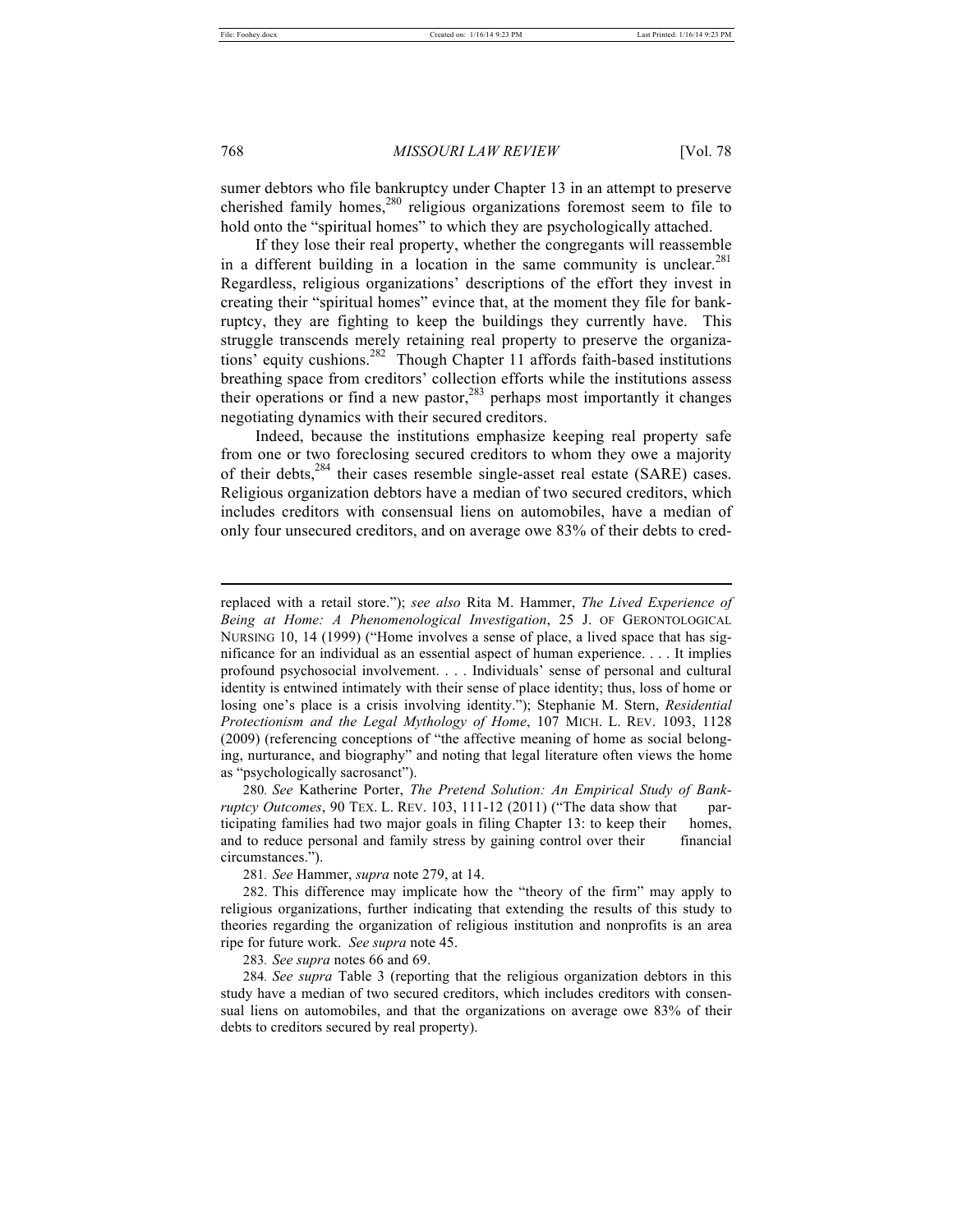itors secured by real property.<sup>285</sup> Faith-based institutions conduct "substantial business" in their real property – that is, the "business" of ministering – other than operating the property, and thus technically they are not SAREs.<sup>286</sup> Nonetheless, as with SARE cases, allowing these religious organizations to file under Chapter 11 may be criticized as counter-productive because their effectively two-party disputes should be handled outside of bankruptcy through state foreclosure processes.<sup>287</sup> The "common pool problem" typically associated with the benefits of reorganization is not present.<sup>288</sup> Rather, resolving the organizations' disputes with their one or two secured creditors in bankruptcy may impose costs and delays on these creditors, resulting in higher interest rates and fewer mortgage loan approvals in the future.<sup>289</sup>

However, the faith-based institutions' reorganizations appear to serve a purpose and create a public benefit. Their reorganizations produce many of the same benefits that the reorganizations of SAREs are argued to create.<sup>290</sup> Permitting SAREs to reorganize under the Bankruptcy Code is thought to smooth market inefficiencies and turbulence, particularly during economic downturns, thereby stymying the downward spiral in real property values l

287*. See* Kenneth N. Klee, *One Size Fits Some: Single Asset Real Estate Bankruptcy Cases*, 87 CORNELL L. REV. 1285, 1296 (2002) (summarizing arguments against allowing SARE cases to reorganize under Chapter 11); Hon. Roger M. Whelan and William W. Senft*, The Legislative Response to Single Asset Real Estate Bankruptcies: Critical Analysis and Some Suggestions*, 1 AM. BANKR. INST. L. REV. 157, 160 (1993) ("Much of the frustration created by single asset real estate bankruptcy cases arises from the secured creditor's perception that the debtor can use Chapter 11 to significantly delay foreclosure proceedings without offering any compensation for the use of collateral pending such delay.").

288. Thereby, the Chapter 11 cases of religious organizations also implicate the creditors' bargain theory of bankruptcy, which broadly argues that bankruptcy law should deal only with resolving financial common pool problems and maximizing creditors' collective welfare. *See* Thomas H. Jackson & Robert E. Scott, *On the Nature of Bankruptcy: An Essay on Bankruptcy Sharing and the Creditors' Bargain*, 75 VA. L. REV. 155 (1989) (creating an "expanded creditors' bargain model"); Thomas H. Jackson, *Bankruptcy, Non-Bankruptcy Entitlements, and the Creditors' Bargain*,

<sup>285</sup>*. See supra* Table 3.

<sup>286.</sup> The Code defines a "single asset real estate" case as a case involving "real property constituting a single property or project . . . which generates substantially all of the gross income of a debtor who is not a family farmer, and on which no substantial business is being conducted by a debtor other than the business of operating the real property and activities incidental hereto." 11 U.S.C. § 101(51B) (2012). BAPCPA revised and added provisions affecting SARE cases. *See* Richard Levin and Alesia Ranney-Marinelli, *The Creeping Repeal of Chapter 11: The Significant Business of the Bankruptcy Abuse Prevention and Consumer Protection Act of 2005*, 79 AM. BANKR. L.J. 603, 641-42 (2005) (summarizing BAPCPA's provisions affecting SARE cases).

<sup>91</sup> YALE L. J. 857 (1982) (setting forth the "simple creditors' bargain model"). 289*. See* Klee, *supra* note 287, at 1296.

<sup>290</sup>*. Id.* at 1297.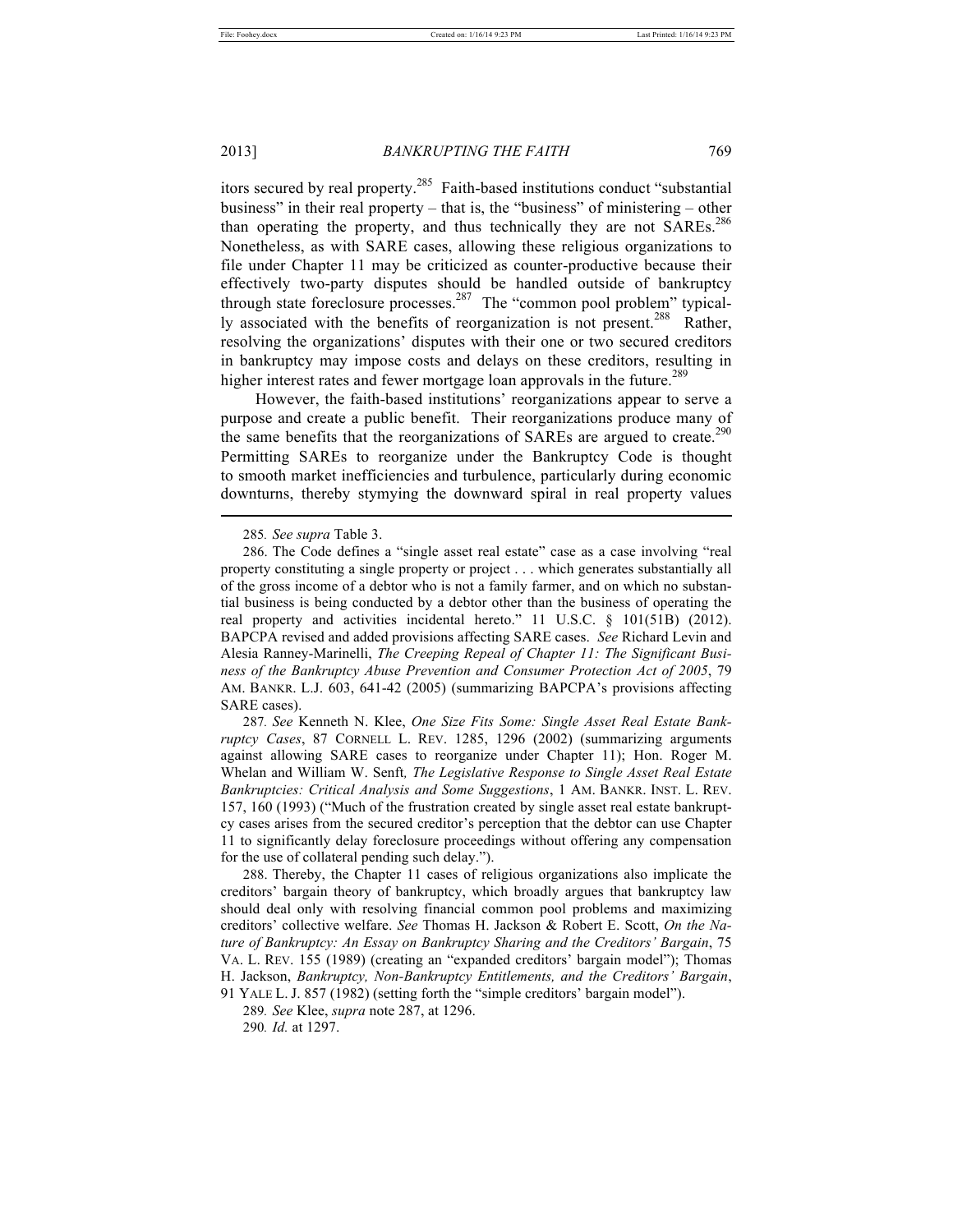that can result from placing large amounts of foreclosed property on the market at the same time and preventing undue concentrations of real estate ownership in the hands of a few financial institutions.<sup>291</sup> Allowing SAREs to file under Chapter 11 also has been supported on the basis that it protects ownership investments in real estate, especially when SARE cases involve numerous owners who have invested in real estate.<sup>292</sup> Others have argued for SAREs' access to reorganization on the basis that bankruptcy courts may make allowances for equitable, community, and other considerations in assessing their cases.<sup>293</sup>

The successful reorganizations of the faith-based institutions in this study exhibit these benefits. As detailed in Table 7, debtors citing the loss of faith in a pastor, the pastor's impropriety or departure, lax management, or over-expansion as precipitating their filings succeeded in confirming a plan in more than two-thirds of cases with proposed plans. Like Johnson Chapel and Christian Life, these debtors found a new leader, restored the remaining members' confidence in the current leader, fostered new membership, or remedied past business mistakes.<sup>294</sup> Across the successful cases, these achievements preserved the congregation and provided the institution with sufficient revenues going forward to save real estate threatened with foreclosure, protecting the congregation's investment, preventing the real estate from being sold at a fire-sale price, and, perhaps most important to the members, allowing the congregants to continue gathering in the same building.<sup>291</sup>

Similarly, about half of the debtors suffering from the economic downturn and struggling with uncooperative secured lenders confirmed reorganization plans. As demonstrated by the cases of Omega Ministries and Christian Love, $296$  these plans prevented foreclosure, protecting the congregation and its cherished buildings. In some instances the congregation was not savable, l

293*. See id.* at 1300-01; *see also* John D. Ayer, *Symposium on Bankruptcy: Chapter 11 Issues: Bankruptcy as an Essentially Contested Concept: The Case of the One-Asset Case*, 44 S.C. L. REV. 863, 868-90 (1993) (presenting arguments for and against single asset real estate chapter 11 cases).

294*. See supra* notes 257-261, 274-275, and accompanying text.

295*. See supra* Parts IV.A, B.In addition, the prevention of foreclosure may in turn prevent value decreases in neighboring residential property. *See* Thomas M. Carroll, Terrance M. Clauretie & Jeff Jensen, *Living Next to Godliness: Residential Property Values and Churches*, 12 J. REAL EST. FIN. & ECON. 319 (1996) (finding that the value of residential property increases based on its proximity to a church and on the size of the church, with larger churches tending to have a greater positive impact on residential property values).

296*. See supra* notes 220-222, 233-235, and accompanying text.

<sup>291</sup>*. See id.* at 1297-1300; *see also* Richard M. Hynes, *Reorganization as Redemption*, 6 VA. L. & BUS. REV. 183, 234-35 (2011) (noting that if debtors are unable to quickly refinance or sell assets at their actual values because of imperfect markets or information asymmetries, this could lead to reduced creditor recovery and excessive liquidation).

<sup>292</sup>*. See* Klee, *supra* note 287, at 1299-1300.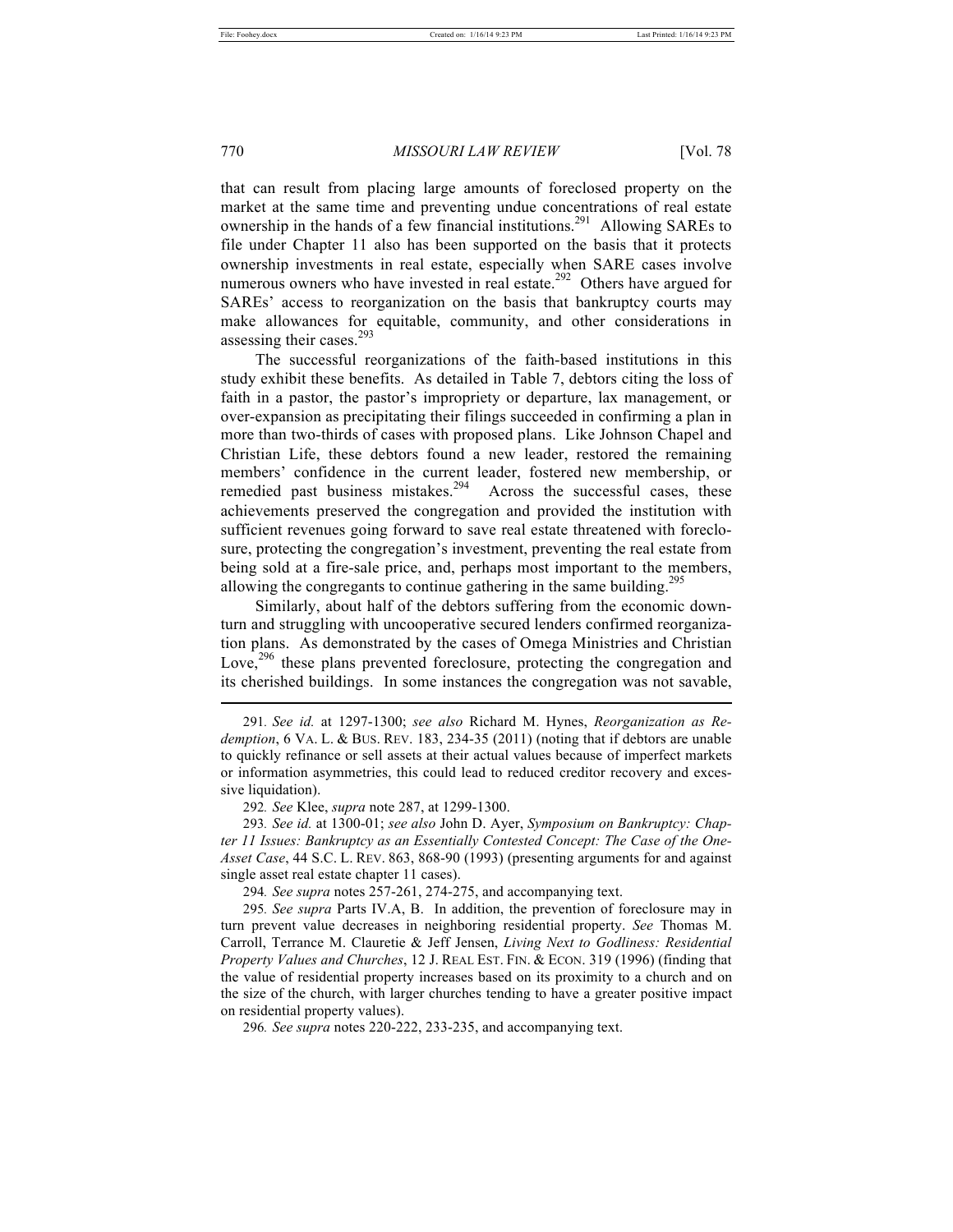such as in Cornerstone Baptist's case.<sup>297</sup> But even in cases in which the debtor sold property, such as Springfield Missionary's, often the debtor at the very least achieved its goal of preserving a well-established congregation.<sup>298</sup>

# V. IMPLICATIONS FOR CHAPTER 11

The standard account of the usefulness of Chapter 11 is that it preserves going-concern value of a financially distressed business. The account focuses on the deployment of assets apart from who owns them.<sup>299</sup> Whether this explanation applies to the typical small business recently has been questioned.<sup>300</sup> The results of the Baird-Morrison study suggest that most small businesses hold few assets, particularly assets idiosyncratic to their operations or operations of businesses in their industry that are difficult to sell or more valuable when sold or kept together.<sup>301</sup> Their primary asset is the human capital of their founders. These entrepreneurs likely file for bankruptcy when their skill sets do not match their ventures' current business models, causing the businesses to fail.<sup>302</sup> They use Chapter 11 to gain temporary liquidity or bargaining power over creditors, to renegotiate personally guaranteed debts, or for some "breathing space."<sup>303</sup> Though their cases probably will succeed if their human capital matches their core business models (for example, they shed extraneous operations through their cases), spending time in bankruptcy has the potential to tie other entrepreneurs to failing businesses when those owner-operators simply should transition to new ventures.<sup>304</sup> Most importantly, this account shifts the focus from the failing business to the failing entrepreneur.<sup>305</sup>

The stories of the religious organization debtors detailed above straddle the two accounts. Even those organizations that file in reaction to the economic downturn are dependent on the overarching management of a pastor who negotiates with secured creditors, works with tenants to ensure rent is paid, and encourages members to give to the church despite the

<sup>297</sup>*. See supra* notes 208-210 and accompanying text.

<sup>298</sup>*. See supra* notes 268-270 and accompanying text.

<sup>299</sup>*. See* Baird & Morrison*, supra* note 22, at 2312-14 (summarizing the standard account).

<sup>300</sup>*. See id.* at 2314; *Systems Failure Part 2*, *supra* note 66, at 263-65 (noting that many small business reorganizations are dependent on owner-managers).

<sup>301.</sup> Baird & Morrison*, supra* note 22, at 2315.

<sup>302</sup>*. Id.*

<sup>303</sup>*. Id.* at 2315-16.

<sup>304</sup>*. Id.* at 2316-18; *see also* David S. Evans & Linda S. Leighton, *Some Empirical Aspects of Entrepreneurship*, 79 AM. ECON. REV. 519, 525 (1989) (explaining that entrepreneurs with failed businesses are likely to start new businesses).

<sup>305.</sup> Baird & Morrison*, supra* note 22, at 2318; *see also Systems Failure Part 2*, *supra* note 66, at 256 ("Many of the businesses studied were small enough that their survival depended on the continued involvement of an owner-manager . . . .").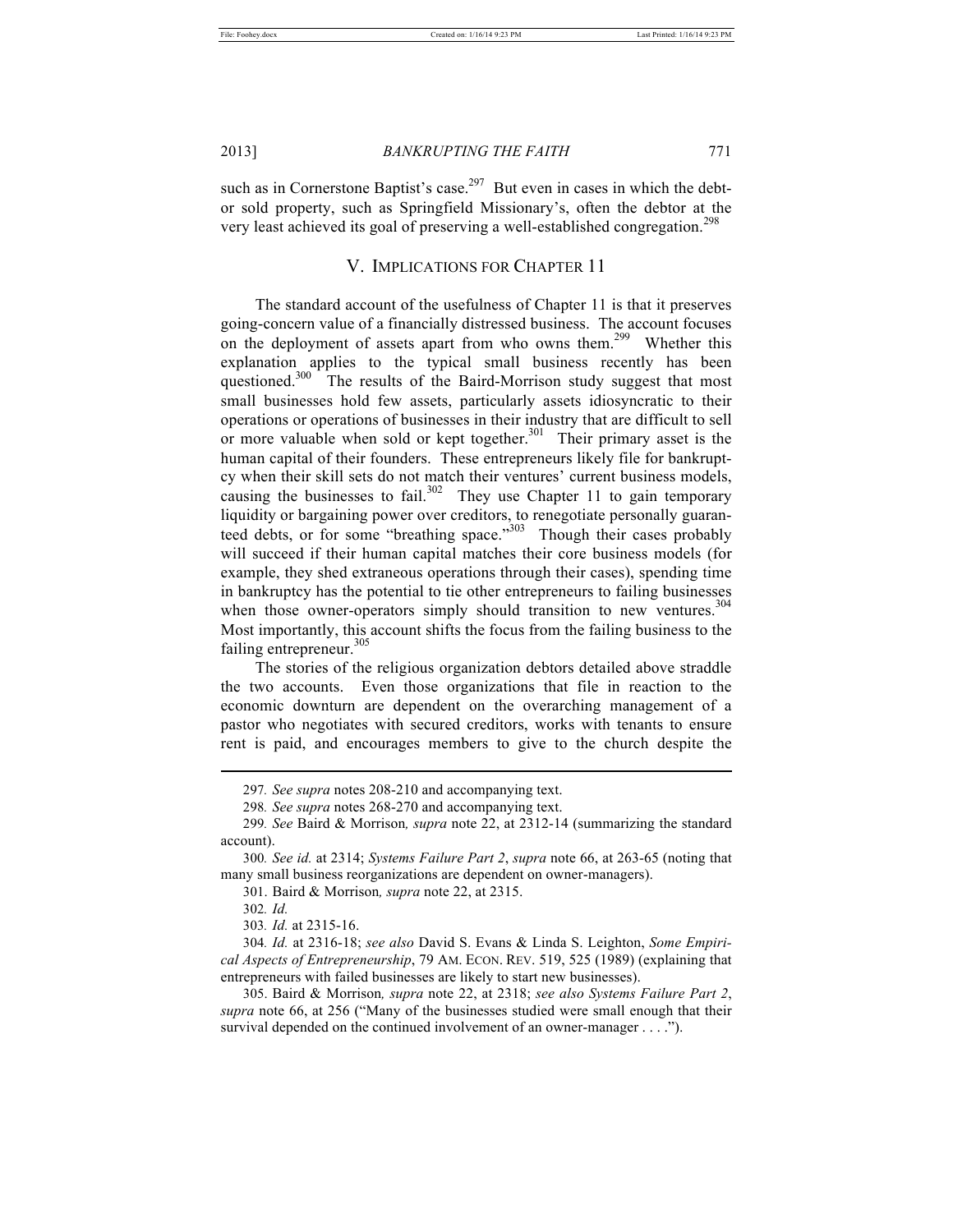desperate economic situation. Otherwise, the institutions generally rise or fall with leaders who connect with their congregations. If an instrumental leader leaves or dies, the remaining members have to find a suitable replacement if the congregation is to survive. Likewise, if a pastor makes business or life mistakes and stays with his congregation, his actions going forward to restore members' confidence and create a workable business model are most instrumental to the institution's continued existence. Given that these institutions exhibit many of the hallmarks and financial structures of small businesses, it is unsurprising that an individual or small group of individuals drive their success. And, as detailed in Part IV, the stories of why they seek bankruptcy protection mirror some of the reasons small businesses file under Chapter  $11^{306}$ 

However, the religious organizations differ from the typical small business debtor in three important and interrelated respects. First, they have operated on average three times longer than the average small business debtor.<sup>307</sup> Second, they own assets of considerable value apart from their leaders' ability to energize a congregation. In particular, they own real property worth millions of dollars.<sup>308</sup> Basically, they own large buildings or campuses.<sup>309</sup> These buildings often are constructed for the needs of the congregation. Like Christian Love's expanded building, they include administrative offices, sanctuaries, libraries, nurseries, daycare and school areas, and other worshiprelated build-outs.<sup>310</sup> Essentially, they look like churches. As evidenced by Johnson Chapel's case, limited buyers for these buildings may exist.<sup>311</sup> Accordingly, the market for their real property most likely is tighter than the market for other real estate, such as residential real property. The buildings likely are best marketed to other religious and community-based organizations. Moreover, at least according to their representations, debtors often hold an equity cushion in their real estate.<sup>312</sup> This equity cushion becomes important when their secured creditors threaten to sell the property via foreclosure because the debtors may lose their financial investments if the buildings and land are sold for less than market prices. Of course, if the real estate is sold, congregations also will lose property of great emotional value.<sup>313</sup>

Third, the nonprofit corporation owns those assets, and the corporation is the sole obligor on any secured debt encumbering the assets.<sup>314</sup> Leaders

<sup>306</sup>*. See supra* notes 69-70 and accompanying text.

<sup>307</sup>*. See supra* Table 3, notes 122-123, and accompanying text.

<sup>308</sup>*. See supra* Table 3.

<sup>309</sup>*. See supra* Table 3.

<sup>310</sup>*. See supra* note 231 and accompanying text.

<sup>311</sup>*. See supra* note 257 and accompanying text.

<sup>312</sup>*. See supra* Figure 2. *But see supra* note 107 regarding debtors' incentive to inflate the reported values of their assets.

<sup>313</sup>*. See supra* notes 277-281 and accompanying text.

<sup>314</sup>*. See supra* note 76 regarding evidence in debtors' disclosure statements as to personal guarantees.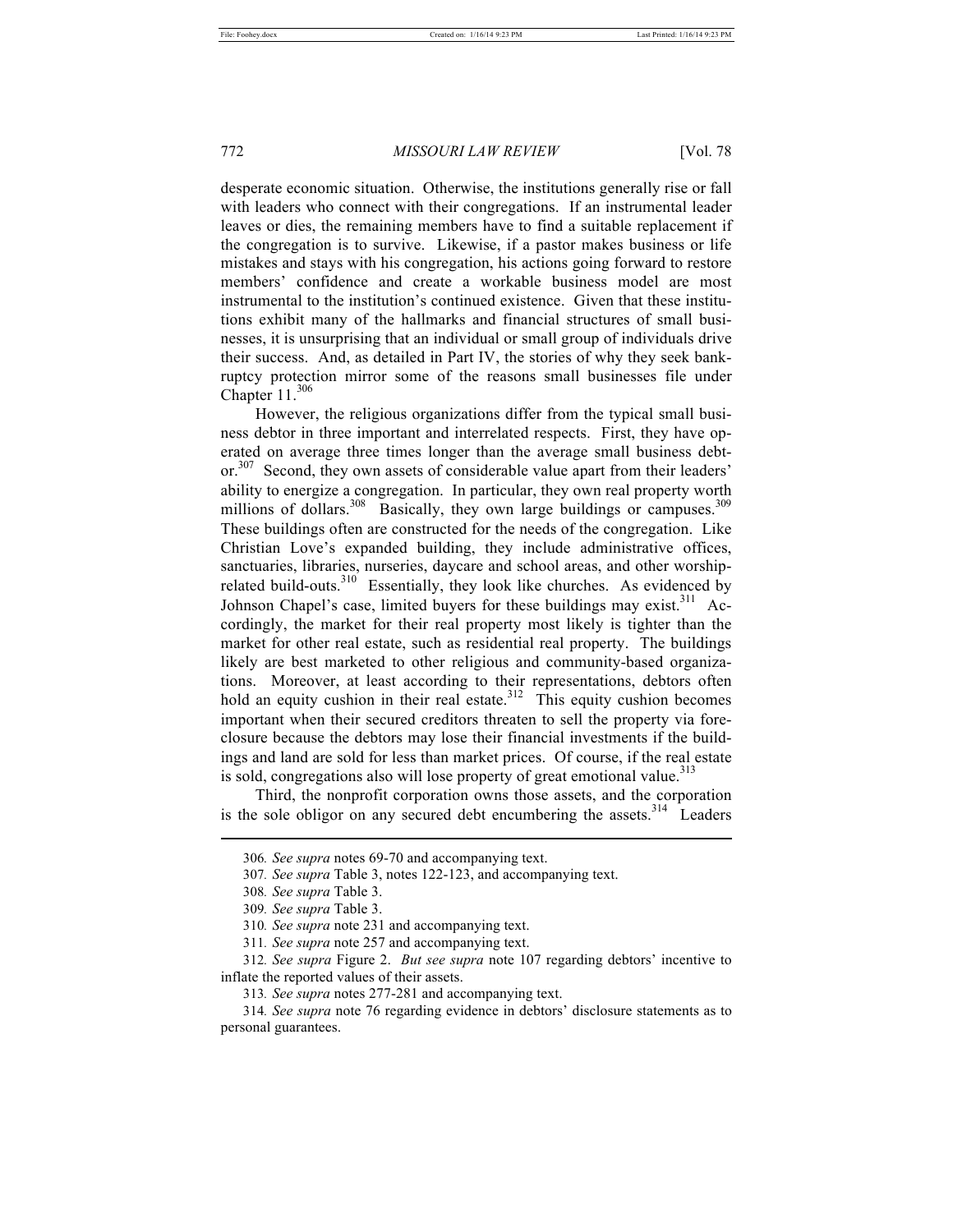and key members at one point may have held a financial stake in the organization or served as guarantors, but by the time they acquire their land and construct their church, the real property is generally solely in the name of the church. $315$ 

Considered together, religious organizations enter Chapter 11 in different financial and bargaining circumstances than the typical small business debtor. Chapter 11 provides them with a venue to work with their secured creditors to save property that is both financially and emotionally valuable to them and perhaps difficult to sell. True, like an entrepreneur, the pastor (or congregants) could shut down the ministry and try again, starting from scratch and gathering in rented space in a community center or a building owned by a different church. Such a transition may be beneficial. It may allow for shifts in leadership, relieve internal strife, or remedy over-expansion or lax management. But the years of work it took to build an organization capable of purchasing and servicing a building, the specificity of that property to religious and community organizations, and the congregation's desire to remain in a particular building, make their Chapter 11 cases more of an effort to save going-concern value than typical small business debtors' cases.

In this context, the effort seems worthwhile, even when balancing the costs of bankruptcy to creditors and to the pastors and congregations that perhaps should start over. Assuming the market for their property is illiquid, particularly given the recent recession, that property is more valuable to the debtor or other businesses in the religious and community services industries. As to the debtor, this is especially true if it holds equity in the property. A foreclosure sale will generate less money, possibly not enough to return any of that equity to the religious organization. Secured creditors also should have an incentive to negotiate a restructured loan for similar reasons, such as wanting to avoid the frustration and value loss of the foreclosure process. In light of this, it is unclear why lenders like ECCU employ negotiating tactics that push religious organizations to declare bankruptcy. Perhaps the debtors in this study are outliers that refused to yield to ECCU's demands. Regardless, bankruptcy provides an avenue to remedy whatever is preventing the faith-based institution and its secured creditors from being successful at the bargaining table. $316$ 

In fact, religious organizations seem to be sorting themselves into Chapter 11 when it makes most sense. Only 3% (fifteen) of debtors in the study own \$100,000 or less in assets.<sup>317</sup> These debtors may enter Chapter 11 in similar positions as the typical small business debtor, and thus may be encouraged by the bankruptcy process to continue operating their organizations

<sup>315</sup>*. See supra* note 225 and accompanying text.

<sup>316.</sup> As an example, Chapter 11 may allow a lender to confirm the value of the organization's assets. *See* Baird & Morrison, *supra* note 22, at 2316.

<sup>317</sup>*. See supra* note 75.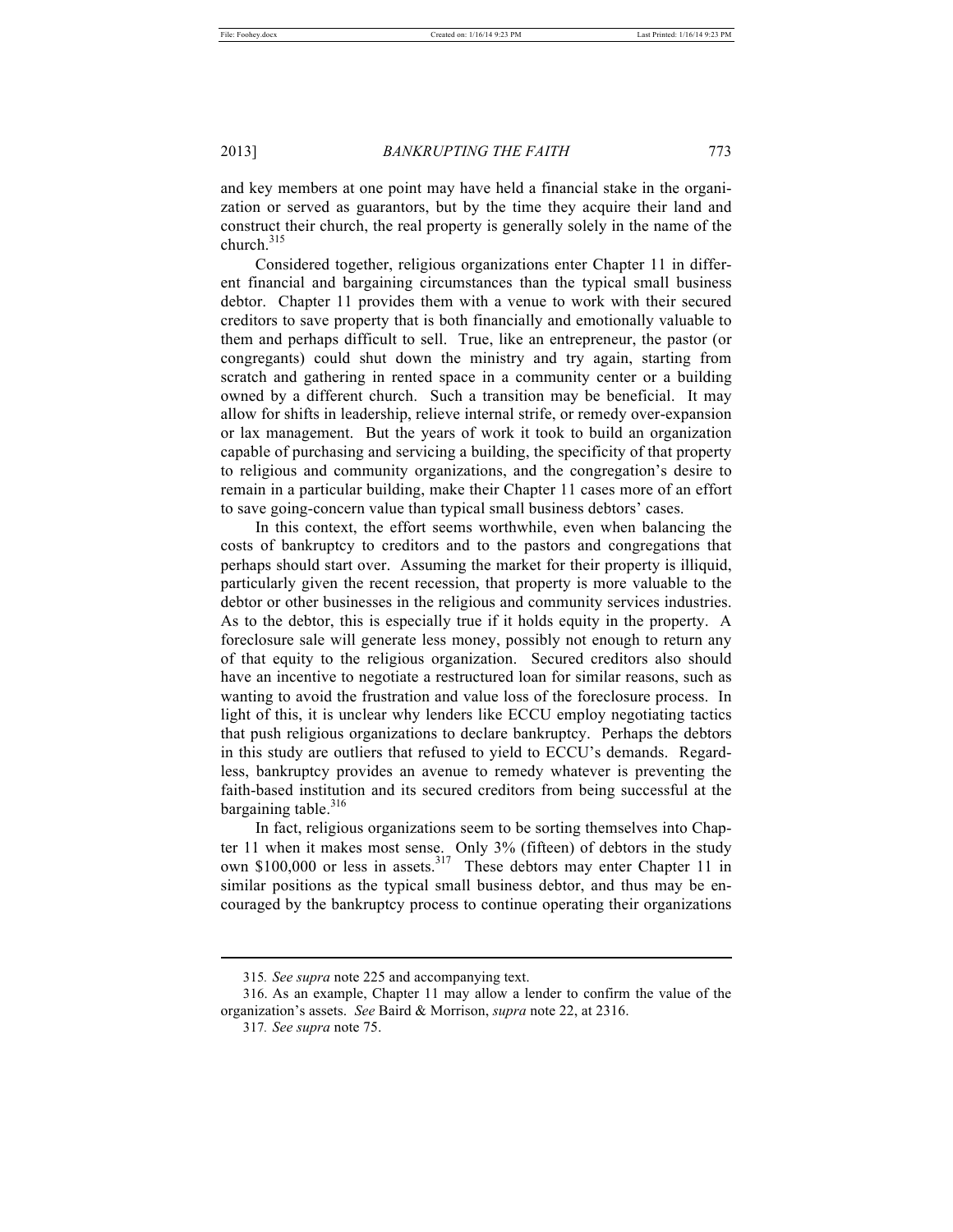longer than is economically efficient.<sup>318</sup> However, considering that only  $4\%$ of the debtors that proposed plans did not own any real property, the chances of a bankruptcy court encountering a faith-based institution debtor with the potential to reorganize but without real property is slim.<sup>319</sup> Rather, courts primarily see solvent religious organizations with a median of \$1.2 million in real property.<sup>320</sup> There is value to be saved beyond leaders' relationships with members.

The results of this study demonstrate that religious organizations, viewed as a group, enter Chapter 11 with specific assets and reorganization prospects that can make the process valuable to them and their creditors. These effectively small businesses exhibit similar organizational focus on a single leader or group of leaders as other small entrepreneurships. However, by the time they arrive in bankruptcy court they have operated longer and have accumulated more assets that are more specific to their operations than the typical small business debtor. As with other small business debtors, bankruptcy courts need to focus their attention on the leader's ability to marshal his organization through the turmoil that led it to bankruptcy when assessing the debtor's ability to reorganize, possibly more so than they need to in regard to the operators of large companies that file under Chapter 11. Nonetheless, also focusing on the deployment and value of the assets owned by the corporate entity is crucial. Moreover, the members of the religious organization themselves have the ability to revitalize a failing congregation, provided that they can find an acceptable leader or renew each other's faith in the pastor. Thus where an entrepreneur may fail for lack of a workable business model or customers, a religious organization may succeed with the help of reorganization essentially because of its customers – that is, its members – and their commitment to sustaining their religious community in the building in which the congregation has gathered for many years.

Religious institution debtors present a variation of the story of the usual small business debtor, one in which the leader has an opportunity to preserve value owned by the corporate entity and threatened by secured creditors. The organization, as a distinct entity, is important, but so is an understanding of the leader beyond his role as a manager and the vision of the organization's members. In these instances, a modified view of Chapter 11 is necessary. Both the leaders and the value housed in the corporate entity must be considered in combination to identify those faith-based institutions for which Chapter 11 reorganization is a value-adding process. Once bankruptcy courts identify these organizations, the results of this study suggest that courts generally will dismiss the remaining nonviable cases relatively quickly.<sup>321</sup>

<sup>318</sup>*. See supra* notes 71 and 74.

<sup>319</sup>*. See supra* note 75.

<sup>320</sup>*. See supra* Figure 2 and Table 3.

<sup>321</sup>*. See supra* Part III.A.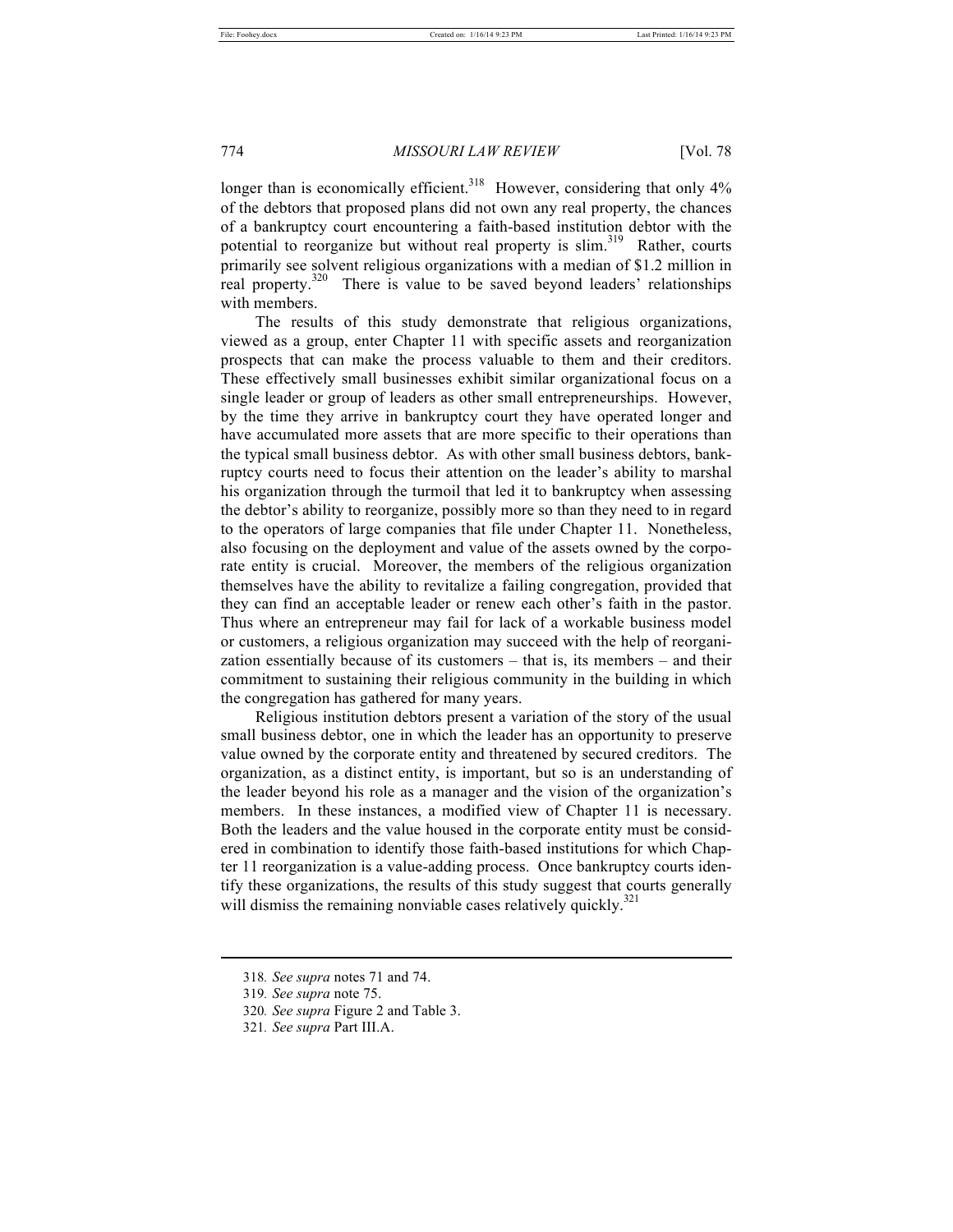# VI. CONCLUSION

Debates about Chapter 11 have focused on the efficiency of bankruptcy courts in processing cases and dealing with parties with diverging interests, and its effect on particular businesses and entrepreneurs. This study confirms previous findings suggesting that courts process cases quickly while moderating among interested parties, and shows that a greater percentage of debtors may confirm and consummate plans than historically assumed. The results further indicate a need for additional research into how bankruptcy courts assess proposed plans.

Turning to Chapter 11's effect on businesses and entrepreneurs, the cases of the religious organization debtors investigated in this study reveal an intertwining of corporate entity and leadership distinct from that of large companies and typical small business debtors. The faith-based institutions have hallmarks of asset specificity $322$  and entrepreneurial-like leadership that require focusing on both deployment of assets and the leadership's ability to restore the financial stability of a congregation when assessing Chapter 11's benefits and costs. In some situations, allowing a leader who is mismatched with his members to remain with his ministry, or allowing a congregation to stay together and worship in the same building it has owned for years while it works to revive the congregation, may be productive in the long-term. Given that religious organizations generally arrive in bankruptcy court with valuable real property that they are intent on retaining, despite short-term delays in more economical deployment of its leader's and congregants' resources, Chapter 11 may produce greater overall benefits than costs.

In other situations, the leader's failures or the inability of the remaining members to rebuild a shattered congregation absent a crucial leader may render the costs of Chapter 11 higher than the benefits of reorganization.<sup>323</sup> Indeed, the costs may be higher even if the religious institution owns property of significant value and possibly even if the organization asserts that it only filed because of the effects of the economic downturn. Across all religious organization debtors, the valuable real property the organization owns, the leadership, and the congregants must be considered in assessing its Chapter 11 case.

The differences between religious organization debtors and typical small business debtors discovered in this study may be unique to the faith-based institutions that seek to reorganize. However, there may be other industries with small businesses that survive long enough to accumulate real property and other illiquid assets. Once identified, these cases should be approached with a similar dual assessment of whether the entrepreneur's skill set matches

322. Assets are termed specific when they are idiosyncratic to the needs of a certain business or businesses in a particular industry. *See* Baird & Morrison, *supra* note 22, at 2330-31 (discussing asset specificity and its relation to theories of Chapter 11).

<sup>323</sup>*. See supra* note 64 and accompanying text.